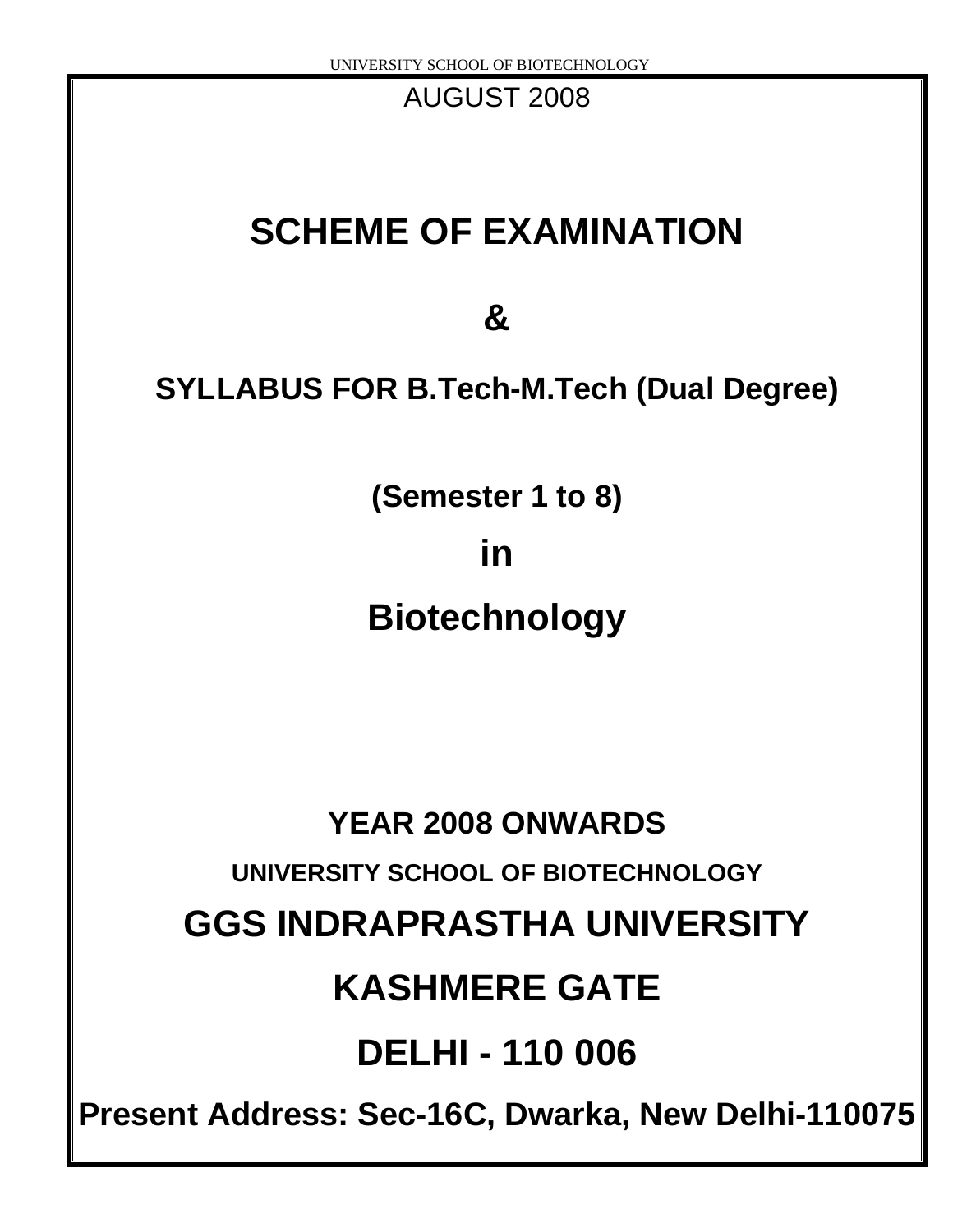#### UNIVERSITY SCHOOL OF BIOTECHNOLOGY

#### **SCHEME OF EXAMINATION FOR BACHELOR OF BIOTECHNOLOGY**

|                                   |  |            | L T P Credits Hours |  |
|-----------------------------------|--|------------|---------------------|--|
|                                   |  | 15 5 12 26 |                     |  |
| <b>FIRST SEMESTER EXAMINATION</b> |  |            |                     |  |

### **Code No. L T/P Credits**

| <b>THEORY PAPERS</b>                                           |                |                |    |
|----------------------------------------------------------------|----------------|----------------|----|
| Foundation course in Physico-Inorganic Chemistry - I<br>BA-135 | 2              |                | 3  |
| <b>BA-137</b><br>Foundation course in Physics-I                | $\overline{2}$ |                | 3  |
| EMBT-133 Life Sciences - I                                     | 3              |                | 4  |
| BA-131<br>Essential of Mathematics - I                         | 3              |                | 4  |
| <b>BT-115</b><br>Concepts in Biotechnology                     | $\overline{2}$ |                | 3  |
| <b>Introduction to Computers</b><br>IT-105                     | 3              | ∩              | 3  |
| Practicals <sup>*</sup>                                        |                |                |    |
| <b>BA-183</b><br>Chemistry - I Lab                             | 0              | 2              |    |
| Physics - I Lab<br><b>BA-185</b>                               | 0              | $\overline{2}$ |    |
| Life Sciences - I Lab<br><b>EMBT-181</b>                       | $\overline{0}$ | $\overline{2}$ |    |
|                                                                | $\overline{0}$ | $\overline{2}$ |    |
| <b>BT-161</b><br>Biotechnology Lab                             | 0              | $\overline{2}$ |    |
| <b>Computer Lab</b><br>IT-155                                  | $\overline{0}$ | $\overline{2}$ |    |
| <b>Engineering Graphics - I Lab</b><br>$IT -157$               |                |                |    |
|                                                                |                |                |    |
| TOTAL                                                          | 15             | 5/12           | 26 |

#### **SECOND SEMESTER EXAMINATION**

| 16 | 6 | 10 | L T P Credits Hours<br>27 32 |  |
|----|---|----|------------------------------|--|
|    |   |    |                              |  |

| Code No.             |                                                  |                | T/P            | <b>Credits</b> |  |  |  |  |
|----------------------|--------------------------------------------------|----------------|----------------|----------------|--|--|--|--|
| <b>THEORY PAPERS</b> |                                                  |                |                |                |  |  |  |  |
| <b>BA-138</b>        | <b>Foundation Course in Physics-II</b>           | 2              |                | 3              |  |  |  |  |
| <b>BA-132</b>        | <b>Essential of Mathematics-II</b>               | 3              |                | 4              |  |  |  |  |
| <b>BA-136</b>        | <b>Foundation Course in Organic Chemistry-II</b> | $\overline{2}$ |                | 3              |  |  |  |  |
| <b>EMBT-134</b>      | Life Sciences-II                                 | 3              |                | 4              |  |  |  |  |
| <b>BT-124</b>        | Laboratory Techniques in Biotechnology           | 3              |                | 4              |  |  |  |  |
| $IT -120$            | <b>Electrical Science</b>                        | 3              |                | 4              |  |  |  |  |
| <b>Practicals</b>    |                                                  |                |                |                |  |  |  |  |
| <b>BA-186</b>        | Physics - II Lab                                 | $\overline{0}$ | 2              |                |  |  |  |  |
| <b>BA-184</b>        | Chemistry - II Lab                               | $\overline{0}$ | $\overline{2}$ |                |  |  |  |  |
| <b>EMBT-182</b>      | Life Sciences - II LAb                           | 0              | $\overline{2}$ |                |  |  |  |  |
| <b>BT-164</b>        | Laboratory Techniques in Biotechnology - Lab     | $\overline{0}$ | $\overline{2}$ |                |  |  |  |  |
| IT-166               | <b>Electrical Science-Lab</b>                    | $\overline{0}$ | $\overline{2}$ |                |  |  |  |  |
|                      | <b>TOTAL</b>                                     | 16             | 6/10           | 27             |  |  |  |  |

**\*Practicals will be based on theory courses.**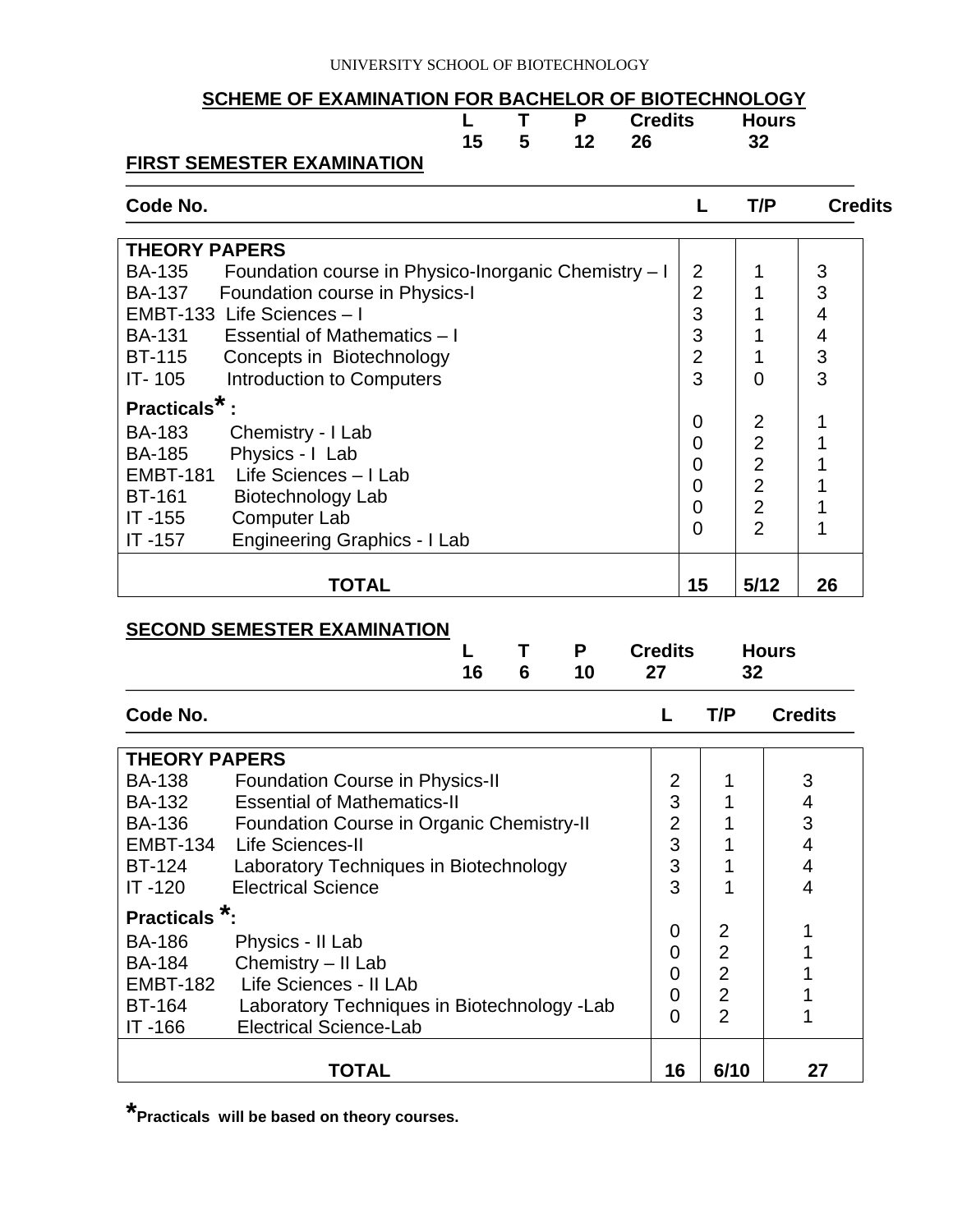#### UNIVERSITY SCHOOL OF BIOTECHNOLOGY **THIRD SEMESTER EXAMINATION**

|                           |                               | 15 | 6 | Т | P<br>14 | 29 | <b>Credits</b> | 35   | <b>Hours</b>                     |
|---------------------------|-------------------------------|----|---|---|---------|----|----------------|------|----------------------------------|
| Code No.                  |                               |    |   |   |         |    | L              | T/P  | <b>Credits</b>                   |
|                           | <b>THEORY PAPERS</b>          |    |   |   |         |    |                |      |                                  |
| <b>BT-201</b>             | Microbiology                  |    |   |   |         |    | 2              | 1    | 3                                |
| <b>BA-203</b>             | Bioenergetics-I               |    |   |   |         |    | 3              | 1    | 4                                |
| <b>BT-205</b>             | <b>Cell Biology</b>           |    |   |   |         |    | 3              |      | 4                                |
| <b>BT-209</b>             | <b>Genetics</b>               |    |   |   |         |    | $\overline{2}$ |      | 3                                |
| <b>BT-211</b>             | <b>Biostatistics</b>          |    |   |   |         |    | $\overline{2}$ | 1    | 3                                |
| CT-211                    | <b>Chemical Engineering-I</b> |    |   |   |         |    | 3              | 1    | 4                                |
| Practicals <sup>*</sup> : |                               |    |   |   |         |    |                |      |                                  |
| <b>BA-253</b>             | Bioenergetics - I Lab         |    |   |   |         |    | 0              | 4    | 2                                |
| <b>BT-251</b>             | Genetics-Lab                  |    |   |   |         |    | 0              | 4    | $\overline{2}$<br>$\overline{2}$ |
| <b>BT-255</b>             | Cell Biology-Lab              |    |   |   |         |    | 0              | 3    |                                  |
| <b>BT-257</b>             | Microbiology lab              |    |   |   |         |    | 0              | 3    | $\overline{2}$                   |
|                           | TOTAL                         |    |   |   |         |    | 15             | 6/14 | 29                               |

#### **FOURTH SEMESTER EXAMINATION**

|                           |                                | 14 | 5 | P<br>14 |    | <b>Credits</b><br>26 | <b>Hours</b><br>33 |
|---------------------------|--------------------------------|----|---|---------|----|----------------------|--------------------|
| Code No.                  |                                |    |   |         | L  | T/P                  | <b>Credits</b>     |
| <b>THEORY PAPERS</b>      |                                |    |   |         |    |                      |                    |
| <b>BT-202</b>             | Immunology                     |    |   |         | 2  |                      | 3                  |
| <b>BT-204</b>             | <b>Molecular Biology</b>       |    |   |         | 3  |                      | 4                  |
| <b>BT-206</b>             | <b>Enzyme Technology</b>       |    |   |         | 3  |                      | 4                  |
| <b>BA-208</b>             | Bioenergetics-II               |    |   |         | 3  |                      | 4                  |
| CT-212                    | <b>Chemical Engineering-II</b> |    |   |         | 3  | 1                    | 4                  |
| Practicals <sup>*</sup> : |                                |    |   |         |    |                      |                    |
| <b>BT-254</b>             | Molecular Biology - Lab        |    |   |         |    |                      | $\overline{2}$     |
| <b>BT-256</b>             | Enzyme Technology-Lab          |    |   |         | 0  | 4                    | $\overline{2}$     |
| <b>BA-258</b>             | Bioenergetics - Il Lab         |    |   |         | 0  | 4                    |                    |
| <b>BT-258</b>             | Immunology-Lab                 |    |   |         | 0  | 4                    | $\overline{2}$     |
|                           |                                |    |   |         | 0  | 2                    | 1                  |
|                           | <b>TOTAL</b>                   |    |   |         | 14 | 5/14                 | 26                 |

\* **Practicals will be based on theory courses.**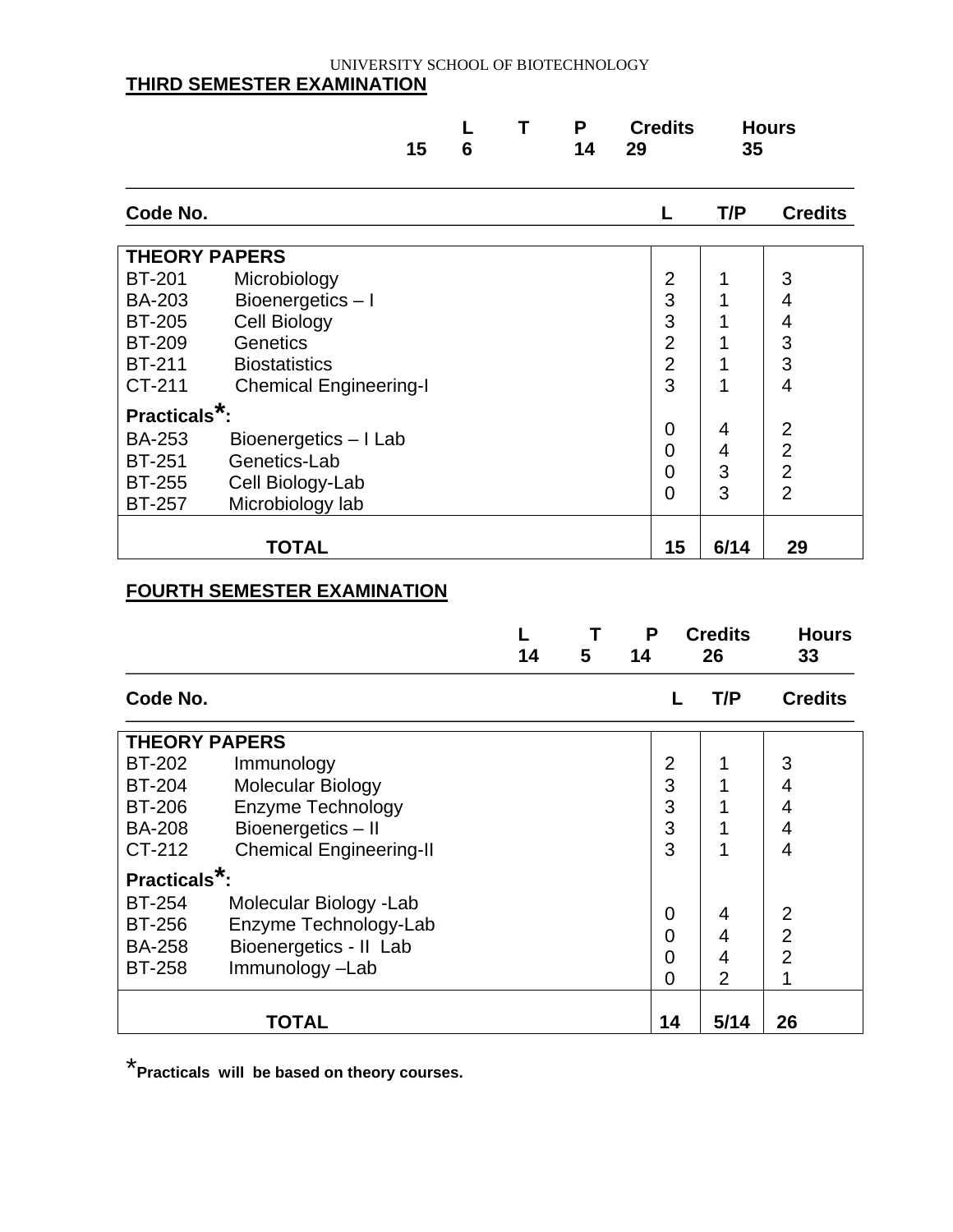#### UNIVERSITY SCHOOL OF BIOTECHNOLOGY **FIFTH SEMESTER EXAMINATION**

|                           |                                           | 12 | 5 | P<br>15 | <b>Credits</b><br>27 | 32   | <b>Hours</b>   |
|---------------------------|-------------------------------------------|----|---|---------|----------------------|------|----------------|
| Code No.                  |                                           |    |   |         |                      | T/P  | <b>Credits</b> |
| <b>THEORY PAPERS</b>      |                                           |    |   |         |                      |      |                |
| <b>BT-301</b>             | <b>Plant Tissue Culture</b>               |    |   |         | $\overline{2}$       |      | 3              |
| <b>BT-303</b>             | <b>Microbial Processing Engineering</b>   |    |   |         | 3                    |      | 4              |
| <b>BT-305</b>             | Animal Biotechnology                      |    |   |         | 3                    |      | 4              |
| <b>BT-307</b>             | Recombinant DNA Technology & Applications |    |   |         | $\overline{2}$       |      | 3              |
| <b>BT-309</b>             | Developmental Biology                     |    |   |         | $\overline{2}$       |      | 3              |
| Practicals <sup>*</sup> : |                                           |    |   |         |                      |      |                |
| <b>BT-351</b>             | <b>Plant Tissue Culture - Lab</b>         |    |   |         | 0                    | 3    | $\overline{2}$ |
| CT-361                    | <b>Chemical Engineering - Lab</b>         |    |   |         | 0                    | 3    | $\overline{2}$ |
| <b>BT-355</b>             | Animal Tissue Culture - Lab               |    |   |         | $\overline{0}$       | 3    | $\overline{2}$ |
| <b>BT-357</b>             | Rec. DNA Tech. & Appl.-Lab                |    |   |         | $\overline{0}$       | 3    | $\overline{2}$ |
| <b>BT-359</b>             | Developmental Biology-Lab                 |    |   |         | $\overline{0}$       | 3    | $\overline{2}$ |
|                           | TOTAL                                     |    |   |         | 12                   | 5/15 | 27             |

#### **SIXTH SEMESTER EXAMINATION**

|                           |                                                    | 14 | 6 | P<br>12        | 28 | <b>Credits</b> | <b>Hours</b><br>32 |
|---------------------------|----------------------------------------------------|----|---|----------------|----|----------------|--------------------|
| Code No.                  |                                                    |    |   |                |    | T/P            | <b>Credits</b>     |
| <b>THEORY PAPERS</b>      |                                                    |    |   |                |    |                |                    |
| <b>BT-302</b>             | <b>Bioinformatics</b>                              |    |   | 3              |    | 1              | 4                  |
| <b>BT-304</b>             | Food Biotechnology                                 |    |   | $\overline{2}$ |    |                | 3                  |
| <b>BT-306</b>             | <b>Plant Biotechnology</b>                         |    |   | $\overline{2}$ |    |                | 3                  |
| <b>BT-308</b>             | Down Stream Processing                             |    |   | 3              |    | 1              | 4                  |
| <b>BT-310</b>             | <b>Biosensor</b>                                   |    |   | $\overline{2}$ |    | 1              | 3                  |
| BT-312**                  | <b>Biochemical Engineering &amp; Biotechnology</b> |    |   | $\overline{2}$ |    | 1              | 3                  |
|                           | (Elective for CT Students)                         |    |   |                |    |                |                    |
| Practicals <sup>*</sup> : |                                                    |    |   | 0              |    | 3              | $\overline{2}$     |
| <b>BT-352</b>             | Bioinformatics - Lab                               |    |   | 0              |    | 3              | $\overline{2}$     |
| <b>BT-354</b>             | Food Biotechnology - Lab                           |    |   | 0              |    | 3              | $\overline{2}$     |
| <b>BT-356</b>             | Plant Biotechnology - Lab                          |    |   | 0              |    | 3              | $\overline{2}$     |
| <b>BT-358</b>             | Downstream / Microbial Processing-Lab              |    |   |                |    |                |                    |
|                           | TOTAL                                              |    |   | 12             |    | 5/12           | 25                 |

**\*Practicals will be based on theory courses.**

**\*\***Credits not be cosidered for B. Tech. (Biotechnology students)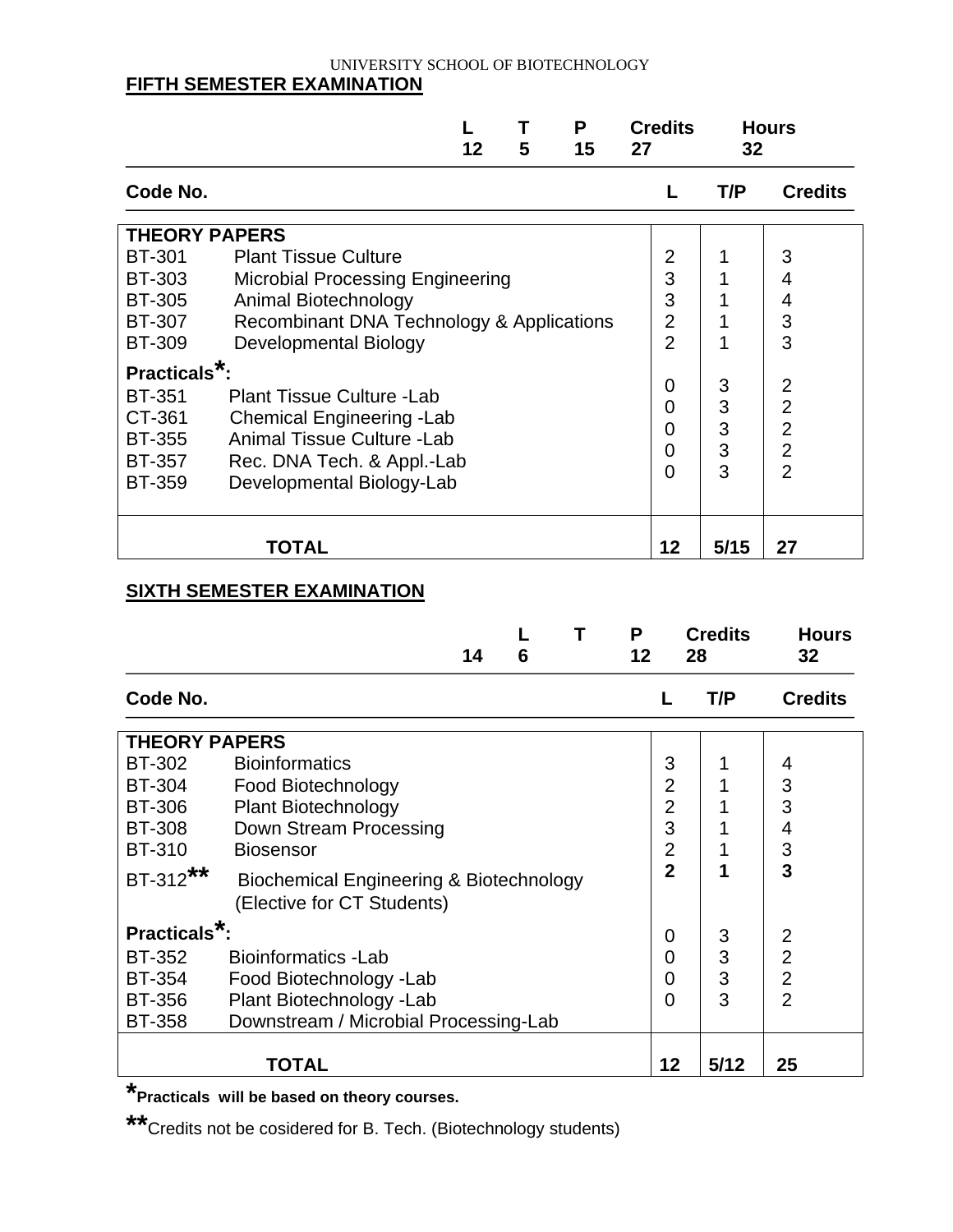#### UNIVERSITY SCHOOL OF BIOTECHNOLOGY **SEVENTH SEMESTER EXAMINATION**

|  |  | L T P Credits Hours |  |
|--|--|---------------------|--|
|  |  | 13 5 12 25 30       |  |

| Code No.                  |                                              |                | T/P            | <b>Credits</b> |
|---------------------------|----------------------------------------------|----------------|----------------|----------------|
| <b>THEORY PAPERS</b>      |                                              |                |                |                |
| <b>BT-401</b>             | <b>Stem Cells in Health Care</b>             | 3              |                | 4              |
| <b>BT-403</b>             | Environmental Biotechnology                  | $\overline{2}$ |                | 3              |
| <b>BT-405</b>             | Protein Biotechnology                        | 2              |                | 3              |
| <b>BT-407</b>             | Commercialization, Marketing and             | 3              |                | 4              |
|                           | Management of Biotechnological Products      |                |                |                |
| <b>HS-409</b>             | <b>Writing Skills for Technical Purposes</b> | 3              | 1              | 4              |
| Practicals <sup>*</sup> : |                                              |                |                |                |
| <b>BT-451</b>             | Protein Biotechnology-Lab                    | $\overline{0}$ | 3              | $\overline{2}$ |
| <b>BT-453</b>             | Environmental Biotechnology -Lab             | 0              | $\overline{2}$ |                |
| <b>BT-455</b>             | <b>Field Trips</b>                           | 0              | 7              | 4              |
|                           |                                              |                |                |                |
|                           |                                              |                |                |                |
|                           | TOTAL                                        | 13             | 5/12           | 25             |

#### **EIGHTH SEMESTER EXAMINATION**

|                      | 9<br>3                                           | P | 18             | 30 | <b>Credits</b> | <b>Hours</b><br>30 |  |
|----------------------|--------------------------------------------------|---|----------------|----|----------------|--------------------|--|
| Code No.             |                                                  |   |                |    | T/P            | <b>Credits</b>     |  |
| <b>THEORY PAPERS</b> |                                                  |   |                |    |                |                    |  |
| <b>BT-402</b>        | <b>Industrial Biotechnology</b>                  |   | 3              |    |                | 4                  |  |
| <b>BT-404</b>        | Intellectual Property Rights in Biotechnology    |   | $\overline{2}$ |    |                | 3                  |  |
| <b>BT-406</b>        | Molecular and Cellular Diagnostics               |   | $\overline{2}$ |    |                | 3                  |  |
| <b>BT-408</b>        | <b>Biosafety &amp; Bioethics</b>                 |   | $\overline{2}$ |    | 0              | $\overline{2}$     |  |
| <b>BT-450</b>        | Project work/Viva-voce *:<br><b>Project Work</b> |   | 0              |    | 18             | 18                 |  |
|                      |                                                  |   |                |    |                |                    |  |
|                      | <b>TOTAL</b>                                     |   | 9              |    | 3/18           | 30                 |  |

**\*Practicals will be based on theory courses.**

**Note:**

**Total no. of credits = 215 credits**

**Credits to be earned by students to qualify B. Tech (Biotechnology) degree = 200 Credits.**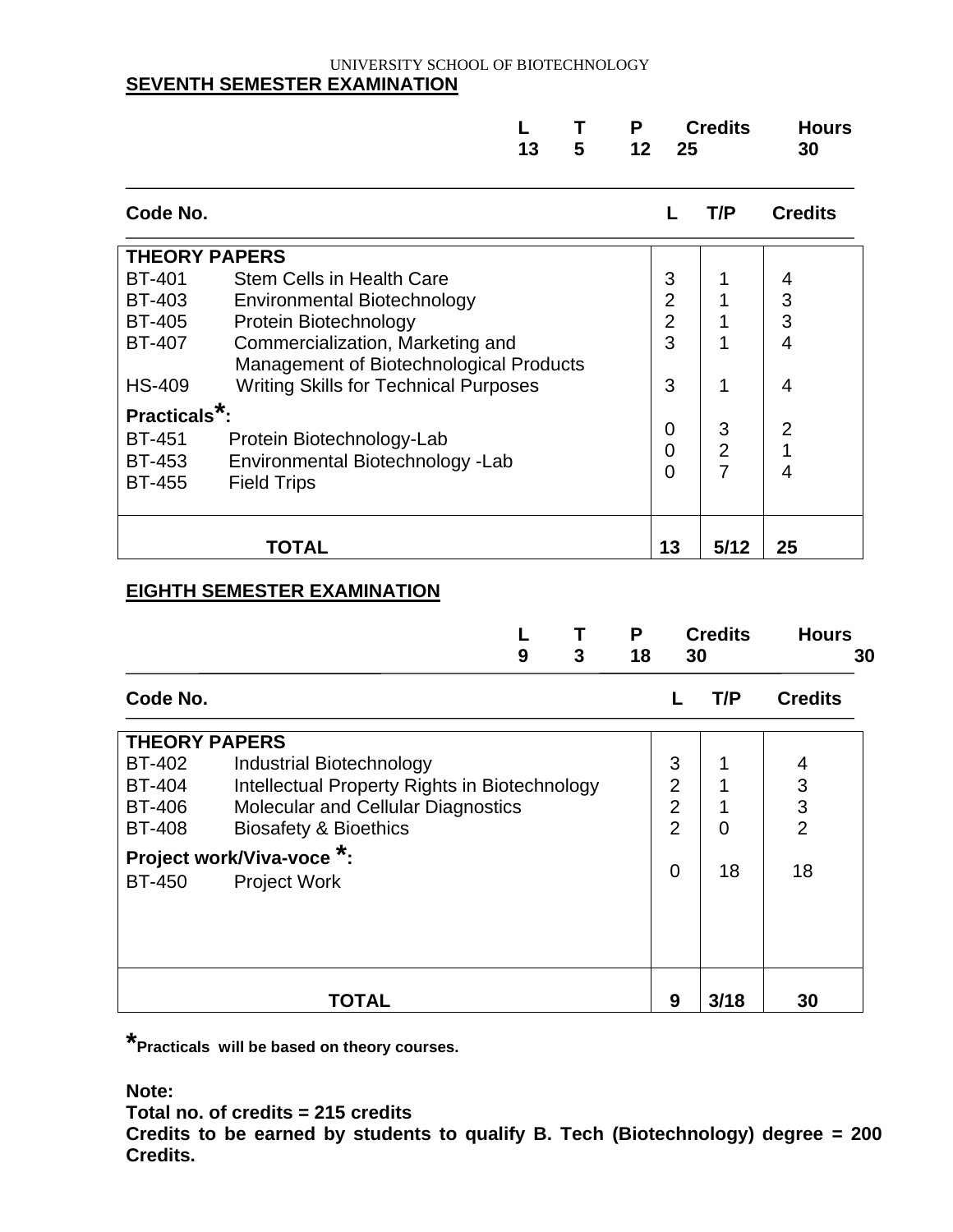|  | L T Credits Hours |  |
|--|-------------------|--|
|  | 2 1 3 26          |  |

#### **BA-135 FOUNDATION COURSE IN PHYSICO-INORGANIC CHEMISTRY - I**

#### **Chemical Bonding:**

- **1.**Ionic Bond- energy changes, lattice energy Born Haber Cycle, Covalent bond-energy changes, Potential energy curve for H2 Molecule, characteristics of covalent compound. **(4)**
- **2.**Co-ordinate bond Werner's Theory, effective atomic numbers, isomerism in coordinate compounds. Hydrogen bonding. **(2)**
- **3.**Concept of hybridization and resonance, Valance Shell Electron Repulsion theory (VSEPR). Discussion of structures of H2O, NH3, SiF4. Molecular orbital theory, Linear combination of atomic orbitals (LCAO) method. Structure of simple homo nuclear diatomic molecule like H2, N2, O2, F2. **(4)**

#### **Acids and Bases:**

**4.**Basics of acidities and basicities, electrolytic dissociation, concept of strengths of acids and bases, ionization of water, concept of pH and its scale, Buffer solutions, Buffer solution of weak acid and its salt, calculation of pH of buffer solution, Henderson equation, acid-base indicators and theory of indicators. **(4)**

#### **Catalysis:**

- **5.** Criteria for Catalysis-Homogeneous Catalysis, acid-base, Enzymatic catalysis, Catalysis by metal salts. **(2)**
- **6.** Heterogeneous catalysis concepts of promoters, inhibitors and poisoning, Physiosorption, Chemisorption, Surface area, industrially important process. **(2)**

#### **Polymers:**

- **7.** Basic concepts & Terminology, such as monomers, Polymers, Functionality, Thermoplastics, Thermosets Linear, Branched, cross linked polymers etc. different definitions of molecular weight viz., Mw, Mn, Mv and then determinations. **(2)**
- **8.** Industrial applications of polymers, Addition, condensation and Ionic polymerization's, solutions of polymers, good solvents, & bad solvent, solubility parameter, solutions viscosity and determination of intrinsic viscosity. **(2)**

#### **Colloids:**

- **9.** Colloidal state, classification of colloidal solution, true solution, colloidal solution and suspensions, preparation of sol, Purification of colloidal solutions. **(2)**
- **10.**General and optical properties, stability of colloids, coagulation of lyphobic sols, electrical properties of sols, kinetic properties of colloids:- Brownion movement, size of colloidal particle, emulsions, gels, colloidal electrolytes and applications of colloids. **(2)**

- 1. Concise Inorganic Chemistry, 5th Edition by J.D. Lee, *Blackwell Publishing* (1999).
- 2. Advance Chemistry by Philip Mathews, *Cambridge University* Press (1996).
- 3. Basic Inorganic Chemistry, 3rd Edition by F. A. Cotton, G. Wilkinson & P. L. Gaus, *Wiley*(1995).
- 4. Physical Chemistry, 6<sup>th</sup> Edition by P. W. Atkins, *W.H. Freeman & Company*; (November 1997).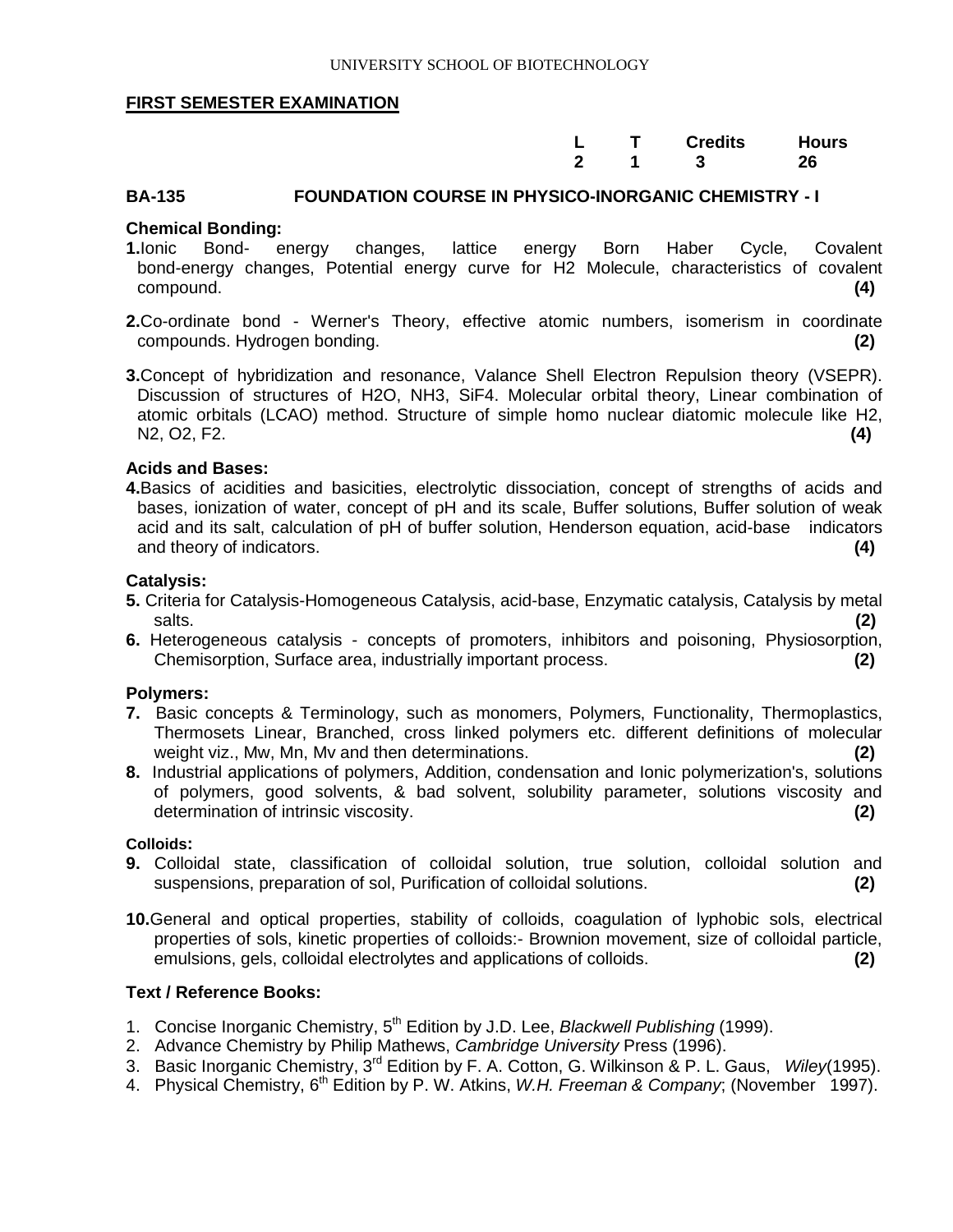|  | L T Credits Hours |  |
|--|-------------------|--|
|  | 2 1 3 30          |  |

#### **BA-137 FOUNDATION COURSE IN PHYSICS - I**

- **1. Interference By Division Of Wave front:** Coherence and coherent sources, Interference by division of wave front. Young's double slit experiment, Fresnels' biprism **(3)**
- **2. Interference By Division Of Amplitude:** Interference by division of amplitude. Thin films, Newton's rings, Michelson's Interferrometer, Fabry Perot Interferometer **(3)**
- **3. Diffraction:** Fresnel and Fraunhoffer types of diffraction. Fraunhofer diffraction: Single slit, double slit, circular aperture. Fresnel Diffraction, narrow slit. **(3)**
- **4. Diffraction**–**Applications:** Fraunhofer diffraction: N-slit. Diffraction grating wavelength determination, resolving power and dispersive power. Resolving power of optical instruments – Rayleigh criterion. Fresnel Diffraction: zone plate. **(3)**
- **5. Polarization:** Types of polarization, elliptically and circularly polarized light Brewster's law, Malu's law, Nicol prism, double refraction, quarter-wave and half-wave plates, optical activity, specific rotation, Laurent half-shade polarimeter. **(3)**
- **6. Introduction To Lasers:** Introduction, Coherence, Einstein A and B coefficients, population inversion, Basic principle and operation of a laser, **(3)**
- **7. Lasers Types And Applications:** Types of lasers, He-Ne laser, Ruby laser, semi-conductor laser and holography. **(3)**
- **8. Fibre Optics:** Introduction to Optical fibre, Types of optical fibres and their characteristics, (Attenuation and Dispersion) step index and graded index fibres, principle of fibre optic communication- total internal reflection, Numerical aperture, Fibre optical communication network- its advantages. Fibre optic sensors (qualitative). **(3)**
- **9. Nature Of Light And Matter:** Particle nature of radiation- The Photoelectric effect, Compton Effect. X-rays (continuous and characteristic), x-ray diffraction- Bragg's law. The origin of quantum theory- Planck's hypothesis, the wave nature of matter- wave-particle duality, matter waves (de Broglie hypothesis). **(3)**
- **10. Introduction to Quantum Mechanics:** Basic postulates of quantum mechanics-the wave function - its physical interpretation, The Schrodinger equation. **(3)**

- **1.** Modern Physics by A. Beiser, *Tata Mc Graw Hill Publishing Co*.
- **2.** Optics by A.K. Ghatak, *Tata Mc Graw Hill Publishing Co.*
- **3.** Introduction to Physical Optics by Jenkin & White, *Mc Graw Hill Publishing Co*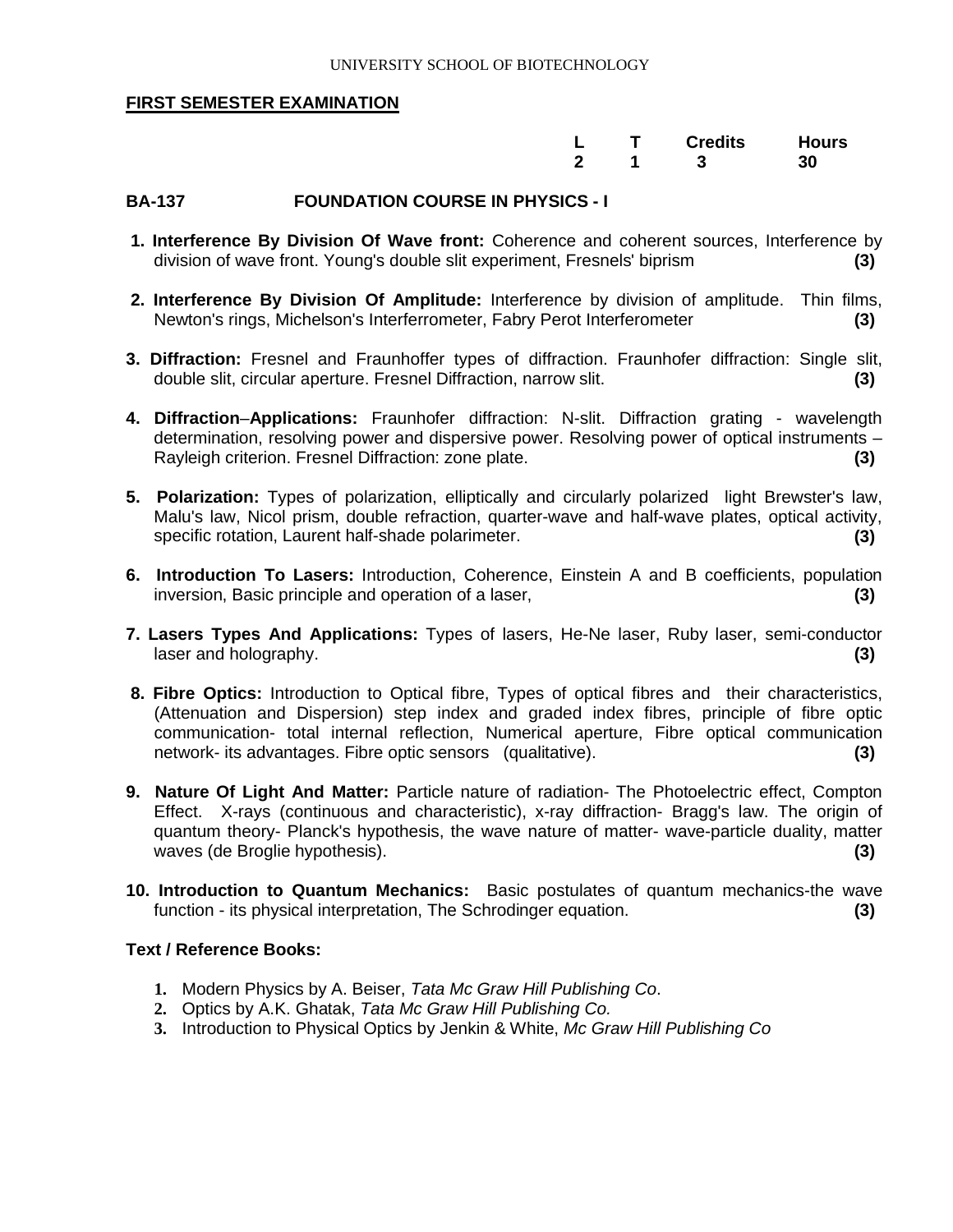|  |  | L T Credits Hours            |  |
|--|--|------------------------------|--|
|  |  | $3 \quad 1 \quad 4 \quad 40$ |  |
|  |  |                              |  |

#### **EMBT-133 LIFE SCIENCES - I**

- 1. **Origin of Life:** History of earth, theories of origin of life nature of the earliest organism. **(2)**
- 2. **Varieties of Life:** Classification, Five kingdoms, viruses (TMV, HIV, Bacteriophage), Prokaryote (Bacteria-cell structure, nutrition, reproduction), Protista, Fungi, Plantae and Animalia. **(5)**
- 3. **Chemicals of Life:** (Biomolecules)- Carbohydrates lipids, amino acids, proteins, nucleic acids, and identification of biomolecules in tissues. **(6)**
- 4. **Cell:** The cell concept, structure of prokaryotic and eukaryotic cells, plant cells and animal cells, cell membrances, cell organelles and their function. Structure and use of compound microscope. **(5)**
- 5. **Histology:** Maritimes (apical, intercalary, lateral) and their function; simple tissue (parenchyma, collenchymas, sclerenchyma); Complex tissue (xylem and phloem); Tissue systems (epidermal, ground, vascular); primary body and growth (root, stem, leaf); Secondary growth. Animal Epithelial tissue, connective tissue, muscle tissue and nervous tissue and their function in body. **(5)**
- 6. **Nutrition:**Autotrophic (Photosynthesis) Pigment systems, Chloroplast, light absorption by chlorophyll and transfer of energy, two pigment systems, photosynthetic unit, phosphorylation and electron transport system, Calvin-Benson Cycle  $(C_3)$ , Hatch Slack Pathway  $(C_4)$ , Crassulacan Acid Metabolism (CAM), factors affecting photosynthesis; Mineral Nutrition in plants. Heterotrophic - Forms of heterotrophic nutrition, elementary canal in humans, nervous and hormonal control of digestive systems, fate of absorbed food materials; Nutrition in humans, Reference values. **(6)**
- *7.* **Energy Utilization:** (Respiration) Structure of mitochondria, cellular respiration, relationship of carbohydrate metabolism to other compounds, Glycolysis, fermentation, formation of acetyl co-A, Kreb cycle, Electron Transport System and Oxidative Phosphorylation, ATP, factors affecting respiration. **(5)**
- 8. **Transport:** Plant water relationships, properties of water, diffusion, osmosis, imbibition, movement of water in flowering plants, uptake of water by roots, the ascent of water in xylem, apoplast symplast theory, Transpiration-structure of leaf and stomata in plants opening and closing mechanism of stomata factors affecting transpiration, significance of transpiration General characteristics of blood vascular system, development of blood systems in animals, Composition of blood, circulation in blood vessels, formation of tissue fluids, the heart, functions of mammalian blood, the immune system. **(6)**

#### **Text / Reference Books:**

LIFE. The Science of Biology.  $8<sup>th</sup>$  edition, Sadava, Heller, Orians, purves, Hills. 2008. *W.H.Freeman*.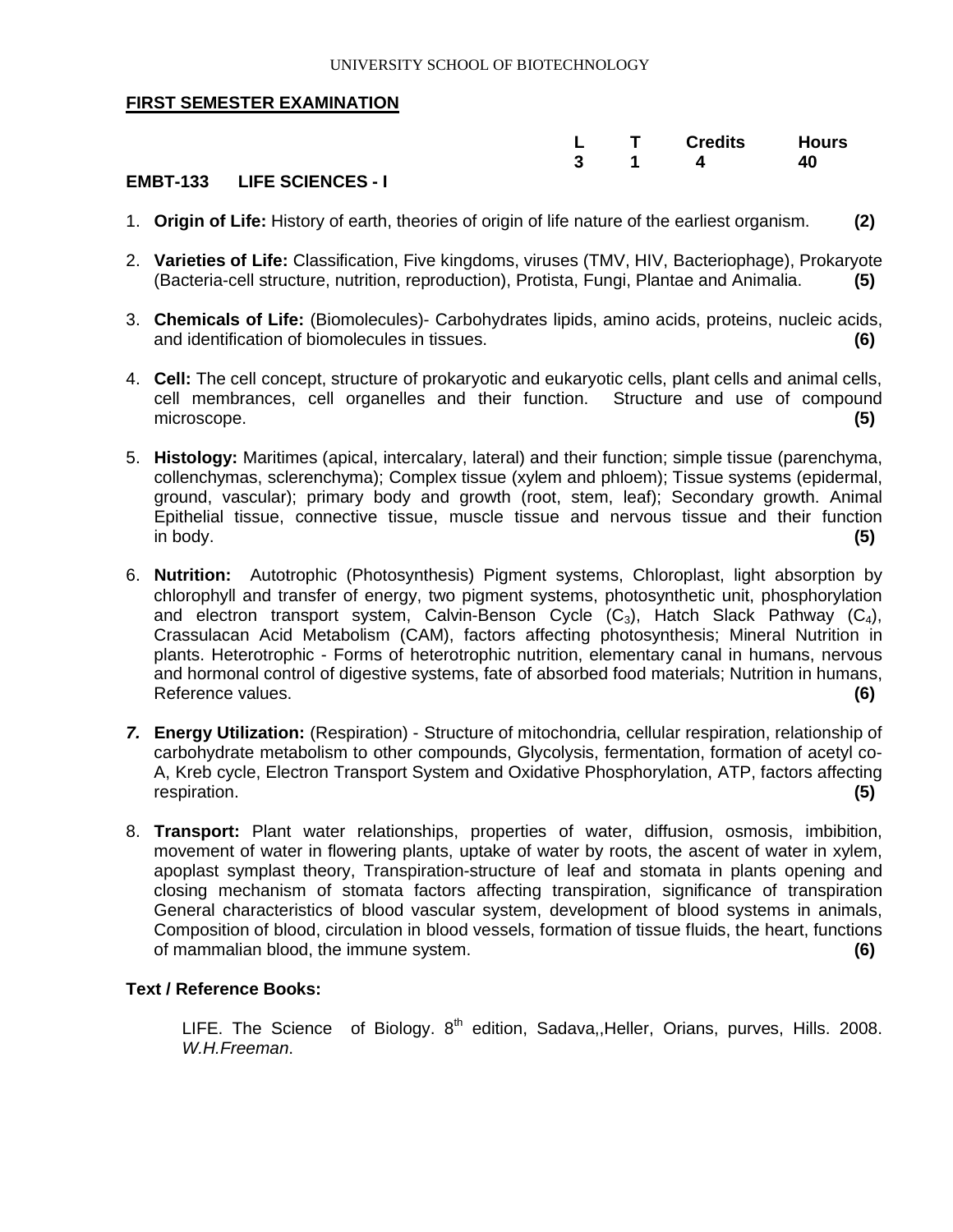|  | L T Credits Hours            |  |
|--|------------------------------|--|
|  | $3 \quad 1 \quad 4 \quad 40$ |  |

#### **BA-131 ESSENTIAL OF MATHEMATICS –I**

- 1. Algebra of matrices, Row and Column operations, Inverse of matrix, Systems of linear equations- consistency and inconsistency, Cramer's rule, Rank of a matrix. **(4)**
- 2. Quadratic forms, Eigenvalues and eigenvectors of a matrix, Diagonalization of a matrix, Cayley-Hamilton theorem (without proof) **(5)**
- 3. Quadratic equations, De-Moivre's theorem and its applications **(4)**
- 4. Limits, Continuity and Differentiation **(5)**
- 5. Successive differentiation, Leibnitz's Theorem, Indeterminate forms **(4)**
- 6. Mean Value Theorems: Rolle's, Lagrange's, Taylor's and Maclaurin theorems and expansions and their applications **(6)**
- 7. Sequences and its convergence, Convergence and divergence of a series, Comparison test, Ratio test, Cauchy's  $n^{\text{th}}$  root test, Leibnitz's test (all tests without proof), Absolute and Conditional convergence**. (6)**
- 8. Partial derivatives, Chain rule, Differentiation of implicit functions, exact differentials. Maxima, Minima and Saddle points, Method of Lagrange multipliers. **(6)**

- 1. Advanced Calculus by D.V.Widder, *Prentice Hall, NY*
- 2. Calculus and Analytic Geometry by G.B. Thomas and R.L. Finney, 6<sup>th</sup> edition, Addision *Wesley/Naros*a, 1985.
- *3.* Engineering Mathematics by K.A.Stroud, *Palgrave.*
- 4. Advanced Engineering Mathematics by K.A.Stroud, *Industrial Press, Inc*., Newyork.
- 5. Advanced Engineering Mathematics by Alan Jeffrey, *Harcourt, Academic Press*.
- 6. Advanced Engineering Mathematics by Petter V.O'Neil, *Thomson*.
- 7. Differential Calculus by Shanti Narayan, *S. Chand & Co*.
- 8. A text book of Matrices by Shanti Narayan, *S. Chand & Co*.
- 9. Advanced Engineering Mathematics by E. Kreyszig 5<sup>th</sup> Edition, *Wiley Eastern*, 1985.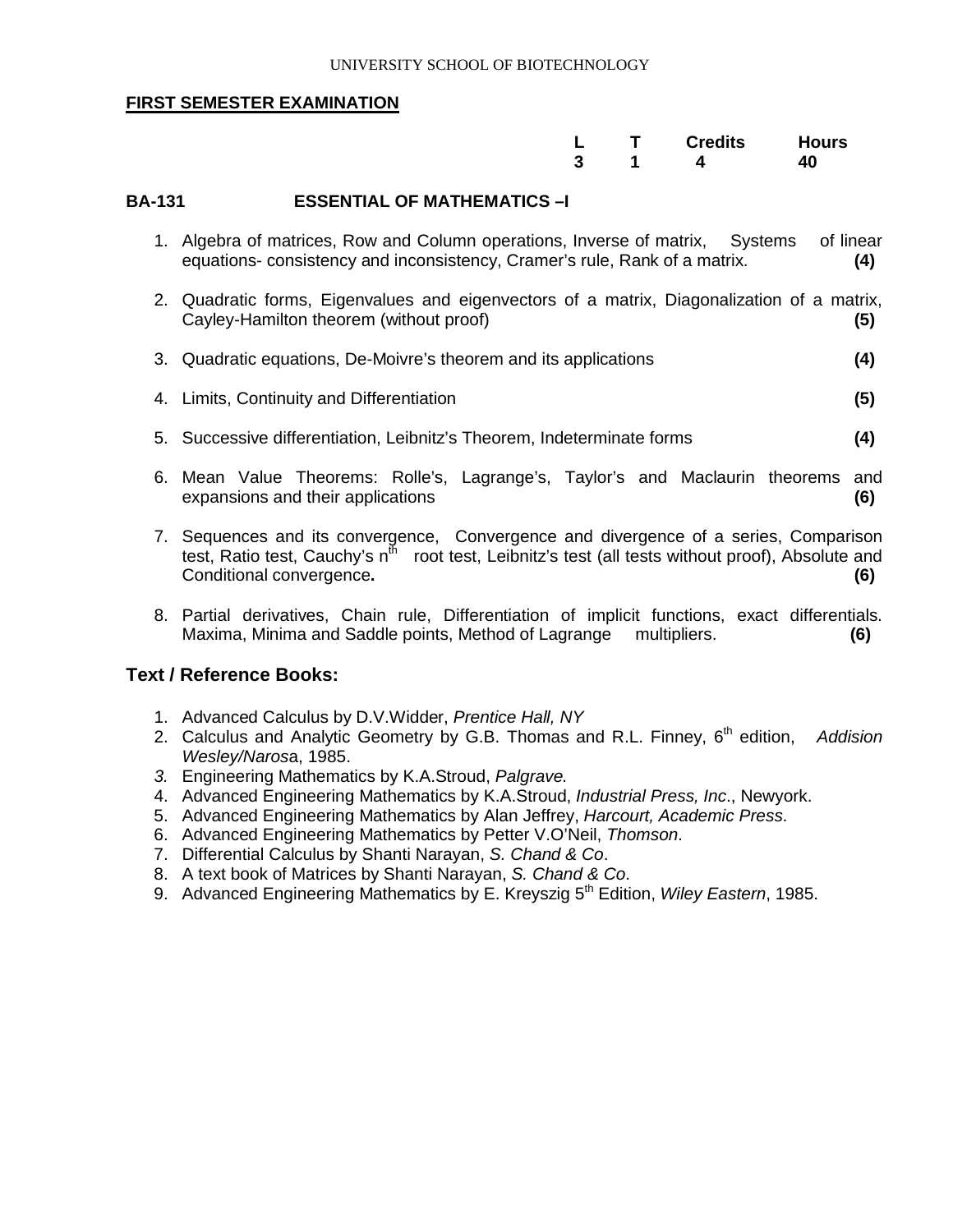|  |  | L T Credits Hours |  |
|--|--|-------------------|--|
|  |  | 2 1 3 32          |  |

#### **BT-115 CONCEPTS IN BIOTECHNOLOGY**

- **1. Introduction to Biotechnology:** Definitions, Historical perspectives, Scope and importance, Commercial potential and interdisciplinary challenge. **(7)**
- **2. Recombinant DNA Technology:** Introduction, Tools of rDNA Technology, Making Recombinant DNA, Introduction of Recombinant DNA into host cells, introduction to screening techniques for Identification of Recombinants, Polymerase Chain Reaction (PCR). Introduction to screening technologies for identification of recombinants. **(3)**
- **3. Protein Structure and Engineering:** Introduction to the world of Proteins, 3-D Shape of Proteins, Structure Function relationship in Proteins, Purification of Proteins, introduction to Protein Designing and Proteomics. **(4)**
- **4. Microbial Culture and Applications:** Introduction, Microbial Culture Techniques, Measurement and Kinetics of Microbial Growth, Scale up of Microbial Process, Isolation of Microbial Products, Strain Isolation and Improvement, Applications of Microbial Culture Technology, Bioethics in Microbial Technology. **(3)**
- **5. Plant Cell Culture and Application:** Introduction, Cell and Tissue Culture Techniques, Applications of Cell and Tissue Culture, Gene Transfer Methods in Plants, Transgenic Plants with Beneficial Traits, Bioethics in Plant Genetic Engineering. **(4)**
- **6. Animal Cell Culture and Applications:** Introduction, Animal Cell Culture Techniques, Characterization of Cell Lines, Scale-up of Animal Culture Process, Applications of Animal Cell Culture, Bioethics in Animal Genetic Engineering. **(4)**
- **7. Biotechnology and Society:** Introduction to Patenting Criterion for patents, Reading a patent, National and International Patent Laws, Ethical issues in agriculture and health care, Biotechnology in India and global trends; Product safety and Marketing. **(2)**
- **8. Introduction to Bioinformatics:** Introduction to databases and their application. Introduction to Functional Genomics. **(2)**
- **9. Solutions and buffers:** Modes of expressing concentration of a solution, types of solution, Acids and bases, dissociation of water, concept of pH, Buffer system, criteria for selection of buffers. buffers. **(2)**
- **10. Introduction to Statistical analysis**: Presentation of experimental data, introduction to data, Analysis of graph paper with Logarithmic Coordinates, General procedure for plotting data. **(1)**

- 1. Biotechnology by Smith, *Cambridge Press*.
- 2. Introduction to Genomics, Arthur M Lest, *Oxford*
- 3. Gene cloning and DNA Analysis. An introduction. T. A Brown, 4th Edition. *Blackwell Science*.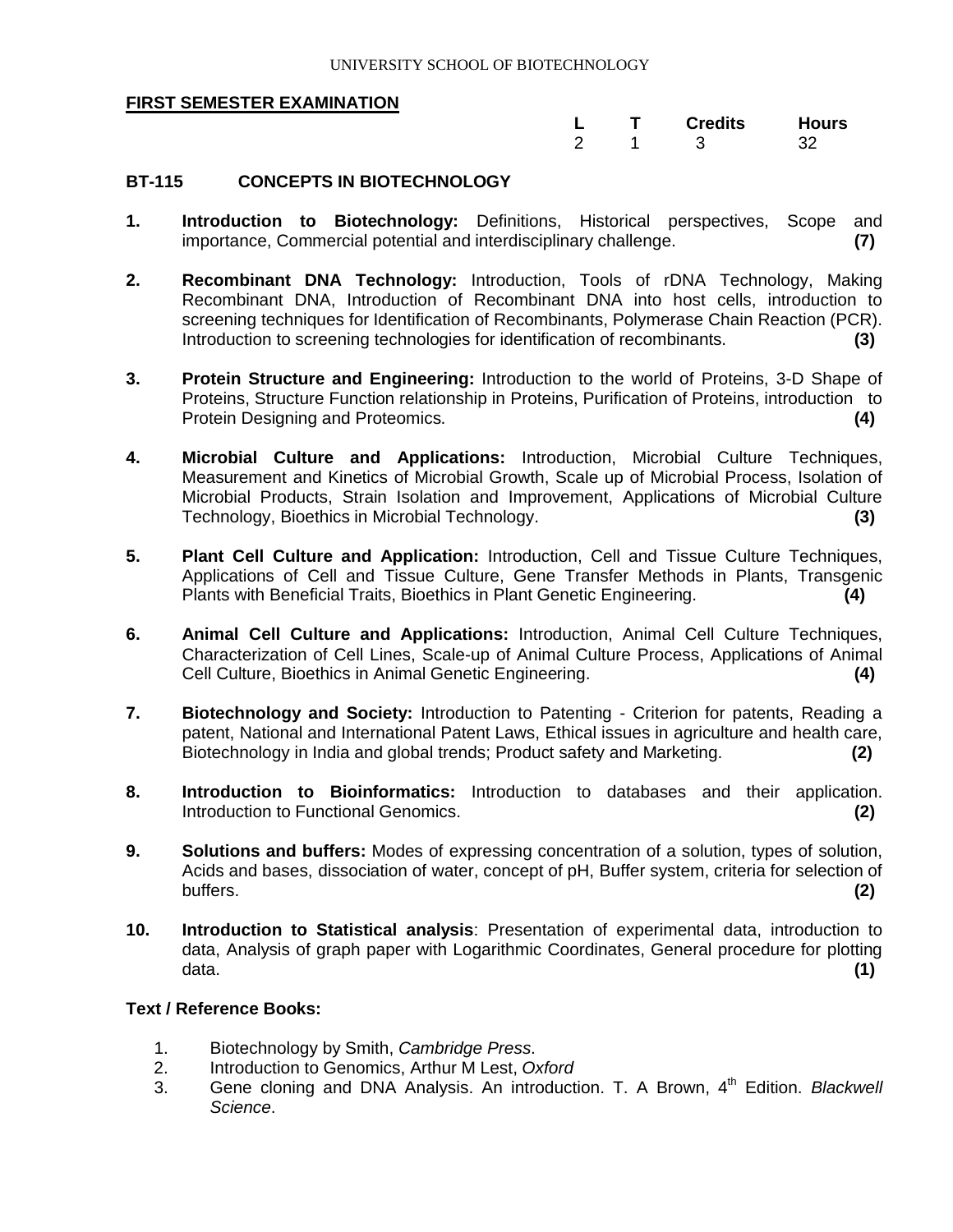|  | L T Credits Hours |  |
|--|-------------------|--|
|  | 3 0 3 40          |  |

#### **IT–105 INTRODUCTION TO COMPUTERS**

- **1. Introduction:** Overview of computer organization and historical perspective computer applications in various fields of science and management. **(5)**
- **2. Data representation:** Number systems, character representation codes, Binary, hex, octal codes and their inter conversions. Binary arithmetic, floating point arithmetic, signed and unsigned numbers. **(5)**
- **3. Data storage:** Primary and Secondary storage. Introduction to various computer devices such as keyboard, mouse, printers, disk files, floppies etc. **(5)**
- **4.** Concept of computing, contemporary, Operating Systems such as DOS, Windows 95, UNIX etc. (only brief user level description). Introduction to organization and architecture of mainframe, mini and micro systems. Introduction to E-mail, ftp, login and other network services, worldwide web, MS-Office. **(5)**
- **5. Introduction to Programming:** Concept of algorithms, Flow charts, Example of Algorithms such as how to add ten numbers roots of a quadratic equation. Concept of sequentially following up the steps of the algorithm, Notion of program, programmability and programming languages. Structure of programs, object codes, compilers, Introduction to the Editing tools such as vi or MS-VC editors, Concepts of the finite storage, bits, bytes, kilo, mega and gigabytes. Concepts of character representation. **(5)**
- **6. Programming using C:** The emphasis should be more on programming techniques rather that the language itself. The C programming language is being chosen mainly because of the availability of the compilers, books and other reference materials, Example of some simple C program. Dissection of the program line by line. Concepts of variables, program statements and function calls from the library (print for example), C data types, int, char, float etc, C expressions, arithmetic operations, relational and logic operations, C assignment statements, extension of assignment to the operations. C primitive input output using getchar and putchar, exposure to the scanf and printf functions, C statements, and conditional executing using if, else. Optionally switch and break statements may be mentioned, Concepts of loops, example of loops in C using for, while and do-while. Optionally continue may be mentioned, One dimensional arrays and example of iterative programs using arrays, 2-d arrays. Use in matrix computations, Concept of Subprogramming, functions. Example of functions. Argument passing mainly for the simple variables, Pointers, relationship between arrays and pointers. Argument passing using pointers. Array of pointers. Passing arrays as arguments, Strings and C string library, Structures and Unions. Defining C structures, passing strings as arguments. Programming examples, File I/O. Use of fopen, fscanf and fprintf routines. **(15)**

- 1. Fundamentals of Computers by V. Raja Raman, *Prentice Hall of India.*
- 2. 'C' Language by Brian Gottfried, *Schaum Series*.
- 3. Introduction to Computers by Leon & Leon. *Academic Press*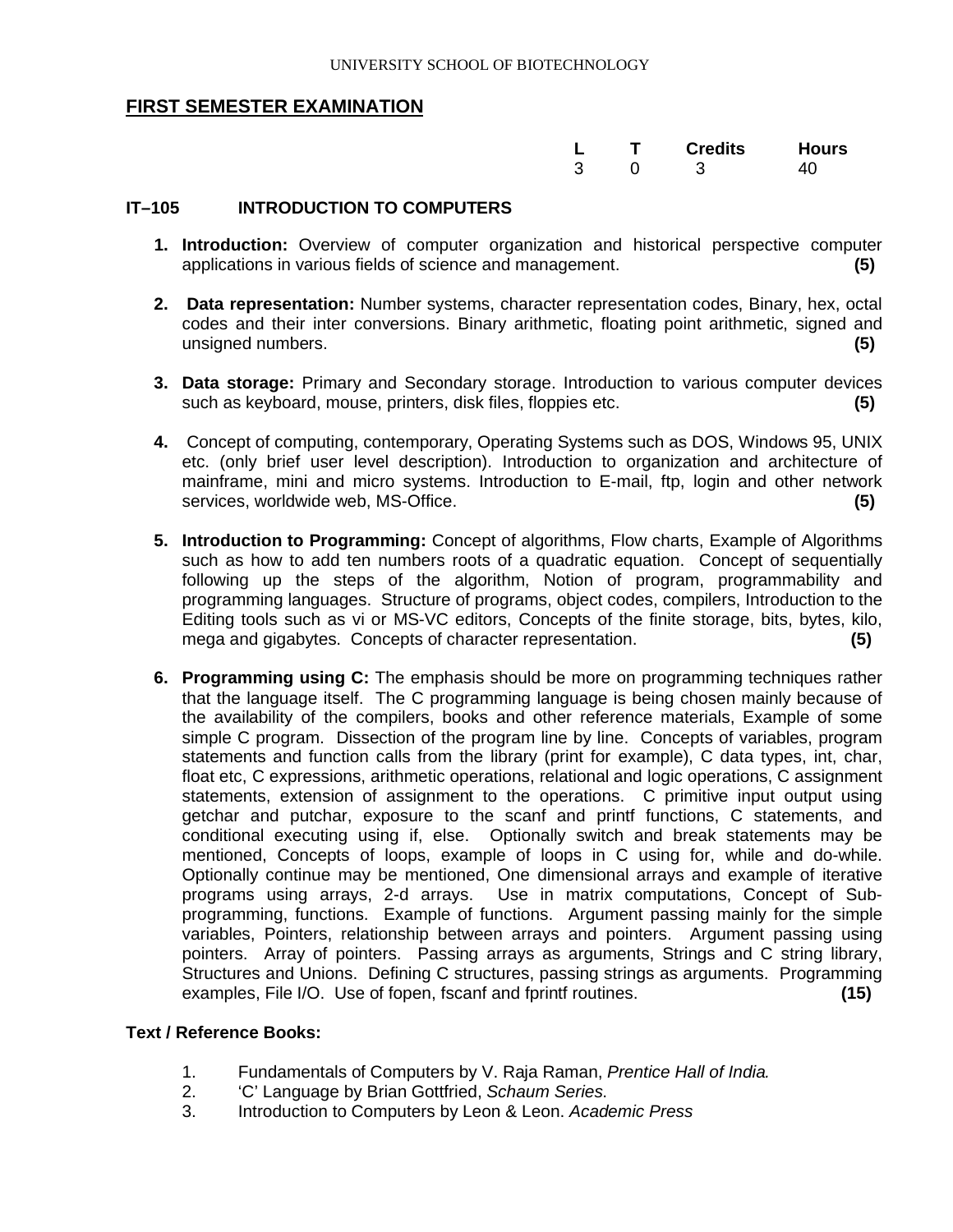|  | L T Credits Hours |  |
|--|-------------------|--|
|  | 2 1 3 28          |  |

#### **BA-138 FOUNDATION COURSE IN PHYSICS – II**

- **1. Electricity and Magnetism- Basics:** Electric fields, Gauss' Law, its integral and differential form, applications. Lorentz force, fields due to moving charges, the magnetic field, Ampere's law, motion of a charged particle in an electric and magnetic field **(3)**
- **2. Electricity and Magnetism-applications:** Magnetic and electrostatic focusing, Hall effect, determination of e/m by cathode ray tube, positive rays, Electron microscope, Cyclotron and Betatron. Betatron. **(4)**
- **3. Classical and Quantum Statistics:** The Statistical distributions: Maxwell Boltzmann, the Blackbody spectrum and failure of classical statistics to give the correct explanation, Bose-Einstein and Fermi-Dirac statistics, their comparisons, Fermions and Bosons. **(3)**
- **4. Applications of Classical and Quantum Statistics:** Applications of Maxwell-Boltzmann statistics - Molecular speed and energies in an ideal gas, the application of Bose-Einstein statistics to the Black-body radiation spectrum, Fermi-Dirac distribution to free electron theory, electron specific heats, Fermi energy and average energy - its significance. (**4)**
- **5. Band Theory of Solids:** Origin of energy bands in solids, motion of electrons in a periodic potential- The Kronig-Penny model (qualitative). Brillouin zones, effective mass Metals. Semimetals. Semi-conductors and insulators and their energy band structure. **(3)**
- **6. Semiconductors and their Applications:** Extrinsic and intrinsic semiconductors, doping Fermi energy for doped and undoped semiconductors, the p-n junction (energy band diagrams with Fermi energy), the unbiased diode, forward and reverse biased diodes- its characteristics, tunnel diode, zener diode, photo-diode, LED, the photo-voltaic cell **(4)**
- **7. Superconductivity:** Introduction to superconductivity, the Meissner effect, Type I and II superconductors, the Josephson effect, flux quantization, Cooper pair, the BCS theory (qualitative) **(3)**
- **8. Applications of Superconductors:** Magnetic levitation, superconducting magnets, Josephson junctions and Squids. **(4)**

- 1. Modern Physics by Arthur Beiser, *Tata Mc Graw Hill Publishing Co*.
- 2. Introduction to Solid State Physics by Charles Kittel, *Wiley.*
- 3. Electronic Principles by Albert Paul Malvino, *Tata Mc Graw Hill Publishing Co.*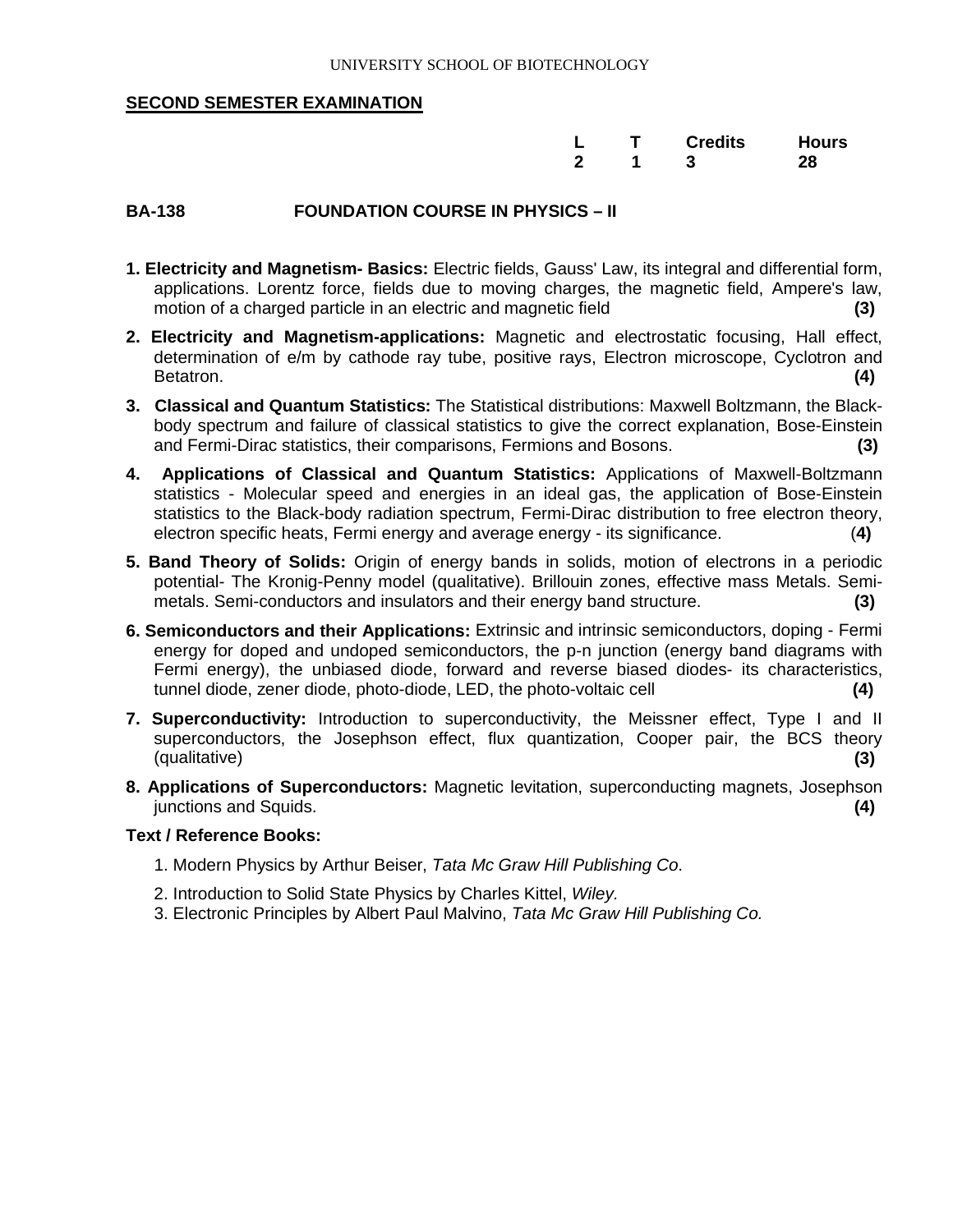|  | L T Credits Hours               |  |
|--|---------------------------------|--|
|  | $3 \qquad 1 \qquad 4 \qquad 42$ |  |

#### **BA-132 ESSENTIAL OF MATHEMATICS – II**

- **1.** Concavity and Convexity of curves, Asymptotes, Singular points, Curve tracing. **(6)**
- **2.** Integration : Methods of Integration, Integration of algebraic, rational, trigonometric functions and irrational functions, Integration by parts, Substitution method, Definite integrals and its properties. **(6)**
- 3. Reduction formulae of trigonometric functions, Definition of improper integrals, Beta-Gamma functions and their properties. **(5)**
- 4. Formation of ordinary differential equation's (ODE), Definition of order and degree, Solutions of ODE's of first order: Method of separation of variables, Homogeneous and nonhomogeneous equations, Exactness and integrating factors, Linear equations and Bernoulli's equations. **(5)**
- 5. Linear ODE's of nth order: Solutions of homogenous and non-homogenous equations, Operator method. Method of undetermined coefficients and variation of parameters. **(6)**
- 6. Power series method of solution of ODE, Legendre's Equation, Legendre's polynomials, Bessel's equation, Bessel's function of first kind. **(6)**
- 7. Introduction to probability theory, Definition of sample space, Event, Event space, Conditional probability. **(4)**
- 8. Additive and Multiplicative laws of probability, Baye's theorem, Application based on these results. **(4)**

- 1. Calculus and Analytic Geometry by G.B. Thomas and R.L. Finney, 6<sup>th</sup> edition, *Addison Wesley/Narosa,* 1985.
- 2. Differential Calculus by Shanti Narayan, *S. Chand & Co*.
- 3. Advanced Engineering Mathematics by E. Kreyszig, 5th Edition, *Wiley Eastern*, 1985.
- 4. Engineering Mathematics by K.A.Stroud, *Palgrave.*
- 5. Advanced Engineering Mathematics by K.A.Stroud, *Industrial Press, Inc*., Newyork.
- 6. Advanced Engineering Mathematics by Alan Jeffrey, *Harcourt Academic Press*.
- 7. Advanced Engineering Mathematics by Petter V.O'Neil, *Thomson*.
- 8. Advanced Calculus", Schaum's Outline Series, *Mc Graw Hill Ed*.
- 9. Advanced Calculus by D.V.Widder, *Prentice Hall*, NY
- 10. Differential Equations by S.L.Ross, *John Wiley*.
- 11. Differential Equations by N.M. Kapoor, *Pitamber Pub. Co*.
- 12. Probability, Schaum Outline Series, *Mc. Graw Hill*.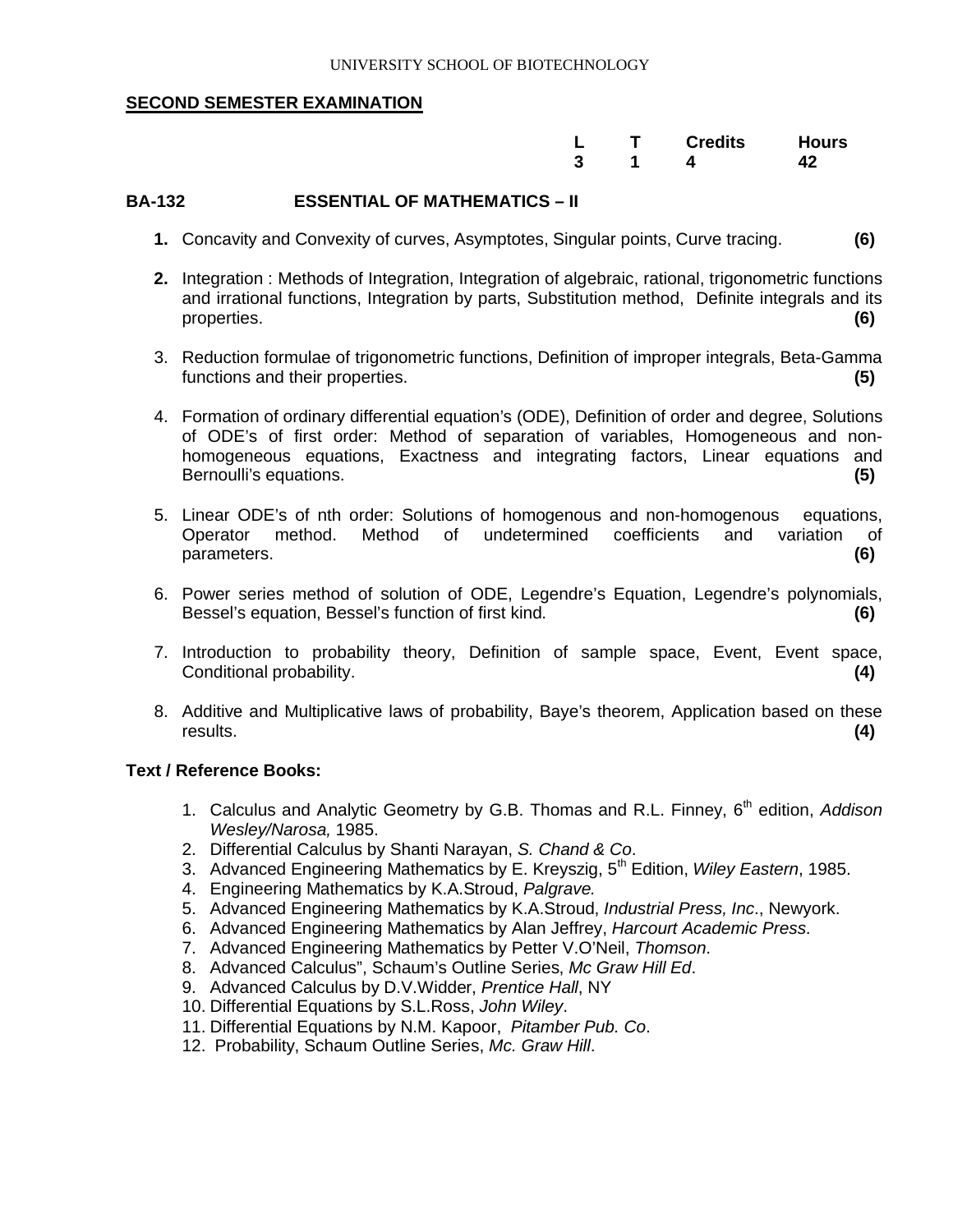|  | L T Credits Hours |  |
|--|-------------------|--|
|  | 2 1 3 28          |  |

#### **BA-136 FOUNDATION COURSE IN ORGANIC CHEMISTRY – II**

- 1. **Electronic Displacements:** Inductive, mesomeric, field effect and resonance effect resonance energy and its significance, (vertical and empirical resonance energy). Hyperconjugation: concept and consequences. (**2)**
- **2. Reactive Iintermediates:** Generation, structure and general reactions of carbocations, carbanions, free radicals, carbenes (singlet and triplet) and benzyne. Wagner-Meerwein rearrangement, Electrophiles and nucleophiles, concepts of acids and bases. Arrhenius, Lowry-Bronsted and Lewis theory of acids and bases (HSAB), Carbon acids (active methyiene groups), super acids, Correlation of structure with acidity and basicity. Bonds weaker than covalent bond: Hydrogen bonding - nature, types, stability and effects, vander Waals forces. (**5)**
- **3. IUPAC Nomenclature:** Systematic IUPAC nomenclature of different classes of compounds including aromatic, bicyclic, and spiro compounds and polyfunctional compounds. (**2)**
- 4. **Stereochemistry:** Classification of stereomers, diastereoiners, Separation of enantiomers. Absolute configuration (R and S), Projection formulae. Stereochemistry of compounds containing two asymmetric C-atoms. Elements of symmetry - centre, plane and axis of symmetry, Conformations: Conformations around a C-C bond in acyclic compounds, Structure of different cycloalkanes. Strain in acyclic and acyclic compounds. Cyclohexane conformations, Stereochemistry of disubstituted cyclohexanes. Geometrical isomerism- Concept, E and Z nomenclature, Stereoselective and specific Reactions. (**8)**
- **5. p** $\Pi$  **d** $\Pi$  **Bonding** in organic compounds, ylids (S and P), Wittig reaction. (2)
- 6. **Tautomerism:** Cationotropy and anionotropy, Prototropic shifts in different systems, ringchain tautomerism and valence tautomerism, Claisen rearrangement. (**2)**
- **7. Alkanes:** Methods of preparation, Source-petroleum and coal in brief, Cracking and reforming. (**2)**
- 8. **Alkenes:** Methods of preparation. Reactions: Hydrogenation, hydroboration, oxidation, hydroxylation, addition- Markownikoff rule with explanation and peroxide effect. Dienes: types of dienes and their characteristic reactions, effect of conjugation on stability and reactivity, Diels-alder reaction in detail with its stereochemistry. Polymerisation of olefinic compounds, Use and mechanism of Ziegler-Natta catalysts. (**5)**

- 1. Modern Organic Chemistry by D. R. Boyed.
- 2. Organic Chemistry by I. L. Finar, Addison-Wesley Longman, Limited
- 3. Organic Chemistry by Roger Macomber. *University Science Books.*
- 4. Organic Chemistry Reaction Mechanism by Jerry March, *McGrawHill Companies*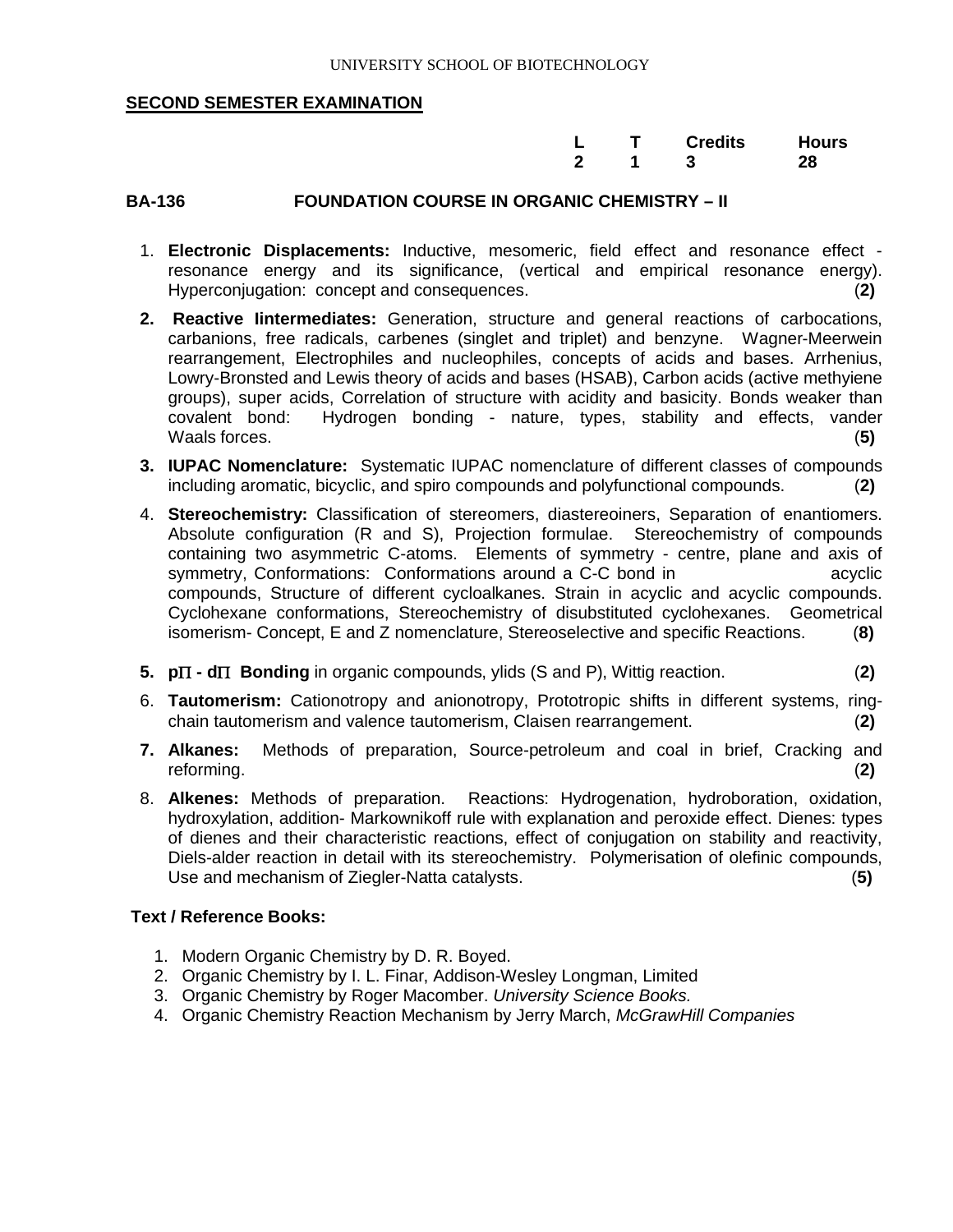|  | L T Credits Hours |  |
|--|-------------------|--|
|  | 3 1 4 4 40        |  |

#### **EMBT–134 LIFE SCIENCES - II**

- 1. **Coordination and Control:** Plant movements (Tactic, Tropic, Nastic), plant growth substances (Auxins, Cytokinins, Gibberellins, ABA, Ethylene), phytochrome and effect of light on plant development, vernalisation and flowering. Nervous system, parts of the nervous system, sensory receptors, structure and function of receptors, Endocrine system, role of hormones in growth and development of humans. **(6)**
- 2. **Homeostasis:** Control system in biology, control of blood glucose level, temperature regulation in endothermic animals, the liver and its importance. **(4)**
- 3. **Mendalian Analysis:** Experiments of Mendel, Simple mendalian genetics in humans, in agriculture, Variants and genetic dissection. **(4)**
- 4. **Asexual Reproduction:** Apomixis, and other means of natural vegetative reproduction (Bulb, corm, rhizome, stolon, runner, tuber, tap roots, tillers), advantages and disadvantages of natural asexual reproduction. Artificial propagation - cutting, grafting, budding, layering, micropropagaion through tissue culture, advantages and disadvantages of micropropagation.**(5)**
- 5. **Sexual Reproduction:** Life cycle of flowering plants, the parts of a flower (Dicot and monocot), microsporogenesis, in-vitro pollen culture, microgametogenesis, isolation of sperms, palynology, scope of palynology, development of ovule, types of ovule, megasporogenesis, megagametogenesis, embryosac, function of different cells of embryosac, pollination types of pollination, pollen-pistil interaction, self incompatibility, fertilization, double fertilization, post fertilization changes in ovule and embryo, seed formation, structure of seed and its importance. Review of sexual reproduction in vertebrates, human intervention in reproduction. **(7)**
- 6. **Continuity of Llife:** Chromosome, cell cycle, mitosis and meiosis, techniques to study mitosis and meiosis. **(4)**
- 7. **Heredity and Variation:** Mendel's work, chromosomal basis of inheritance, modified dihybrid ratios, gene interaction, linkage, gene mapping, sex determination, cytoplasmic inheritance, variation and mutation. **(5)**
- 8. **Economically Important Plants :** Classification systems, Important families (Fabaceae, Poaceae, Malvaceae, Cucurbitceae, Crucifereae, Leguminoseae), Cereals (wheat, rice maize), Beverages (tea, coffee, cocoa), Fibers (jute, linen, cotton), wood (pines, cedar, teak, sisham), rubber (para rubber), spices (turmeric, black pepper, cloves, coriander), medicinal plants (Ephedra, Taxus, Cinchona, Fox glove, Belladonna, Rauvolfia, Neem, Hemp.) (**5)**

#### **Text / Reference Books:**

LIFE: The Science of Biology, 8<sup>th</sup> Edition, Sadava, Heller, Orians, Purves, *Hill* 2008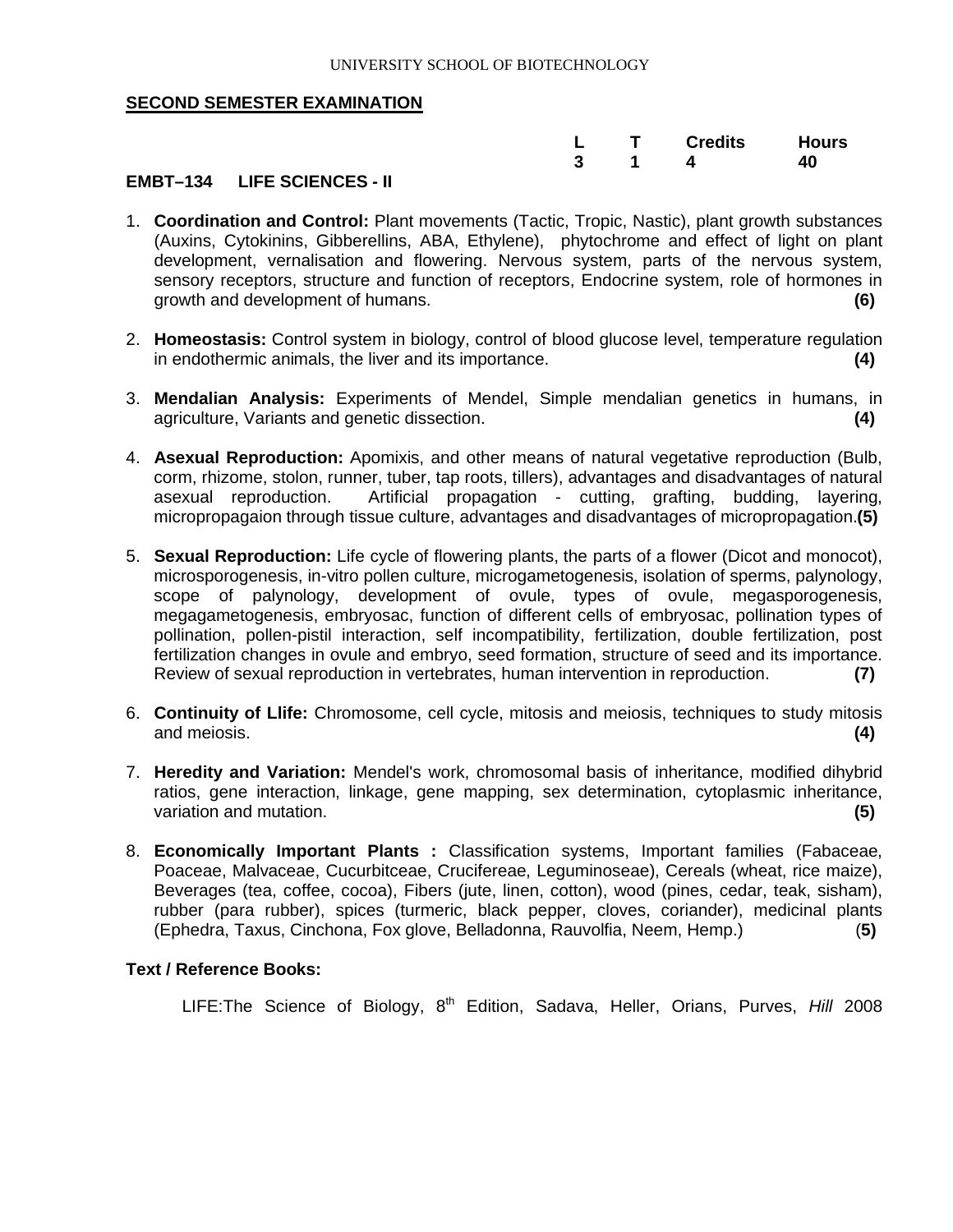|  | L T Credits Hours |  |
|--|-------------------|--|
|  | 3 1 4 39          |  |

#### **BT–124 LABORATORY TECHNIQUES IN BIOTECHNOLOGY**

- 1. **pH:** Concept of pH, Henderson Hasselbach equation, preparation of Buffers, composition of some commonly used buffers, pH meters. **(3)**
- 2. **Colorimetry and Spectroscopy:** Basic principles, nature of electromagnetic radiation, Beer-Lambert laws, colorimetric methods & instruments, principles of spectroscopy, types of spectra-absorbance, emission, fluorescence and action spectra, single and double beam spectrophotometers, densitometers, flame photometer, fluorimeters, circular dichroism & their applications. **(5)**
- 3. **Cell Separation:** Flow cytometry, magnetic beads, elutriator. **(3)**
- 4. **Microscopy**: Basic principles, instrumentation, sample preparation for optical, phase contrast, interference, polarization, inverted fluorescence, confocal & electron microscopes & their applications. **(4)**
- 5. **Microtomy:** Principles & types, sample preparation & sectioning parameters. **(2)**
- 6. **Centrifugation:** Principle, types of centrifuges, differential and gradient ultracentrifugationpreparative & analytical. **(5)**
- 7. **Chromatography:** Principles, methodology and applications of chromatography using paper, thin layer, column (gel filtration, ion exchange, affinity), gas, HPCL, FPCL. **(4)**
- 8. **Electrophoresis**: Principles and types of electrophoresis and their applications for proteins, nucleic acids, including gradient gel and pulse-filed gel electrophoresis; gel matrices: polyacrylamide, agarose etc. critical parameters for optimum separation and resolution, two dimensional electrophoresis (IEF). **(5)**
- 9. **Radioisotope methods and tracer techniques in biology:** Basic principles of radioactivity, properties & handling of radioisotopes in biology & medicine, radiation units, Geiger Muller & scintillation counters, autoradiography, radionucleide imaging, CT scan. **(4)**
- 10. **Biophysical Techniques:** X-ray crystallography Nuclear Magnetic Resonance (NMR) spectra, magnetic Resonance Imaging (MRI), lasers in biology and medicine, Mass spectrometry. **(4)** Spectrometry. **(4)** Spectrometry **(4)** Spectrometry **(4)** Spectrometry **(4)** Spectrometry **(4)** Spectrometry **(4)** Spectrometry **(4)** Spectrometry **(4)** Spectrometry **(4)** Spectrometry **(4)** Spectrometr

- 1. Biochemical Calculations by Irwin H. Segel, 2nd Edition, *John Wiley & Sons*, 1975
- **2.** Introductory practical Biochemistry by S. K. Sawhney & Randhir Singh; *Narosa Publishing house*, 2000.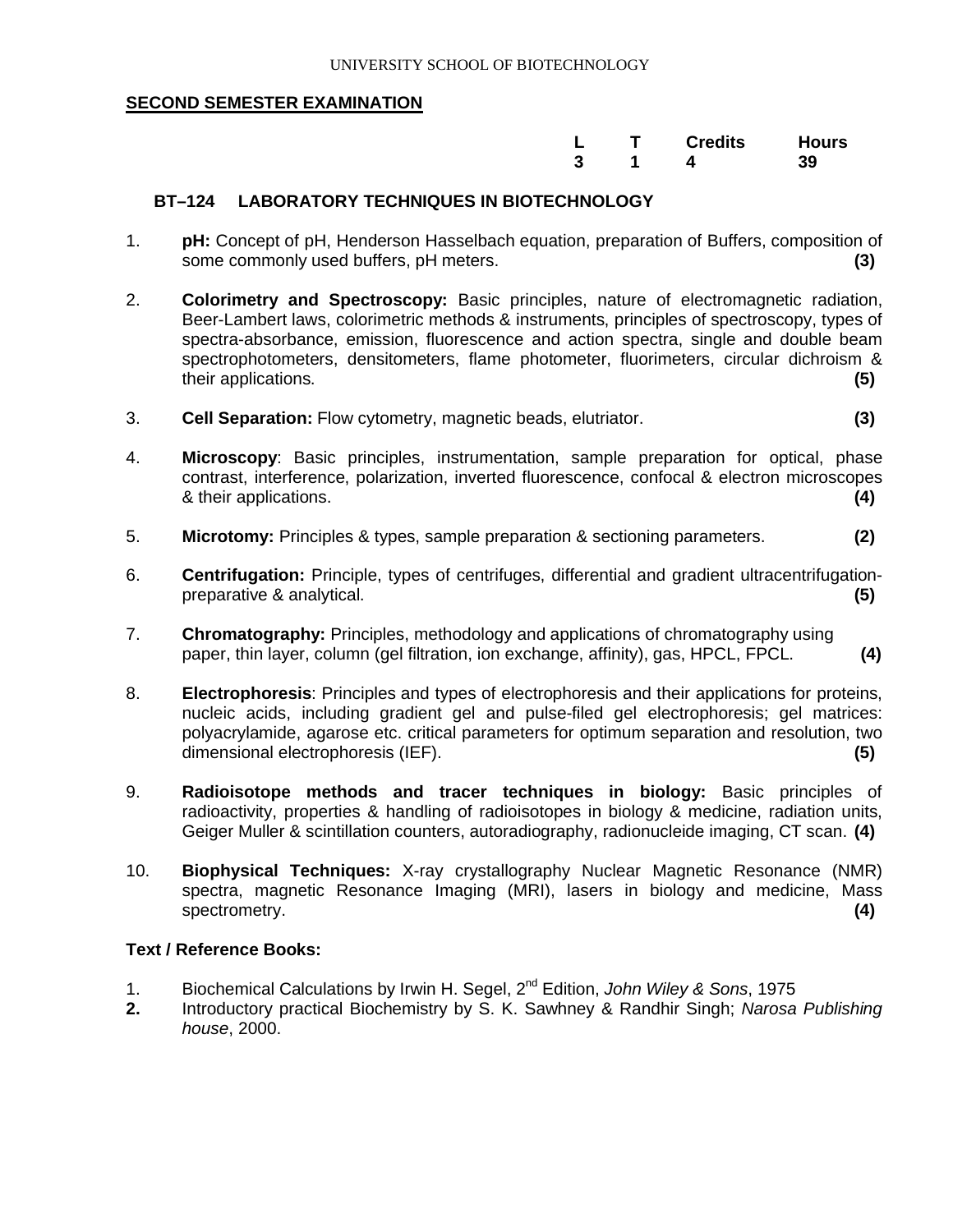|  | L T Credits Hours               |  |
|--|---------------------------------|--|
|  | $3 \qquad 1 \qquad 4 \qquad 36$ |  |

#### **IT–120 ELECTRICAL SCIENCE**

- **1. Properties of Conductors and Insulators :** Basic laws of Electrical Engineering, Temperature Resistance Coefficients. **(5)**
- **2. D. C. Circuits :** Network theorems and applications, Division of Current, Potentiometer, Circuit parameters, Energy and power, Superposition, Thevenin and Reciprocity theorems, Star Delta Formations. **(6)**
- **3. Alternating Currents :** Peak, Average and RMS values for alternating currents, Power and Power factor , Resistance, Inductance and Capacitance, Resonance, Q Factor. **(5)**
- **4. Measuring Instruments :** Electromagnetism, Moving Coli and Moving Iron, Instruments, Construction Instruments, Attraction and Repulsion type, Permanent Magnet and Eletrodynamics, Dynamometer type. **(5)**
- **5. D. C. Generators & Motors :** Principle of operation of Generators & Motors, Speed Control of shunt motors, Flux control, Rheostatic control, voltage control, Speed control of series motors. **(5)**
- **6. A. C. Generators & Motors :** Principle of operation, Revolving Magnetic field, Squirrel cage and phase wound rotor, Starting of Induction motors, Direct on line and Star Delta starters, Synchronous machines. **(5)**
- **7. Transformers:** Construction, Regulation and efficiency calculations, Open and short circuit tests. **(5)**

#### **Text / Reference Books:**

1. Electrical Engineering Fundamentals by Vincent DEL TORO. HUGHES, Electrical Technology. *Englewood Cliffs, N.J., Prentice-Hall* [1972]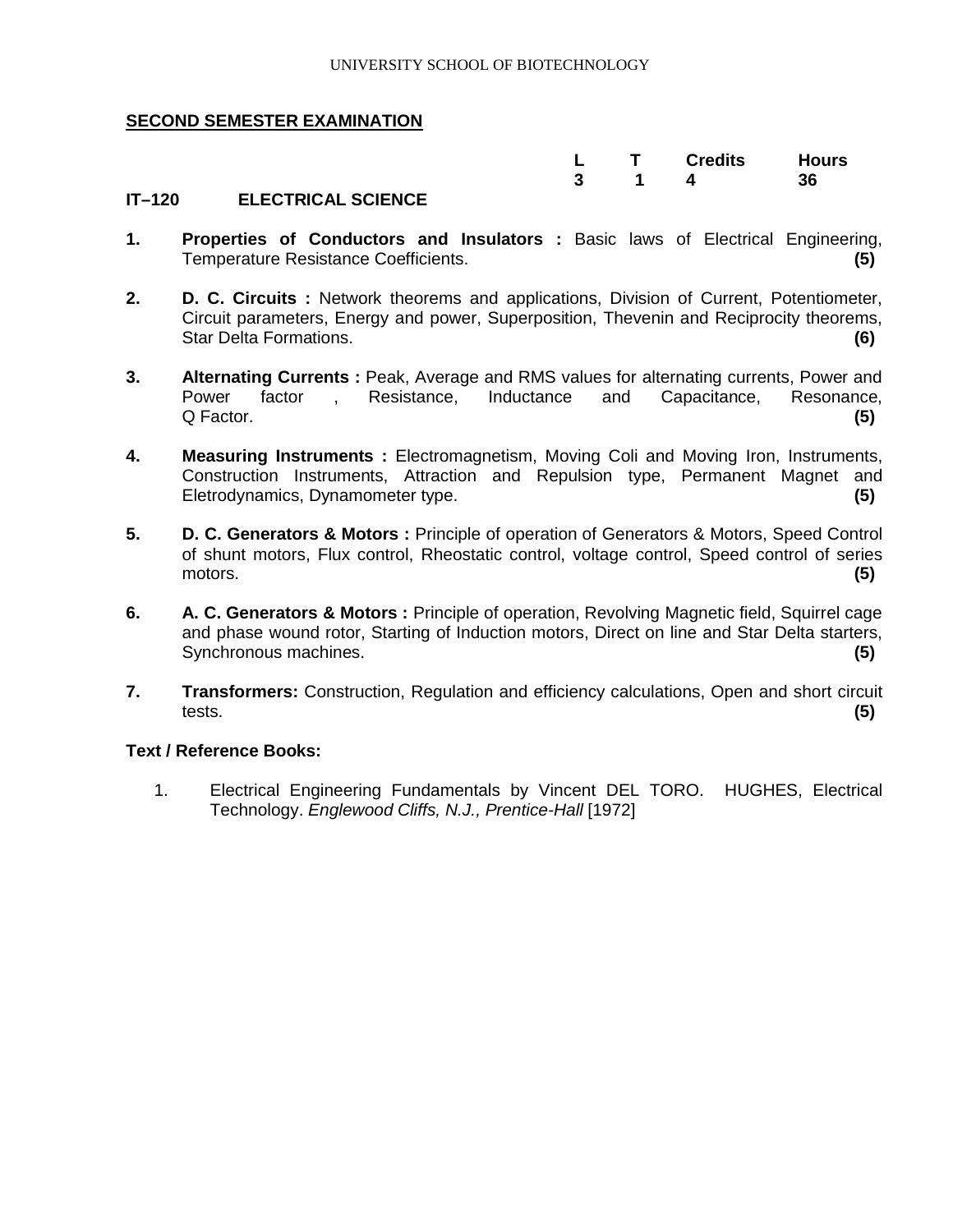|              |   | <b>Hours</b> |
|--------------|---|--------------|
| $\mathbf{2}$ | 3 | 30           |

#### **BT-201 MICROBIOLOGY**

- 1. **Microbes in Human Life:** Introduction of microorganisms, Brief history of microbiology, Microbes & human welfare, Microbes & disease. **(2)**
- 2. **Functional Anatomy of Prokaryotic and Eukaryotic Cells:** Simple, differential and special stains for microscopy, Size, shape and arrangement of bacterial cells, Structure of the cell and cell wall. **(4)**
- 3. **Microbial Metabolism, Catabolic and Anabolic reactions:** Enzymes, energy production and carbohydrate metabolism, Lipid and protein catabolism, Photosynthesis, Bacterial identification by energy production mechanism, Metabolic diversity and pathways of energy use, Integration of metabolic pathways. **(4)**
- 4. **Microbial Growth:** Growth requirements, Culture media, Obtaining pure cultures and preservation of cultures, Growth of bacterial cultures; Control of microbial growth, Action of microbial control agents, Physical and chemical methods of microbial control. **(4)**
- 5. **A Survey of the Microbial World:** Classification of microorganism, Methods of classification and identification of microorganisms. **(2)**
- 6. **The Prokaryote Groups:** Domain bacteria, Proteobacteria, Nonproteobacteria Gram -ve and Gram +ve bacteria, Bacterial diversity. **(2)**
- 7. **Eukaryotic Groups**: Fungi**,** Lichens, Algae, Protozoa, and Helminthes. **(2)**
- 8. **Viruses:** Viral structures, Cultivation, identification and viral multiplication. **(2)**
- 9. **Principles of Disease and Epidemiology:** Mechanism of microbial pathogenicity, history, spectrum and action of antimicrobial drugs, Tests to guide chemotherapy and effectiveness of chemotherapeutic agents. **(4)**
- 10. **Applied and Industrial Microbiology:** Industrial fermentation, Primary and Secondary metabolites, Role of microorganisms in the production of industrial chemicals and pharmaceuticals, Microbes as alternative energy sources and as industrial products. **(4)**

- 1. Microbiology: An Introduction by Tortora, Funke and Case.  $7<sup>th</sup>$  Edition, 2001
- 2. Microbiology by Davis, Dulbecco, Eisen and Ginsburg, Lippincott Williams and Wilkins, 4 subedition , 1990.
- 3. Introduction to Microbiology by Ross, Addison-Wesley Educational Publishers, Inc. 2<sup>nd</sup> edition, 1986.
- 4. General Microbiology: Stainier, Adelberq and IngrahamMacmillan Press ltd, 1987.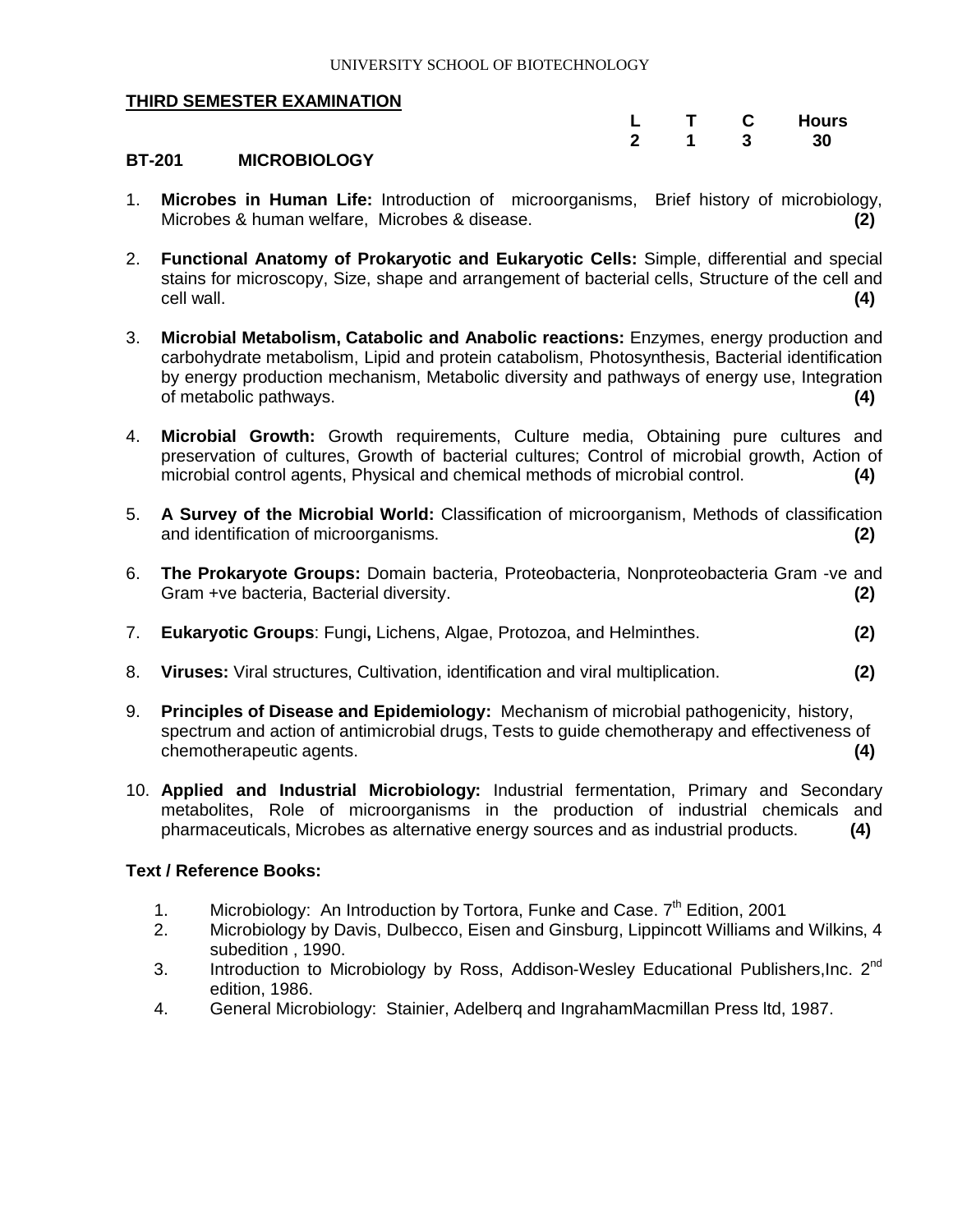|  | . . | <b>Hours</b> |
|--|-----|--------------|
|  |     | AN.          |

#### **BA-203 BIOENERGETICS - I**

- 1. **Biochemical Evolution:** Chemogeny, Biogeny, and Evolution of Chromosome Organization and Genetic Regulatory Mechanisms, Time factors in evolution, Evolution of Enzyme Systems. **(6)**
- 2. **Amino Acids, Peptides and Proteins:** Structure, Function, Methods of Characterization, Separation Techniques based on their structure and properties, Clinical Significance. Biosynthesis. **(6)**
- 3. **Carbohydrates:** Mono and Polysaccharide, Classification, Structure, Function, Separation and Characterization Techniques, Clinical significance, Biosynthesis. **(5)**
- 4. **Lipids:** Classification, Structure, Function, Separation and Characterization Techniques, Clinical Significance. **(6)**
- 5. **Nucleic Acids:** Nucleic Acids and Polynucleotides, Classification, Structure, Function, Separation and Characterization Techniques, Clinical Significance. **(5)**
- 6. **Vitamins and Micro and Macro Nutrients:** classification, Structure, Function, Separation and Characterization Techniques, Clinical Significance. **(5)**
- 7. **Biochemical Energetics:** Energy Yielding and Energy Requiring Reactions, Calculations of Equilibrium Concentrations, Oxidation-Reduction Reactions, Metabolism and ATP Yield. Photosynthetic Phosphorylation, Active Transport, Second Law of Thermodynamics, Enthalpy and Entropy, Activation Energy. **(7)**

- 1. Biochemistry by Lubert Stryer, W. H. Freeman & Company, NY, 4<sup>rd</sup> Edition, 1995.
- 2. Lehninger Principles of Biochemistry by Lehninger, Nelson and Cox, W. H. Freeman & Company, 4<sup>th</sup> Edition, 2004
- 3. Biochemistry by Zubey. Wm. C., Brown publishers  $4<sup>th</sup>$  edition, 1998.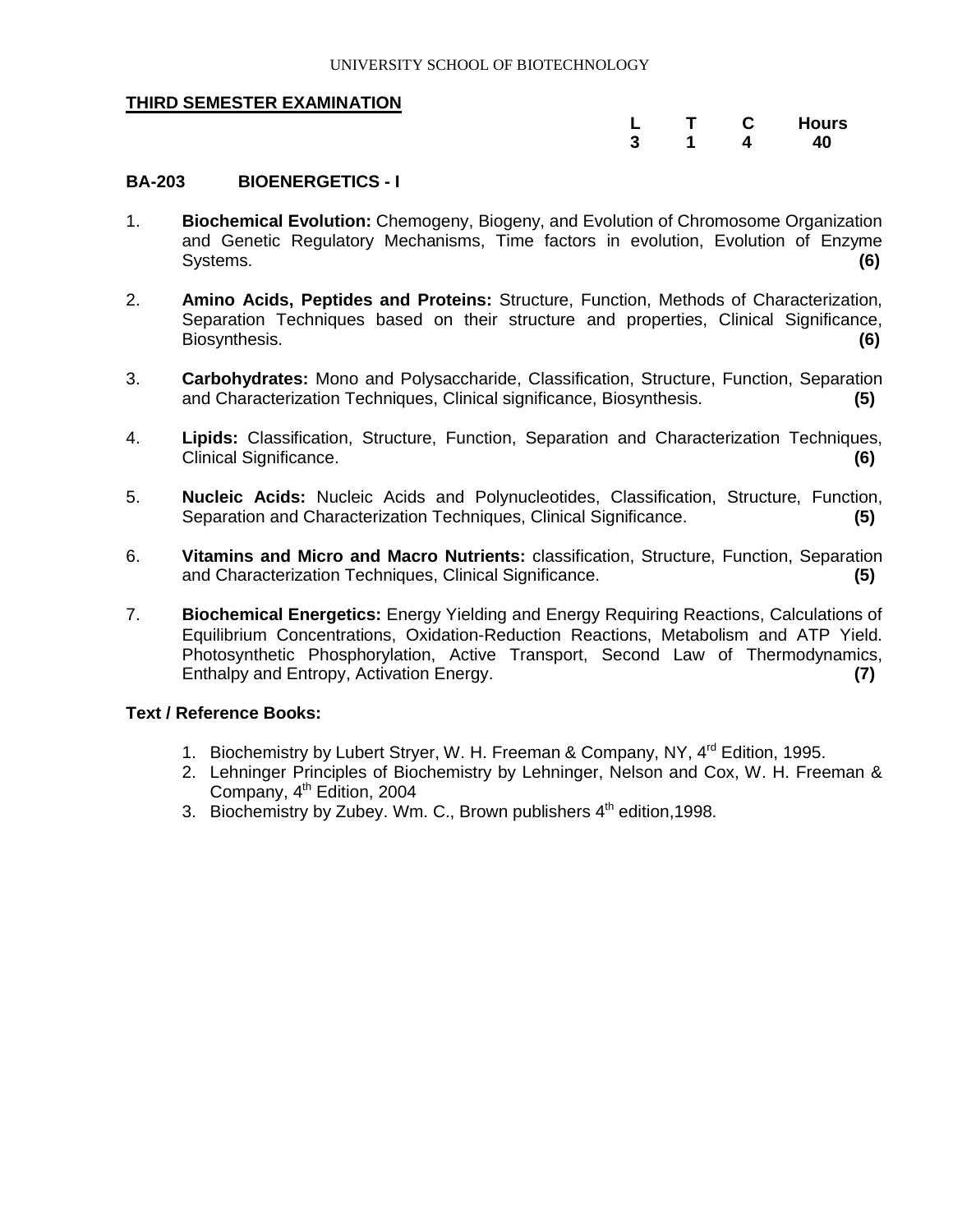|  |  | <b>Hours</b> |
|--|--|--------------|
|  |  | חו           |

#### **BT- 205 CELL BIOLOGY**

- 1. **The Cell:** A macromolecular assembly, cellular compartmentalization, organeller architecture. **(2)**
- 2. **The Nucleus:** The nuclear envelope, Chromosomal DNA and its packaging, chromosome and heterochromatin, variation in chromosome size and number. **(6)**
- **3. Cytoskeleton:** The nature of the cytoskeleton, Intermediate Filaments, Microtubules, Cilia and Centrioles, Actin Filaments, Actin-binding Proteins, Cell motility. **(4)**
- 4. **Cell Junctions, Cell Adhesion, and the Extracellular Matrix :** Cell Junctions, Cell-Cell Adhesion, The Extracellular Matrix of Animals, Extracellular Matrix Receptors on Animal Cellsthe Integrins, The Plant Cell Wall. **(4)**
- 5. **Membrane Structure, Transport of Molecules and Membrane Excitability:** The Lipid Bilayer, Membrane Proteins, Principles of Membrane Transport, Carrier Proteins and Active Membrane Transport, Ion channels and Electrical Properties of Membranes, Ion pumps. **(4)**
- **6. Protein Sorting and Vesicular Trafficking in the Cell:** The Compartmentalization of Higher Cells, The Transport of Molecules into and out of the Nucleus, The Transport of Proteins into Mitochondria and Chloroplasts, Peroxisomes, The endoplasmic reticulum**,** Transport from the ER through the Golgi Apparatus, Transport from the Trans Golgi Network to Lysosomes, Transport from the Plasma Membrane via Endosome: Endocytosis, The Molecular Mechanisms of Vesicular Transport and the Maintenance of Compartmental Diversity. **(6)**
- **7. Cell Signaling:** General Principles of Cell Signaling, Signaling via G-Protein-linked Cell-Surface Receptors, Signaling via Enzyme-linked Cell-Surface Receptors, Kinase Receptors, Structural Features of Trans-membrane Receptors, Hormone Receptor Interaction, Twocomponent signaling, Second messengers. (**6)**
- 8. **Cell Cycle and Division:** The General Strategy of the cell Cycle, The Mechanics of Cell Division, The Early Embryonic Cell Cycle, Cell- Cycle control in Yeasts and Multicellular Animals. **(4)**
- 9. **Cancer:** Cancer as a Microevolutionary Process, Tumor cells, Proto-oncogenes and viral oncogenes, Tumor suppessor genes. **(4)**

- 1. Cell and Molecular Biology: Concepts and Experiments by Gerald Karp. John Wiley & Sons1998.
- 2. Molecular Biology of the Cell by Bruce Alberts, Alexander Johnson, Julian Lewis, Martin Raff, Keith Roberts, Peter Walter, Garland publishing, New York Fifth Edition. 2007.
- *3. The Cell*: A Molecular Approach by Geoffrey M. *Cooper* and Robert E. Hausman, *ASM Press.*, Fourth edition.
- 4. *Cellular and Molecular Biology. De Robertis & De Robertis Jr. Waverly, Eighth edition 1997.*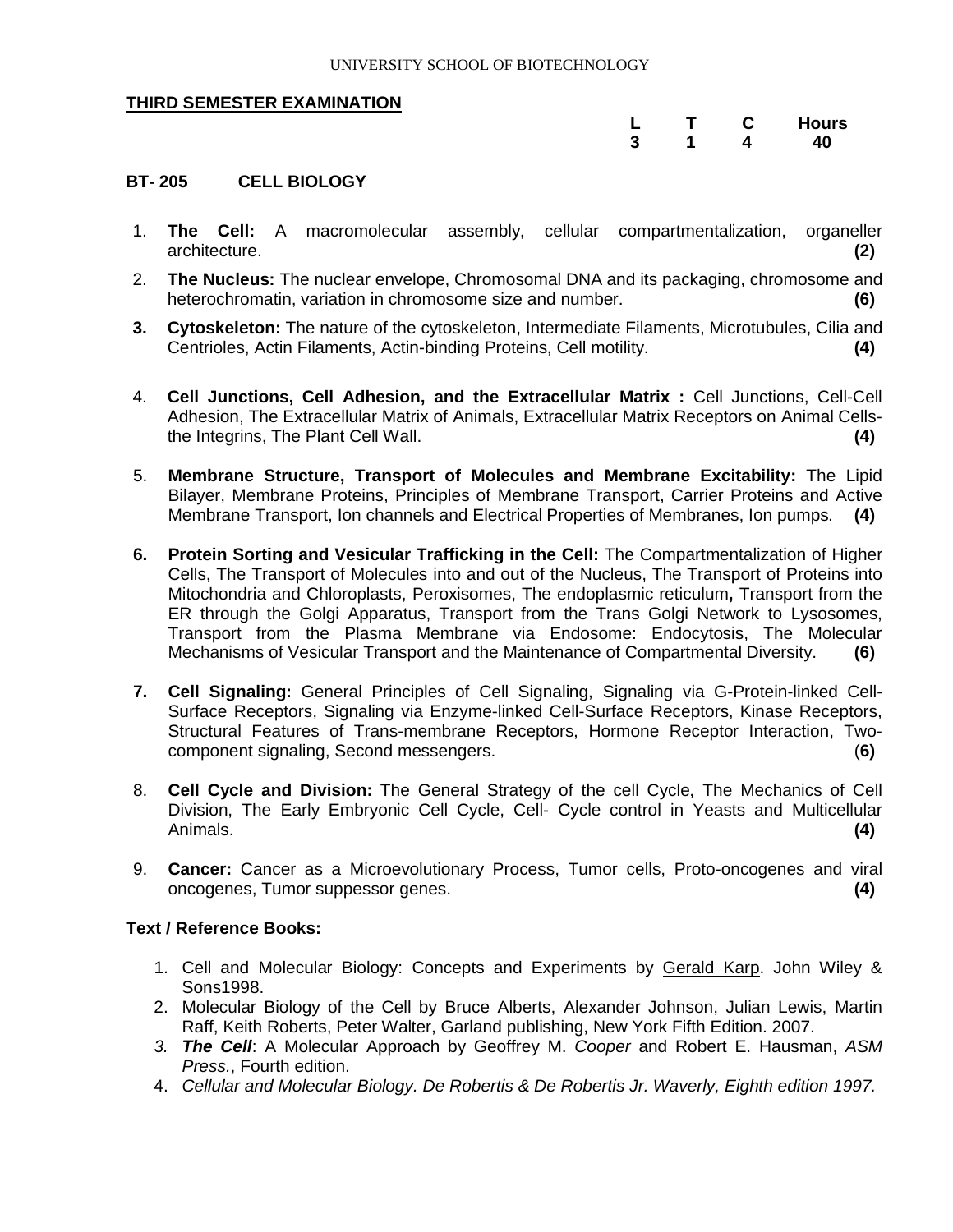|  |  | <b>Hours</b> |
|--|--|--------------|
|  |  | วก           |

#### **BT-209 GENETICS**

- 1. **Introduction to Genetics:** Genetics and basic concepts, Genes and Environment, Techniques of genetic analysis, Epigenetics. **(2)**
- **2. Chromosome Theory of Inheritance:** The chromosome Theory of heredity, Sex chromosomes, Sex linkage, the parallel behavior of autonomic genes and chromosomes. **(2)**
- 3. **Mendelian Analysis:** Mendel's laws of inheritance, Interaction of genes, Variations dominance, Multiple alleles, lethal alleles, Pleioteorism, Modified mendelian inheritance, Penetrance and expressivity. **(4)**
- 4. **Linkage:** Basic eukaryotic chromosome mapping, The discovery of linkage, Linkage of genes on X chromosomes, Linkage maps, Three point testcross, Interference, Calculating recombinant frequencies from selfed dihybrids, examples of linkage maps, The  $X^2$  test, mitotic segregation in humans. **(6)**
- 5. **Fine Structure of Gene:** The concept of promoter, Coding sequence, Terminator, Induction of gene expression. **(1)**
- 6. **Mutations:** Spontaneous mutations, induced mutations, Mutagens, Molecular basis of mutations. **(4)**
- 7. **Biochemical Genetics:** Inborn errors of metabolism, One gene one enzyme hypothesis, One gene – one protein, One gene – one polypeptide, colinearity. **(2)**
- 8. **The Extranuclear Genome:** The concept of extranuclear genome in higher plants and animals, Overview of mitochondrial genome, Chloroplast genome. **(3)**
- 9. **Population Genetics:** Darwin's evolution, Variation and its modulation, Effect of sexual reproduction on variation, Sources of variation, Selection quantitative genetics. **(2)**
- 10. **The Dynamic Genome:** Discovery of transposable elements in maize, Transposable Element in prokaryotes and eukaryotes. **(3)**
- 11. **Genetic Disorders:** Genetics and Society. **(1)**

- 1. Introduction to Genetic Analysis by Griffiths, Wessler, Lewontin and Carroll, Freeman and Company,  $9<sup>th</sup>$  Edition, 2008.
- 2. Genetics: Classical to Modern by P. K. Gupta, Rastogi Publications, Meerut, 2<sup>nd</sup> Edition.
- 3. Concepts of Genetics, Klug & Cummings, Prientice Hall.
- 4. Genetics: Analysis of Genes and Genomes by Hartl & Jones, Jones and Barlett, 6<sup>th</sup> Edition.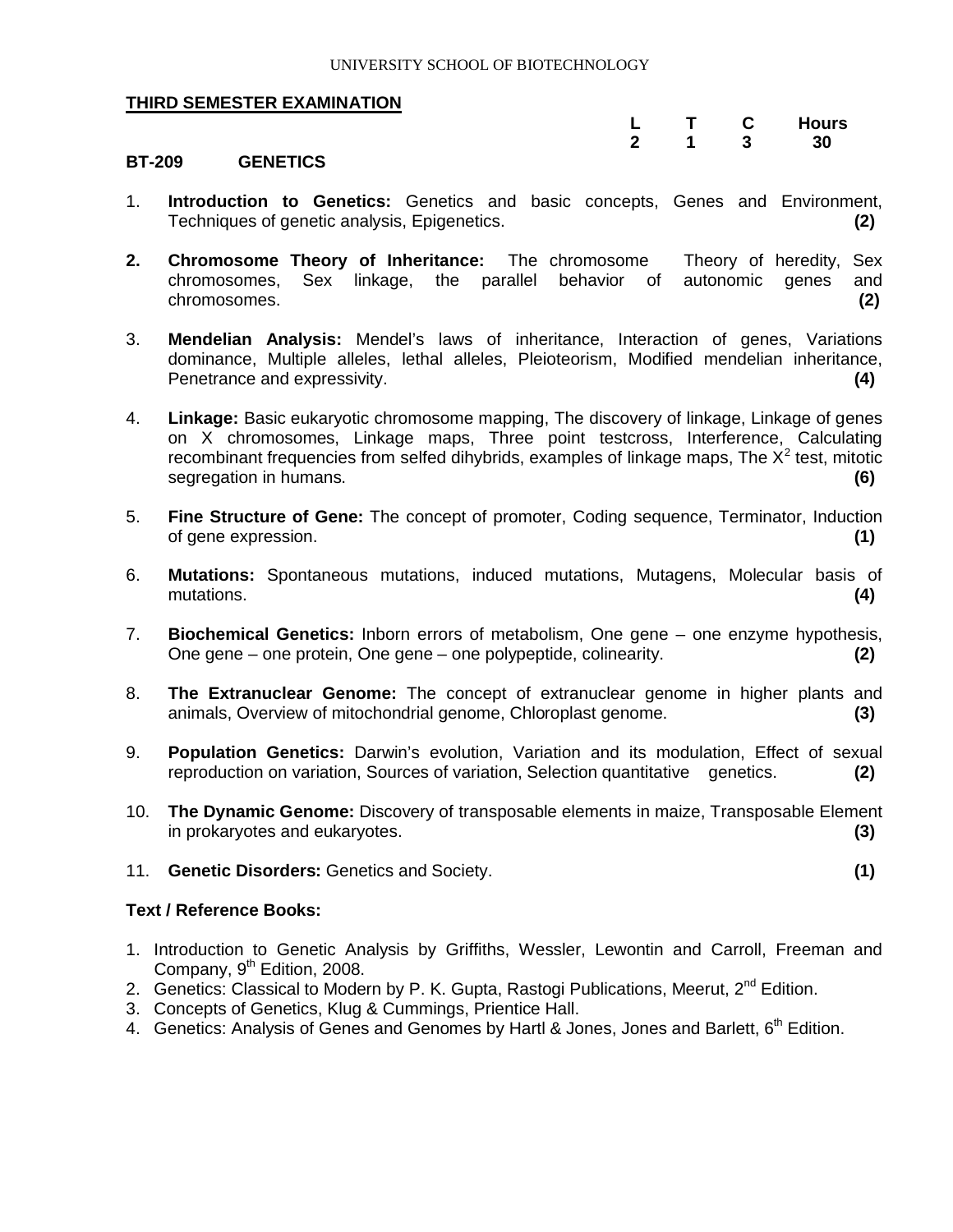|  | . . | <b>Hours</b> |
|--|-----|--------------|
|  |     | ٩N<br>       |

#### **BT-211 BIOSTATISTICS**

- 1. **Presentation of Data:** Frequency distribution, Graphical presentation of data by histogram, frequency curve and cumulative frequency curves. **(3)**
- 2. **Measure of Location and Dispersion:** Mean, Median, Mode and their simple properties (without derivation) and calculation of median by graphs: range, mean deviation, Standard deviation, Coefficient of variation. **(3)**
- 3. **Probability and Distribution:** Random distributions, Events-exhaustive, Mutually exclusive and equally likely, Definition of probability (with simple exercises), Definition of binomial, Poisson and normal distributions and their inter-relations, Simple properties of the above distributions (without derivation). **(4)**
- 4. **Correlation and Regression:** Bivariate data simple correlation and Regression coefficients and their relation, Limits of correlation coefficient, Effect of change of origin and scale on correlation coefficient, linear regression and equations of line of regression, Association and independence of attributes. **(4)**
- 5. **Sampling:** Concept of population and sample, Random sample, Methods of taking a simple random sample. **(4)**
- 6. **Tests of Significance:** Sampling distribution of mean and standard error, Large sample tests (test for an assumed mean and equality of two population means with known S.D.); Small sample tests (t-test for an assumed mean and equality of means of two populations when sample observations are independent, Paired and unpaired t-test for correlation and regression coefficients, T-test for comparison of variances of two populations, Chi-square test for independence of attributes, Goodness of fit and homogeneity of samples. **(6)**
- 7. **Experimental Designs:** Principles of experimental designs, Completely randomized, Randomized block and Latin square designs, Simple factorial experiments of 22, 23, 24 and 32 types, Confounding in factorial experiments (mathematical derivations not required); Analysis of variance (ANOVA) and its use in the analysis of RBD. **(6)**

- 1. Statistical methods in biology by Norman T.J. Bailey, Cambridge University Press 3<sup>rd</sup> Edition, 1995.
- 2. Methods in Biostatistics B. K. Mahahan, Jaypee Brothers, Sixth edition, 1997.
- 3. Biostatistical analysis. Jerold Zar, Pearson Education, 4th Edition.
- 4. Biostatistics; A foundation for analysis in the Health Sciences, Wiley,  $7<sup>th</sup>$  Edition.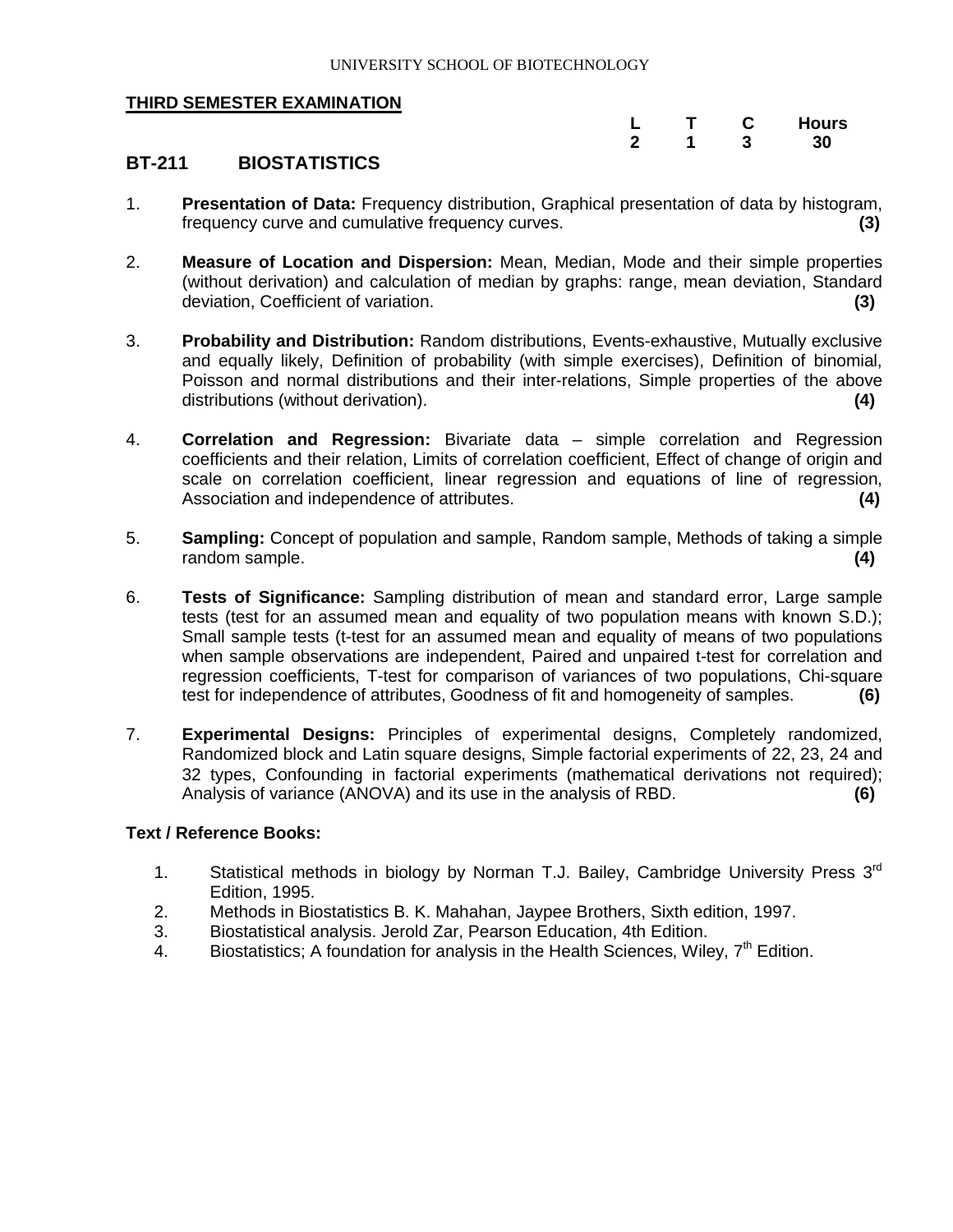|  |  | <b>Hours</b> |
|--|--|--------------|
|  |  | 40           |

#### **CT-211 CHEMICAL ENGINEERING - I**

- 1. Chemical Engineering discipline, structure and practice. **(4)**
- 2. Stoichiometry and chemical equations. Units, dimensions and conversions. Phase rule, Henry's law, Rault's law and their applications to gas-liquid and vapor-liquid systems. Material balance for non-reacting and reacting systems, recycle and by pass. **(20)**
- 3. Heats of solution, mixing and reactions. Types of energy and first law of thermodynamics. Energy balance for non-reacting and reacting systems. Calculation of flame temperature and adiabatic reaction temperature. Properties of fluids & fluid statistics. Mechanical energy balance. **(10)**
- 4. Flow of incompressible fluids: laminar and turbulent flows, velocity distribution in pipes, pressure drop in pipes and fittings. Stokes law and its applications. Flow in packed beds. Flow measurement: Orifice & Venturi meter. Pumps and their characteristics. **(6)**

- 1. Unit Operations of Chemical Engineering, McCabe W.L., Smith J.C. and Harriott P., McGraw Hill International Edition, Singapore, 5<sup>th</sup> Ed., 1993.
- 2. Chemical Engineering, Vol. 1, Coulson J.M. and Richardson J.F., Butterworth Heinemann, Oxford 6<sup>th</sup> Ed., 1999
- 3. Fluid Mechanics, Douglas J.F., Gasiorek J.M., Swaffield J.A., Addison-Wesley Longman, 3<sup>rd</sup> Ed., 1995.
- 4. Basic Principles of Calculations in Chemical Engineering, Himmelblau D.M., Prentice Hall,  $6^{th}$  Ed., 1999.
- 5. Elementary Prnciples of Chemical Processes, Felder R.M. and Rousseau R.W., John Wiley & sons,  $Inc., 3<sup>rd</sup> Ed., 2000.$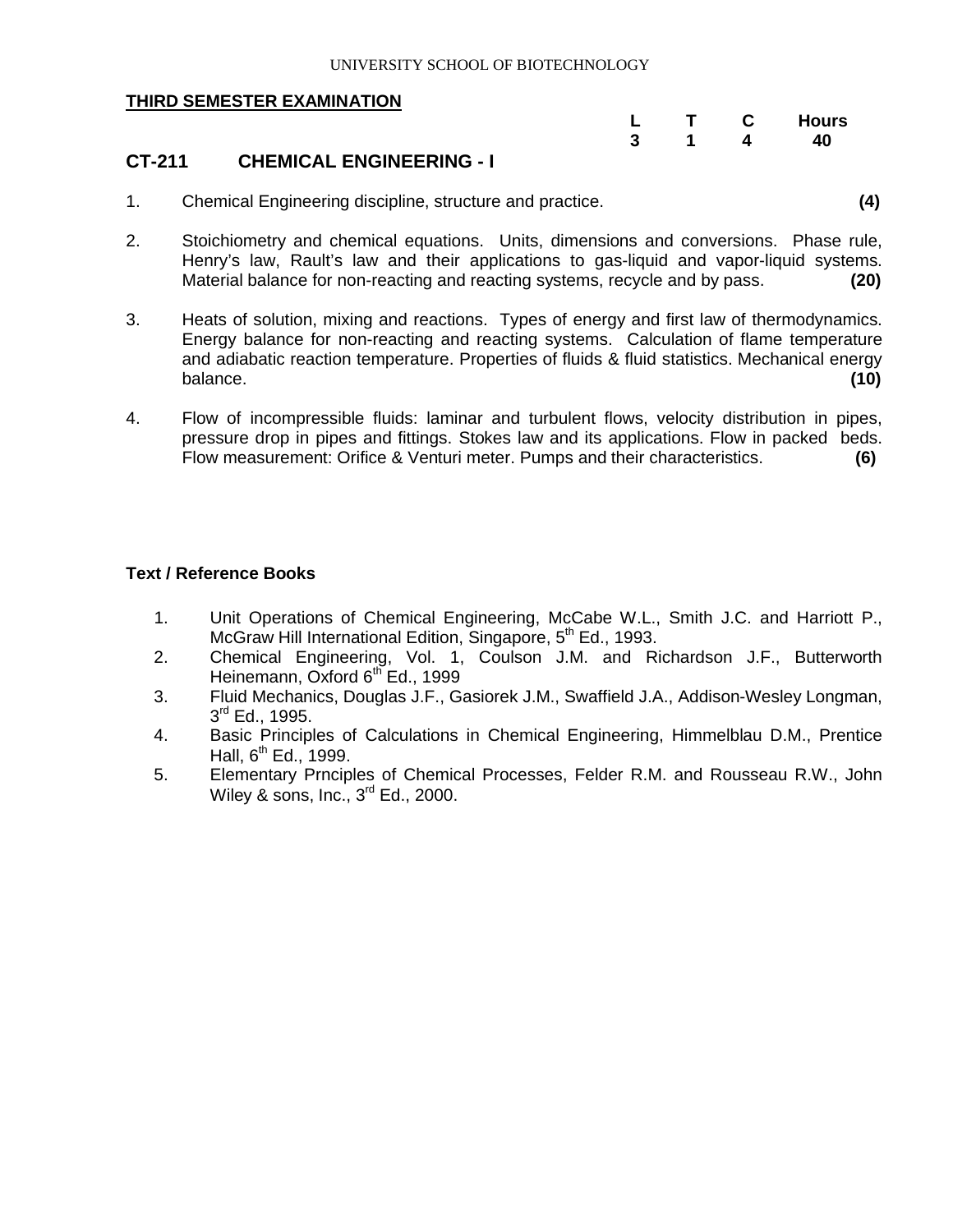|  |   | <b>Hours</b> |
|--|---|--------------|
|  | a | 30           |

#### **BT-202 IMMUNOLOGY**

- 1. **Introduction to Immunology:** Properties of immune response, Innate and acquired immunity, Active and passive immunity. **(2)**
- 2. **Cells & Tissues of Immune System:** Lymphocytes, Classes of lymphocytes, Antigen presenting cells, NK Cells, Mast Cells, Dendritic Cell, Organs of the Immune System, Bone marrow, Thymus, Lymph node, Spleen, CALT, MALT. (**4)**
- 3. **Molecular Immunology**: Molecular structure of antibody, Classification, Isotypes, Synthesis assembly and expression of immunoglobulin molecules, Function and diversity, Generation of anti-body diversity. **(4)**
- 4. **Antigens:** Nature of antigens, Different characteristics of antigens, Mitogens, Hapten, Immunogen, Adjuvants. **(2)**
- 5. **MHC**: Discovery of MHC complex, Role of MHC, Structure of MHC molecule, Binding of peptides to MHC molecules, MHC restriction.(**3)**
- 6. **Effecter Mechanism of Immune Response:** Cytokines, T- cell receptors, B-cell receptor cell activation, complement system, Antigen processing and presentation, Regulation of immune response. **(4)**
- **7. Immunological Techniques**: Antigen- antibody reactions, Immuno-diffusion, Immunoelectrophoresis, ELISA, RIA, and Fluorescence activated cell sorter. **(4)**
- 8. **Immune System in Health and Disease:** Autoimmunity, Hypersensitivity, Tumor immunity, Tissue and organ transplant, Synthetic vaccines. **(6)**
- 9. **Production of Antibodies:** Production of polyclonal and monoclonal antibodies and their Applications. (**1)**

- 1. Kuby- Immunology by R. A. Goldsby, T.J. Kindt, B.A. Osborne, 6<sup>th</sup> Edition 2006.
- 2. Essentials of Immunology: Ivan Riot- Blakswell Scientific Publications, Oxford,  $6<sup>th</sup>$ Edition, 1988.
- 3. Fundamentals of Immunology: Paul W.E. (Eds.) Raven Press, New York, 1988.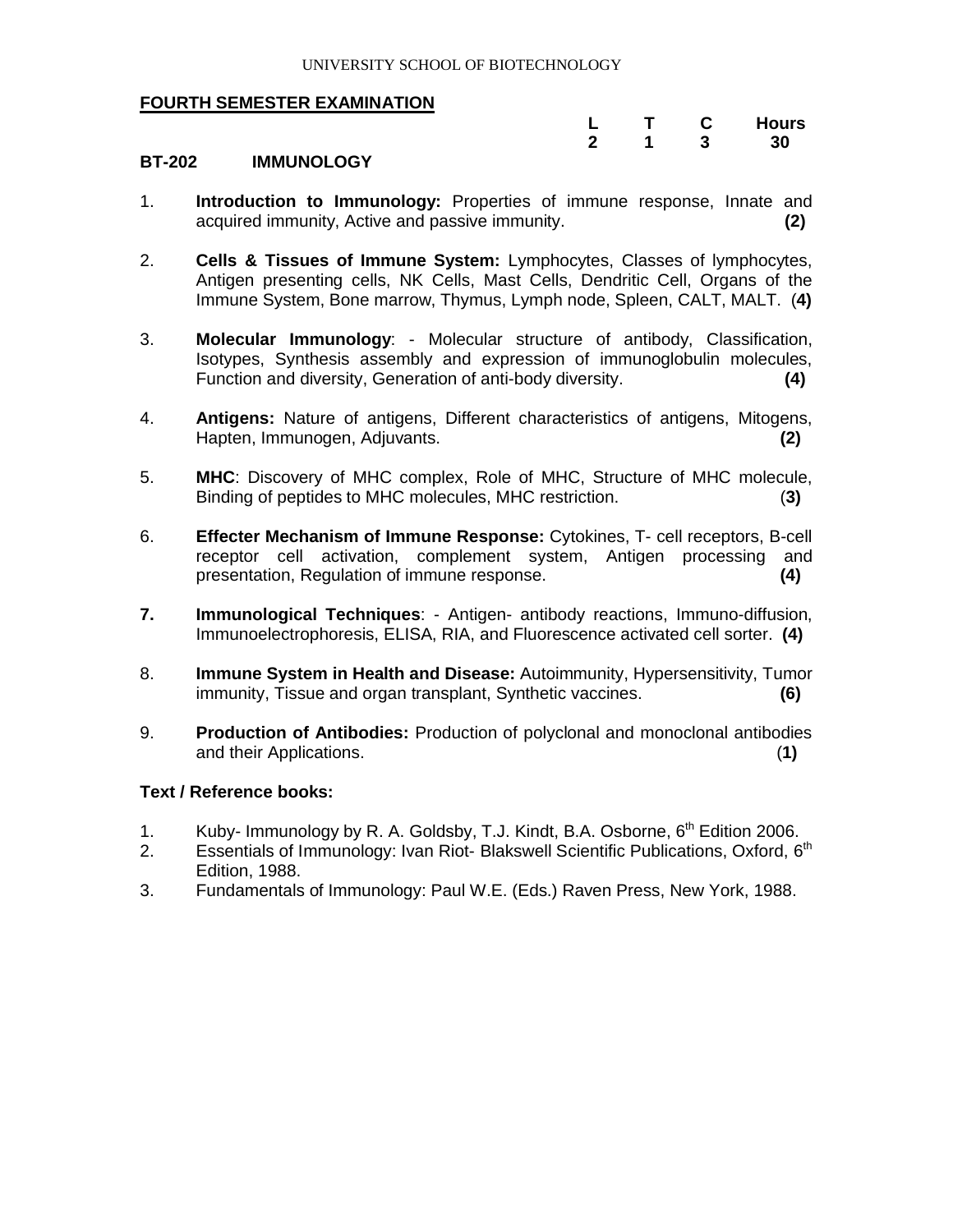|  |  | <b>Hours</b> |
|--|--|--------------|
|  |  | 40           |

#### **BT-204 MOLECULAR BIOLOGY**

- 1. **Structure and Properties of Nucleic Acids:** Models of DNA structure, RNA structure, Physical and Chemical properties. **(2)**
- 2. **Eukaryotic Genome Organization and Complexity:** Packaging of DNA into chromosomes, C-value paradox, Cot analysis, Repetitive DNA content of eukaryotic nuclear genome. **(2)**
- 3. **Eukaryotic and Prokaryotic Organeller Genome:** Chromosome of prokaryotic gene organization, Origin of organelle genome, Physical features and genetic content**. (3)**
- 4. **DNA Replication: -** Models of DNA replication, Enzymology of DNA replication, Replication process: Initiation, Elongation and Termination of replication, Telomeres. **(3)**
- 5. **Transcription and Processing:** Components of transcriptional machinery in prokaryotes and eukaryotes, Transcription process: Initiation, Elongation and Termination of transcription, Capping and Polyadenylation, RNA Splicing and processing. **(5)**
- 6. **Translation: -** Genetic code, tRNA and aminoacyl synthetases, Ribosome, Translation process: Initiation, Elongation and termination of translation, Post translational modifications. **(5)**
- 7. **Regulation of Gene Expression: -** General aspects of regulation prokaryotes & eukaryotes: The operon models, Transcription factors, Transcriptional and Posttranscriptional gene regulation. **(5)**
- 8. **Gene Mutation:** Types of mutagens, Mutant types, Chromosome mutations, Changes in chromosome structure, Mutation and cancer, Molecular basis of gene mutation, DNA repair. **(6)**
- 9. **Molecular Evolution:** Phylogeny, Phylogenetic trees and its applications. **(3)**
- 10. **Epigenetics:** RNA interference process, Enzymatic machinery, Small RNA mediated gene regulation, DNA methylation, Enzymology and process, Gene silencing: transcriptional and post transcriptional gene silencing, History, process and applications. **(6)**

- 1. Gene VII by B. Lewin. Oxford Univ. Press Dec. 1999.
- 2. Essentials of molecular Biology, Malacinski and Freifelder.. Jones and Bartlelt Publishers, Edition 3, 1998.
- 3. Genomes, T. A. Brown, John Wiley and Sons PTE Ltd., Singapore, 1999.
- 4. Cell and molecular Biology, Concepts and experiments: Gerald Karp, John Wiley and Sons, 5th Edition.
- **5.** The Cell A molecular approach, GM Cooper. Asm Press Washington, 2<sup>nd</sup> Edition, 2000.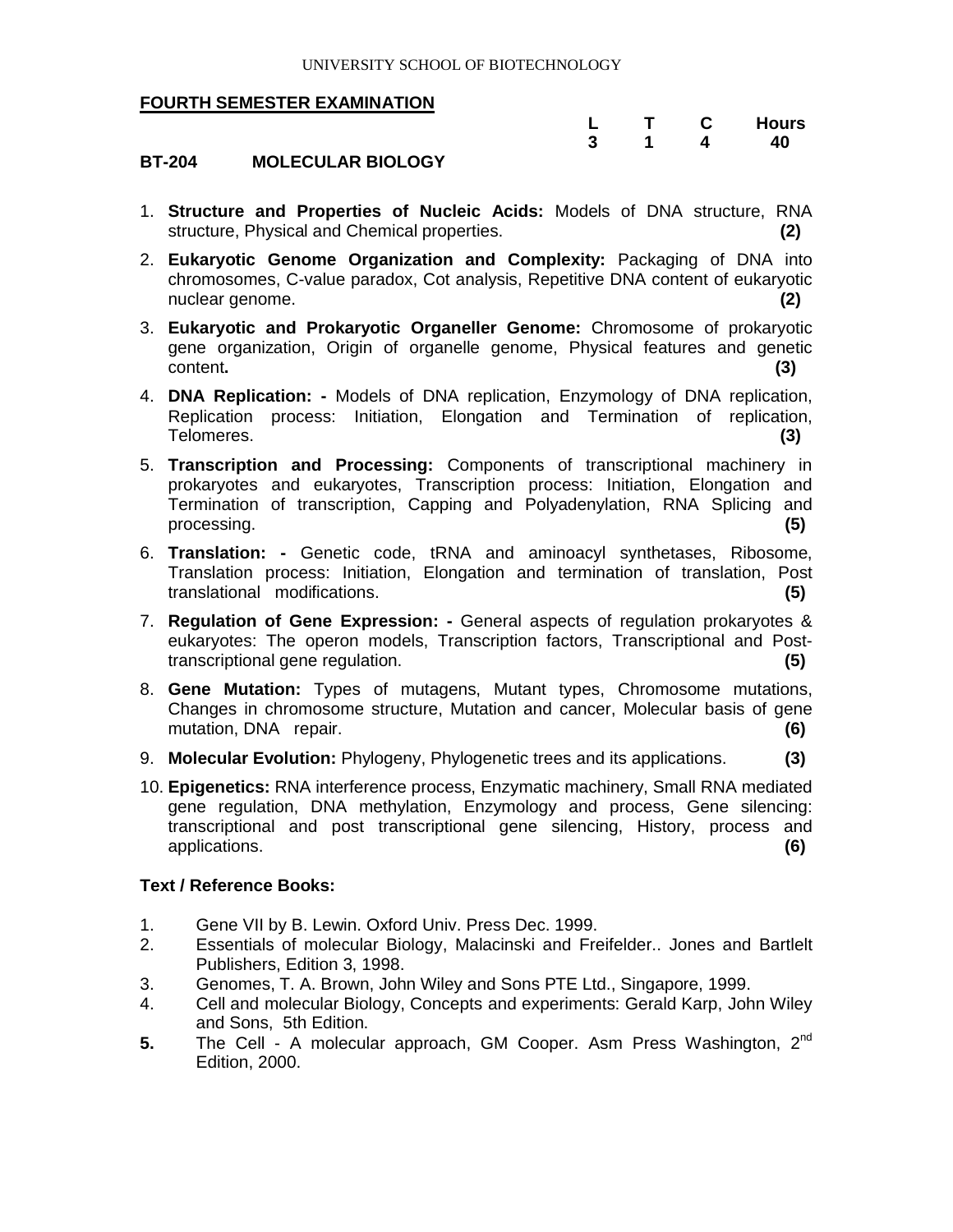|  |  | <b>Hours</b> |
|--|--|--------------|
|  |  | 40           |

#### **BT-206 ENZYME TECHNOLOGY**

- 1. **Introduction to Enzymes:** What are enzymes, Brief history of enzymes, Nomenclature and classification of enzymes. **(3)**
- 2. **Structural Features of Enzymes**: Chemical nature of Enzymes: amino acids, the building blocks of protein, Levels of protein Structure: Primary, secondary, tertiary and quaternary structure, Active site of enzyme. **(3)**
- 3. **Specificity of Enzymes**: Types of specificity, The Koshland "induced fit" hypothesis, Strain or transition – state stabilization hypothesis. (**3)**
- 4. **Enzyme Catalysis:** Mechanism of catalysis, Factors affecting catalytic activity, Mechanism of reaction catalyzed by enzyme without cofactors, Metal-activated enzyme and metalloenzyme, Coenzymes in enzyme catalyzed reactions. **(4)**
- 5. **Enzyme Kinetics**: Kinetics of enzyme-catalyzed reaction, Methods for investigating the kinetics of enzyme-catalyzed reactions, Interpretation of Km, Vmax, Turnover number and Kcat, Specific activity of enzymes, Enzyme units, Inhibition of enzyme activity, Regulation of enzyme activity. **(5)**
- 6. **Immobilization of Enzymes**: Concept, Methods of immobilization, Kinetics of immobilized enzymes, Effect of solute partition and diffusion on kinetics of immobilized enzymes, Use of immobilized enzymes, Bioreactors using immobilized enzyme. **(4)**
- 7. **Industrial Uses of Enzymes**: Industrial enzymes: Sales value of industrial enzymes, Traditional (non-recombinant) sources of industrial enzymes, the impact of genetic engineering on enzyme production, engineered enzymes, Extremophiles: hyperthermophiles, Enzymes from hyperthermophiles, Enzymes from additional extremophiles, and Enzymes in organic solvent.**(4)**
- 8. **Industrial Enzymes: Proteases and Carbohydrases:** Proteolytic enzymes: Carbohydrases, Lignocellulose degrading enzymes, Pectin and Pectic enzymes. **(6)**
- 9. **Additional Industrial Enzymes:** Lipases, Penicillin acylase, amino acylase and Amino acid production, Cyclodextrins and cyclodextrin glycosyl transferase, Enzymes in animal nutrition, Enzymes in molecular biology. **(4)**
- 10. **Enzyme Engineering**: Prediction of enzyme structure, Design and construction of novel enzymes. **(4)**

- 1. Enzymes by Palmer: Horwood Publishing Series, 2001.<br>2. Fundamentals of Enzymology by Price and Stevens: Ox
- 2. Fundamentals of Enzymology by Price and Stevens: Oxford University Press, 2002.<br>3. Enzymes in Industry: Productions and Applications by (Ed.) Wolfgang Aehle, WILEY
- 3. Enzymes in Industry: Productions and Applications by (Ed.) Wolfgang Aehle, WILEY-VCH Verlag GmbH & Co. KGaA. 2004.
- 4. Introduction to Proteins Structure by Branden and Tooze, Garland Publishing Group, 1998.
- 5. Proteins, Biochemistry and Biotechnology by Gary Walsh,John Wiley & Sons, Ltd, 2002.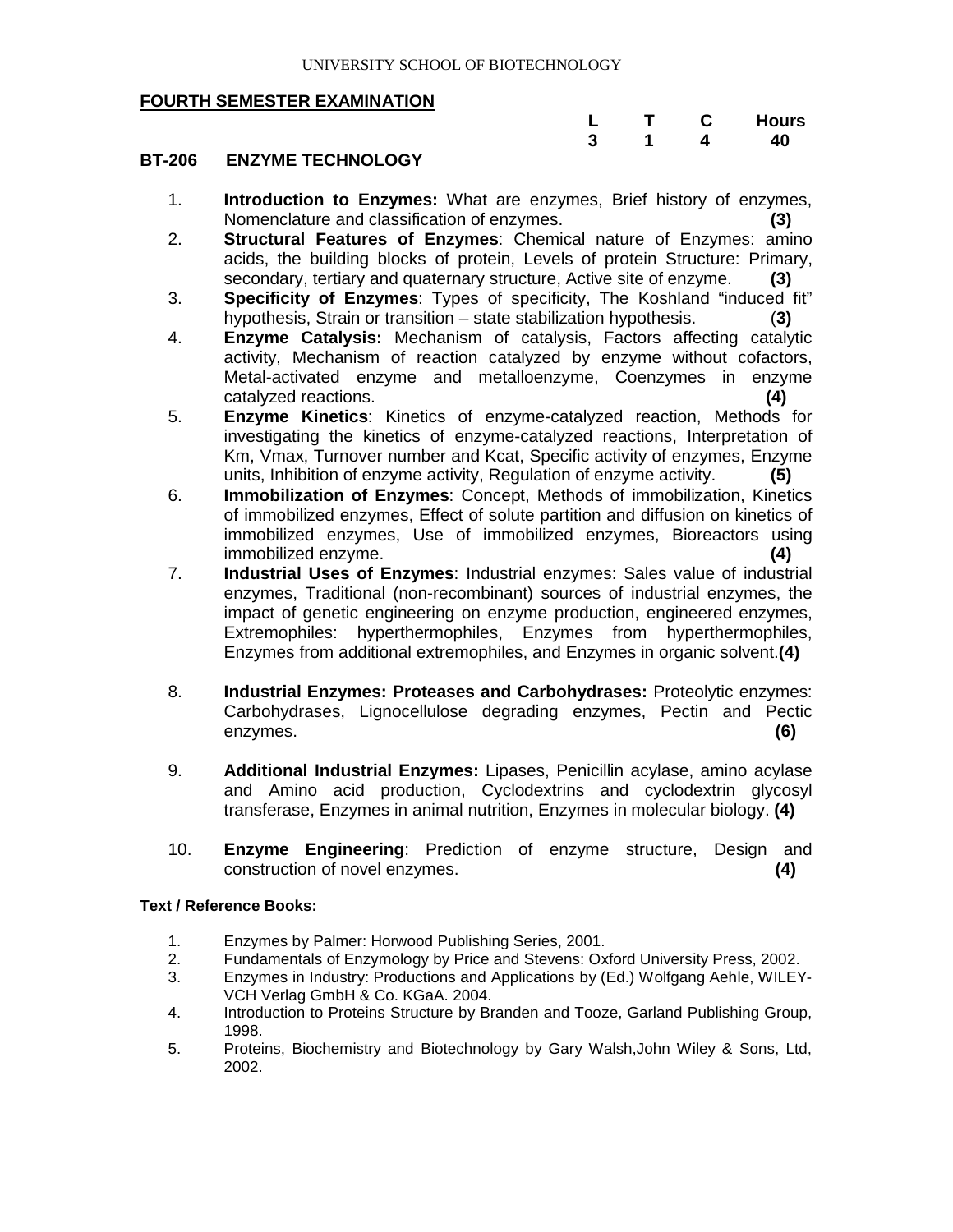|  | C | <b>Hours</b> |
|--|---|--------------|
|  |   | 40           |

#### **BA - 208 BIOENERGETICS – II**

- 1. **Catabolism and the Generation of Chemical Energy:** Catabolism of carbohydrates, proteins, liquids and generation of chemical energy. **(6)**
- 2. **Metabolic Strategies:** General Principles of Intermediary Metabolism, Regulation of Pathways, Strategies for Pathway Analysis. **(5)**
- 3. **Glycolysis, Gluconeogenesis, and the Pentose Phosphate Pathway:** Glycolysis, Gluconeogenesis, Regulation of glycolysis and Gluconeogenesis, the pentose Phosphate Pathway. **(6)**
- 4. **The Tricarboxylic Acid Cycle:** Discovery of the TCA Cycle, Steps in the TCA Cycle, Stereochemical Aspects of TCA Cycle Reactions, ATP Stoichiometry of the TCA Cycle, Thermodynamics of the TCA Cycle, The Amphibolic Nature of the TCA Cycle, The Glyoxylate Cycle, Oxidation of other Substrates by the TCA Cycle, Regulation of TCA Cycle Activity. **(7)**
- 5. **Electron Transport and Oxidative Phosphorylation:** The Mitochondria Electron Transport Chain, Oxidative Phosphorylation, Transport of Substrates, Pi, ADP and ATP into and out of Mitochondria, Electron Transport and ATP Synthesis in Bacteria. **(6)**
- 6. **Photosynthesis and other Processes Involving Light***:* Photosynthesis, Other Biochemical Processes Involving Light. **(5)**
- 7. **Metabolism of Fatty Acids:** Fatty Acid Degradation, Biosynthesis of Saturated Fatty Acids, Regulation of Fatty Acid Metabolism. **(5)**

- 1. Biochemistry by Lubert Stryer, W. H. Freeman & Company, NY, 4<sup>rd</sup> Edition, 1995.
- 2. Lehninger Principles of Biochemistry by Lehninger, nelson and Cox, W. H. Freeman & Company,  $4<sup>th</sup>$  Edition, 2004
- 3. Biochemistry by Zubey. Wm. C., Brown publishers  $4^{\text{th}}$  edition, 1998.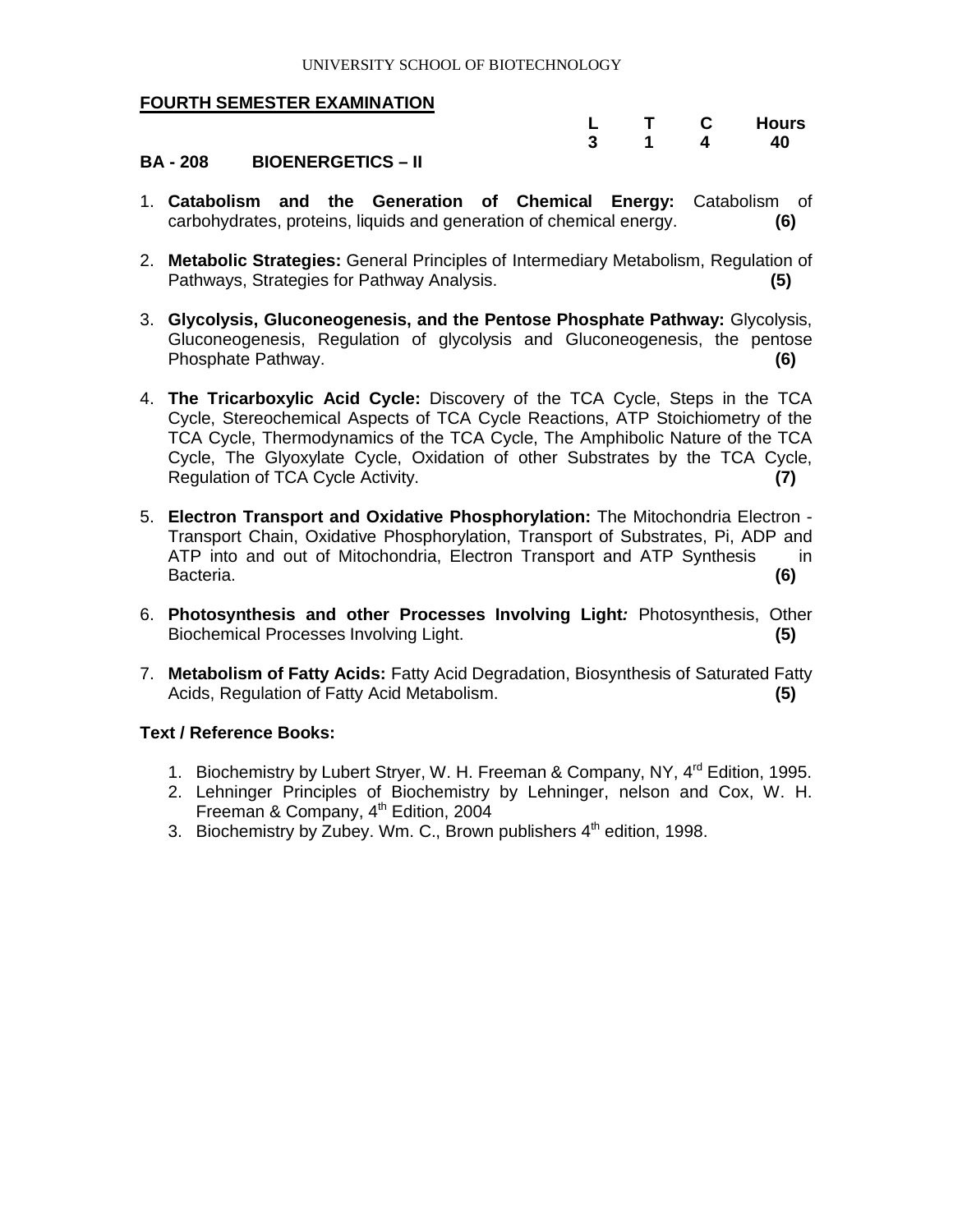|  | L. | <b>Hours</b> |
|--|----|--------------|
|  |    | 40           |

#### **CT-212 CHEMICAL ENGINEERING-II**

- **1. Steady State Conduction:** Fourier's law, Concept of resistance to heat transfer, Critical insulation thickness, Conduction with heat generation. **(5)**
- **2. Convection:** Film theory and concept of heat transfer coefficient. Heat transfer by forced convection and natural connection in laminar and turbulent flows by dimensional analysis. **(6)**
- **3. Heat Exchanger:** Sizing of shell and tube heat exchangers. Boiling and condensation heat transfer to boiling liquids and from condensing vapours. **(5)**
- **4. Fundamentals of Mass Transfer**: Moleuclar diffusion in fluids, Concept of mass transfer coefficient. Equilirbium stage, Multistage and contious contactors with applications to gas absoption, Calculation of NTU, HTU and number of stages. **(20)**
- **5. Mixing:** Types of agitators, Flow patterns and Power consumption. **(4)**

**Course Objectives:**

- To familiarize with unit operations utilized in downstream processes of biotechnology
- To introduce basic principles of heat transport
- To expose the students to heat transfer operations
- To introduce basic principles of man transport

- 1. Heat Transfer, Holman J.P., McGraw Hill, New York,  $8<sup>th</sup>$  Ed 1997.
- 2. Unit Operations of Chemical Engineering, McCabe W.L., Smith J.C. and Harriott P. McGraw Hill International edition, Singapore, 5<sup>th</sup> Ed., 1993.
- 3. Chemical Engineering, Vol. I and II, Coulson J.M. and Richardson J.F. Butterworth Heinemann, Oxford, 6<sup>th</sup> Ed., 1999.
- 4. transprt Processes and Unit Operations, Geankoplis C.J., Prentice Hall of India. 3rd, 1999.
- 5. Mass Transfer Operations, Treybal, R.E. Mc Graw Hill.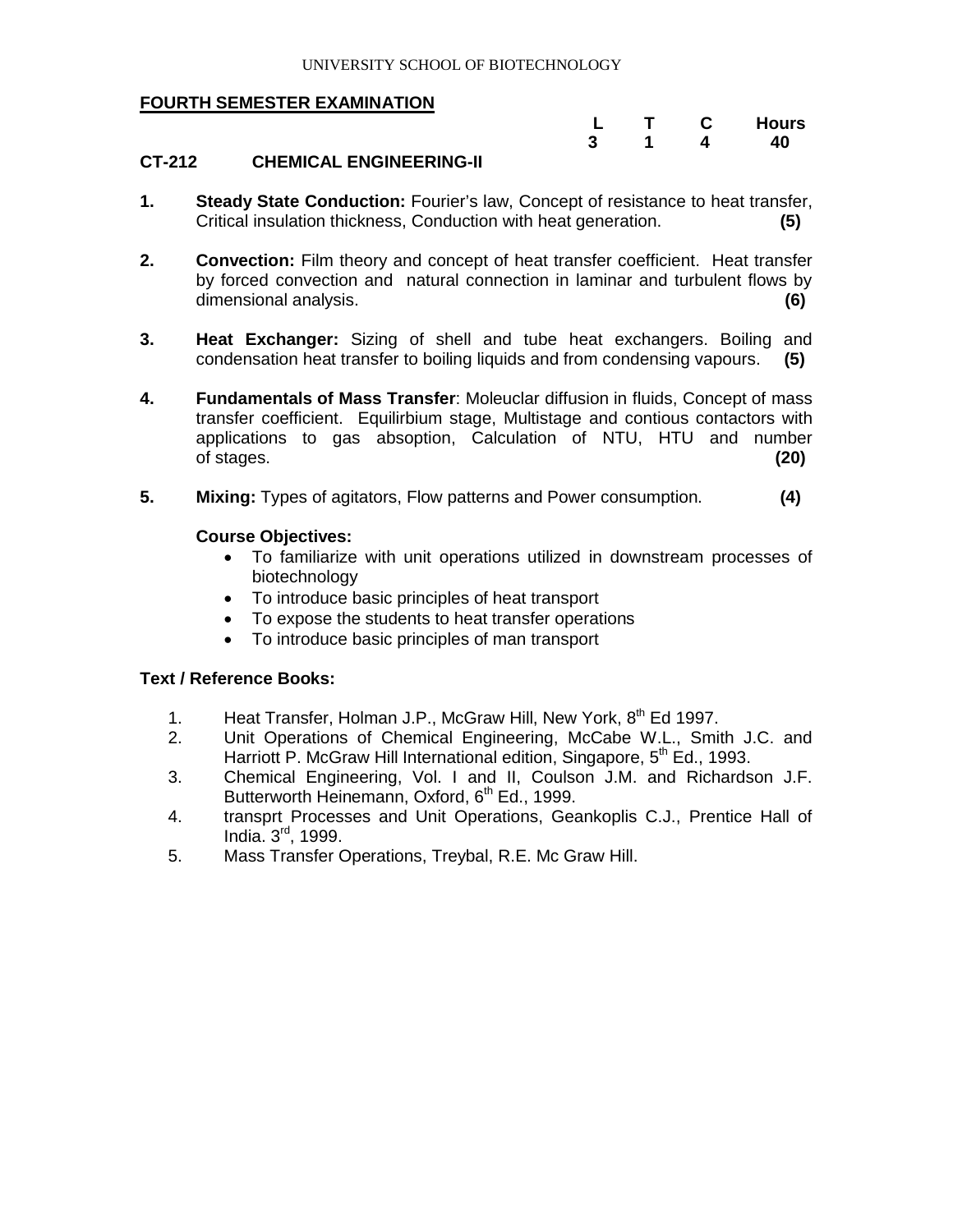#### UNIVERSITY SCHOOL OF BIOTECHNOLOGY **FIFTH SEMESTER EXAMINATION**

|  | . . | <b>Hours</b> |
|--|-----|--------------|
|  |     | RΩ<br>       |

#### **BT-301 PLANT TISSUE CULTURE**

- 1. **History:** Important events in the history of plant tissue culture. (2)
- 2. **Laboratory Requirements and General Techniques:** Introduction to plant tissue culture laboratory, tissue culture media, media constituents, media selection, media preparation. (3) preparation.
- 3. **Cellular Totipotency:** Introduction, cyto-differentiation, organogenic differentiation, loss of morphogenic potential in long-term cultures, practical applications of cellular totipotency. (3)
- 4. **Cell and Suspension Culture:** Introduction, isolation of single cells, suspension cultures, culture of single cells, plant cell reactors, applications of cell culture, production of secondary metabolites, strategies used to optimize product yield, commercial aspects. (4)
- 5. **Protoplast Culture:** Protoplast isolation, culture and regeneration. (3)
- 6. **Somatic Embryogenesis**: Introduction, some examples of somatic embryogenesis, factors affecting somatic embryogenesis, induction and development, maturation. (3)
- 7. **Haploid Production:** Introduction, techniques, factor affecting androgenesis, ontogeny of androgenic haploids, plant regeneration from pollen embryos, gynogenesis, haploid production through distant hybridization to raise homozygous diploids, applications, limitations. (3)
- 8. **Triploid Production:** Introduction, callusing, histology and cytology of cells, organogenesis, applications of endosperm culture. (3)
- 9. **Embryo Culture:** Introduction, techniques, culture requirements role of the suspensor in embryo culture, precocious germination, morphogenesis in the culture of seeds with partially differentiated embryos, microsurgical experiments, embryo and seed culture of parasitic angiosperms, morphogenic potential of the embryo callus, practical applications. (3)
- 10. **In-vitro Pollination and Fertilization:** Introduction, terminology, in vitro pollination, in vitro fertilization, applications. Micropropagation a brief mention. (3)

- Bhojwani, SS. (2005). Plant Tissue Culture: Theory And Practice, 5th Revised Edition, Elsevier.
- Dodds, JH & Roberts, LW. (1995). Experiments in plant tissue culture. Cambridge University press, Cambridge.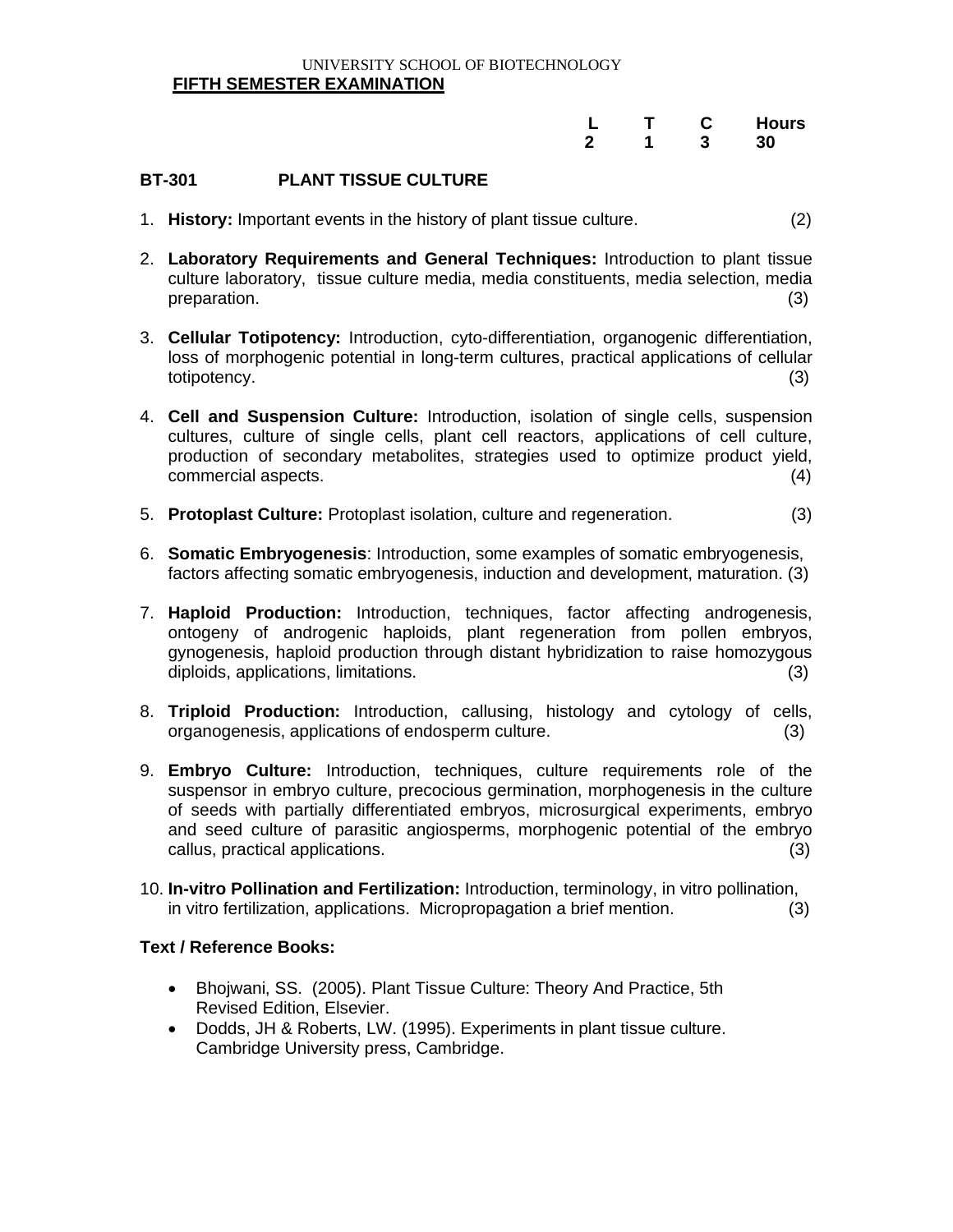#### UNIVERSITY SCHOOL OF BIOTECHNOLOGY **FIFTH SEMESTER EXAMINATION**

|  |  | L T C Hours |
|--|--|-------------|
|  |  | 3 1 4 40    |

#### **BT-303 MICROBIAL PROCESSING ENGINEERING**

- 1. **Material Balances:** Thermodynamics Law of conservation of mass, types of material balance products, electron balances, biomass yield, theoretical oxygen demand., problems (**4)**
- 2. **Energy Balances:** Basic concepts, General Energy balance equations, Enthalpy calculations, Enthalpy changes in non-reactive processes, Types of energy balance calculations, Types of heat reactions, problems (**4)**
- 3. **Unsteady State Material and Energy Balances:** Material balance equation for CSTR, Energy balance equations, solving differential equations, solving mass balances, solving energy balances, problems (**4)**
- 4. **Fluid Flow and Mixing:** Classification of fluids, Reynolds number, Momentum transfer, Non – Newtonian fluids, Two-Parameter models, rheological properties of fermentation broths, mixing, power requirements for mixing, scale-up of mixing systems, role of shear in stirred fermentors, problems (**5)**
- 5. **Heat Transfer:** Equipments, mechanism of heat transfer, conduction, heat transfer between fluids, design equation for heat transfer systems, applications of design equations, problems (**5)**
- 6. **Mass Transfer:** Molecular diffusion, role of diffusion in bioprocessing, film theory, convective mass transfer, oxygen uptake and transfer in cell cultures, kLa determination, problems. (**5)**
- 7. **Homogeneous Reactions:** Basic reaction theory, calculation of reaction rates, general reaction kinetics for biological systems, yields in cell culture, cell growth kinetics, production kinetics, kinetics of cell death, problems (**4)**
- 8. **Heterogeneous Reactions:** Concentration gradients and reaction rates in solid catalysts, internal mass transfer and reaction, the Thiele modulus and effectiveness factor, external mass transfer, problems (**4)**
- 9. **Reactor Engineering:** Bioreactor configurations, practical considerations for bioreactor construction, monitoring and control of bioreactors, ideal reactor operations, batch operation of a mixed reactor, case study of penicillin production. (**5)**

- 1. Bioprocess Engineering Basic concepts by M. L. Schuler & F. Kargi, Entice Hall 1992.
- 2. Bioprocess Engineering Principles by Pauline M. Doran, Academic Press 1995.
- 3. Fermentation & Biochemical Engineering Hand Book (1983), Principles, Process Design and Equipment. HC Vogel, Noyes.
- 4. Principal of Microbe & Cell Cultivation (1975), SJ Prit, Blackwell Scientific co.).
- 5. Bioprocess Computations in Biotechnology (Vol. 1) TK Ghose, Ellis howard Ltd.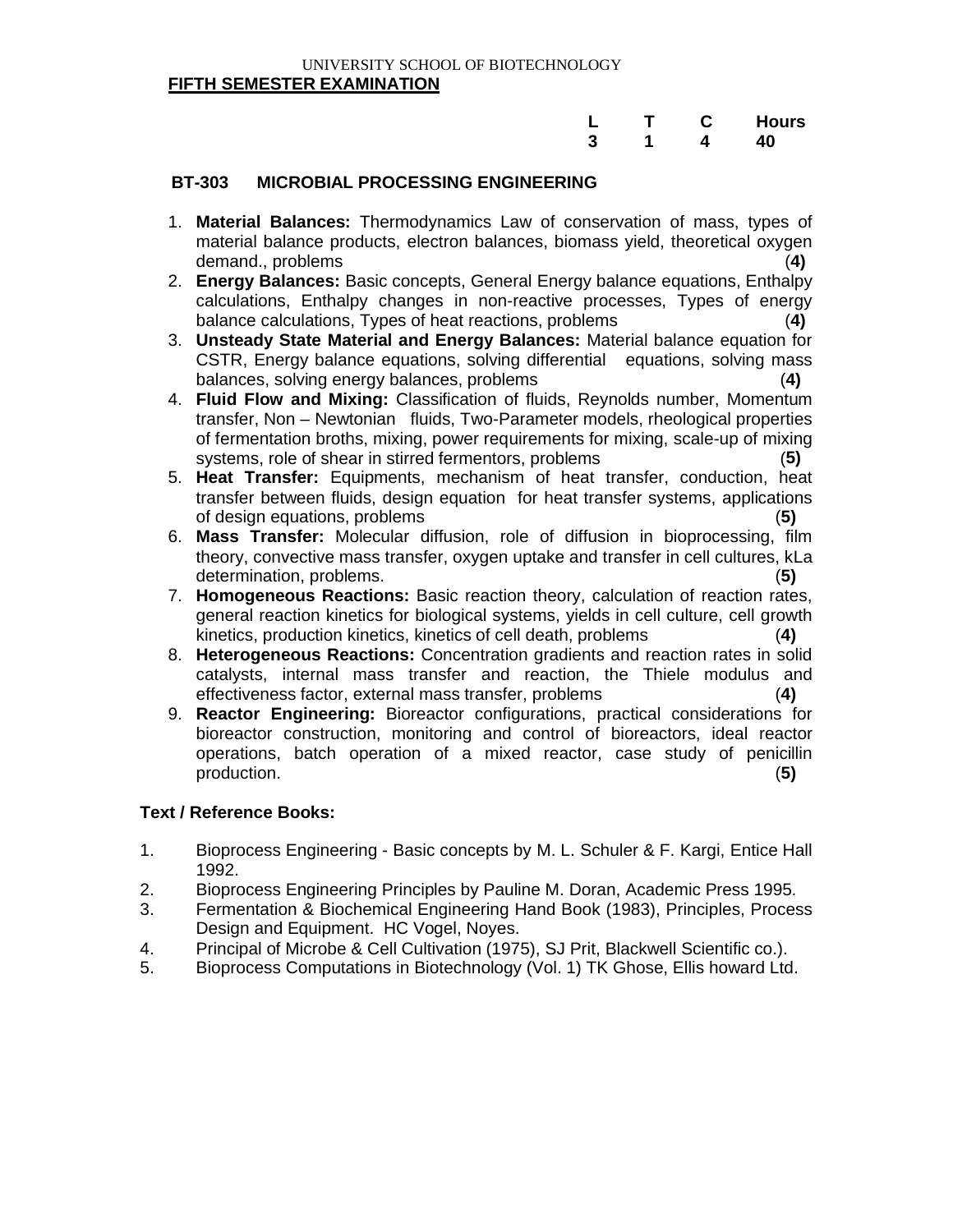|    |   | Hours |
|----|---|-------|
| -3 | 4 | 40    |

#### **BT-305 Animal Biotechnology**

- **1. Introduction to Animal Tissue Culture:** Background, Advantages, Limitations, Application, Culture Environment, Cell Adhesion, Cell Proliferation, Differentiation. (3)
- 2. **Design, Layout and Equipment:** Planning, Construction, Layout, Essential Equipments, Aseptic Technique, Objectives, Elements, Sterile Handling, Safety, Risk Assessment, General Safety, Fire, Radiation, Biohazards (5)
- **3. Media:** Physicochemical Properties, Balanced Salt Solutions, Complete Media, Serum, Serum-Free Media, Disadvantages of Serum, Advantages of Serum-Free media (5)
- **4. Primary Culture:** Isolation of Tissue, Steps involved in primary cell culture, Cell Lines, Nomenclature, Subculture and Propagation, Immortalization of cell lines, Cell line designations, Routine maintenance (5)
- **5. Characterization & Quantitation of Cell Line:** Need for characterization, Morphology, Chromosome Analysis, DNA Content, RNA and Protein, Enzyme Activity, Antigenic Markers, Transformation, Immortalization, Aberrant Growth Control, Tumorigenicity, Cell counting, DNA content, Protein, Rates of Synthesis, Cell Proliferation, Plating Efficiency, Labeling Index, Generation Time. (5)
- **6. Contamination:** Source of contamination, Type of microbial contamination, Monitoring, Eradication of Contamination, Cross-Contamination (3)
- **7. Cryopreservation:** Need of Cryopreservation, Preservation, Cell banks, Transporting cells (3) (3)
- 8. **Cytotoxicity:** Introduction, In vitro limitations, Nature of assay, Viability assay, Survival assay, Microtitration assay, Transformation assay (3)
- **9. Transgenic Animals:** Methodology, Embryonic Stem Cell method, Microinjection method, Retroviral vector method, Applications of transgenic animals (4)
- **10. Applied Aspects of Animal Biotechnology:** In Vitro Fertilization and Embryo Transfer- Steps involved in IVF, Fertilization by means of micro insemination, PZD, ICSI, SUZI, MESA; Introduction to gene therapy: *ex vivo* versus *in vivo* gene therapy.  $(4)$

- 1. Animal Cell Culture by John R.W. Masters Oxford University Press
- 2. Animal Cell Culture: A Practical Approach by R. Ian **Freshney**
- 3. Molecular Biotechnology: Primrose.
- 4. Animal Cell Biotechnology: R.E. Spier and J.B. Griffiths (1988), Academic press.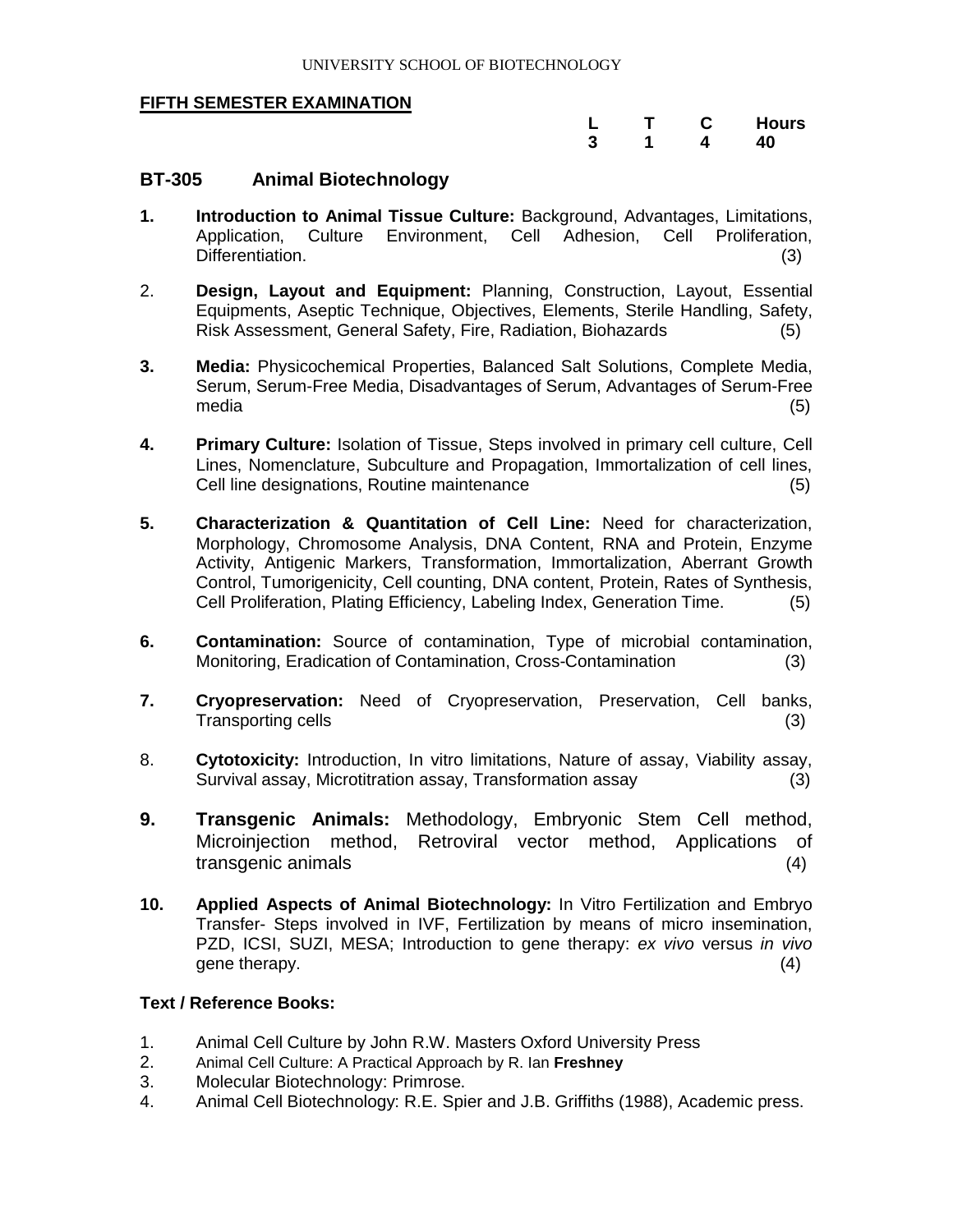|             |   | <b>Hours</b> |
|-------------|---|--------------|
| $\mathbf 2$ | 3 | 30           |

#### **BT-307 RECOMBINANT DNA TECHNOLOGY & APPLICATIONS**

1. Basic concepts in genetic engineering (2)

- 2. **Tools of Genetic Engineering:** Cloning vehicles, Restriction enzymes, Modifying enzymes, DNA ligase, Polymerase etc. (3)
- 3. **Cloning Vectors:** Plasmids, Lambda phage, Phagemids, Cosmids, Artificial chromosomes (BACs, YACs), Shuttle vectors, virus based vectors. (3)
- 4. **Methods of Gene Transfer:** Transformation, transduction, Particle gun, Electroporation, liposome mediated, microinjection, *Agro bacterium* mediated gene transfer. (3)
- 5. **Preparation and Application of Molecular Probes:** DNA probes, RNA probes, Radioactive labeling, Non radioactive labeling, use of molecular probes, DNA fingerprinting. (3)
- 6. **Analysis and Expression of Cloned Gene in Host Cells:** Expression vectors, Restriction enzyme analysis, Southern blotting, Northern blotting, Western blotting, In-situ hybridization. Colony and plaque hybridization, Factors affecting expression of cloned genes, Reporter genes, Fusion proteins. (5)
- 7. **Gene Libraries**  cDNA synthesis, Genomic DNA libraries, Amplification of gene libraries, identifying the products of cDNA clones. (3)
- 8. **Isolation, Sequencing and Synthesis of Gene:** Different methods of gene isolation, Techniques of DNA sequencing, Artificial DNA synthesis. (3)
- 9. **Polymerase Chain Reaction (PCR):** Basic principles, modifications, applications.(3)
- 10. **Modifying Genes:** Site-directed mutagenesis, Insertion & Deletion Mutagenesis. (2)

- 1. From Genes to Clones by Winnacker. PANIMA
- 2. Molecular Biotechnology by Pasternack and Glick.
- 3. From Genes to Genomes: Concepts & Applications of DNA Technology by J.W. Dale & M.V. Schartz.
- 4. Gene Cloning & DNA Analysis: An Introduction  $(4<sup>th</sup>$  edition) by T.A. Brown.
- 5. Molecular Cloning: A Laboratory Manual, Third Edition by Sambrook et al., 2001 Publisher: Cold Spring Harbor Laboratory Press
- 6. Principles of Gene Cloning by Old and Primrose.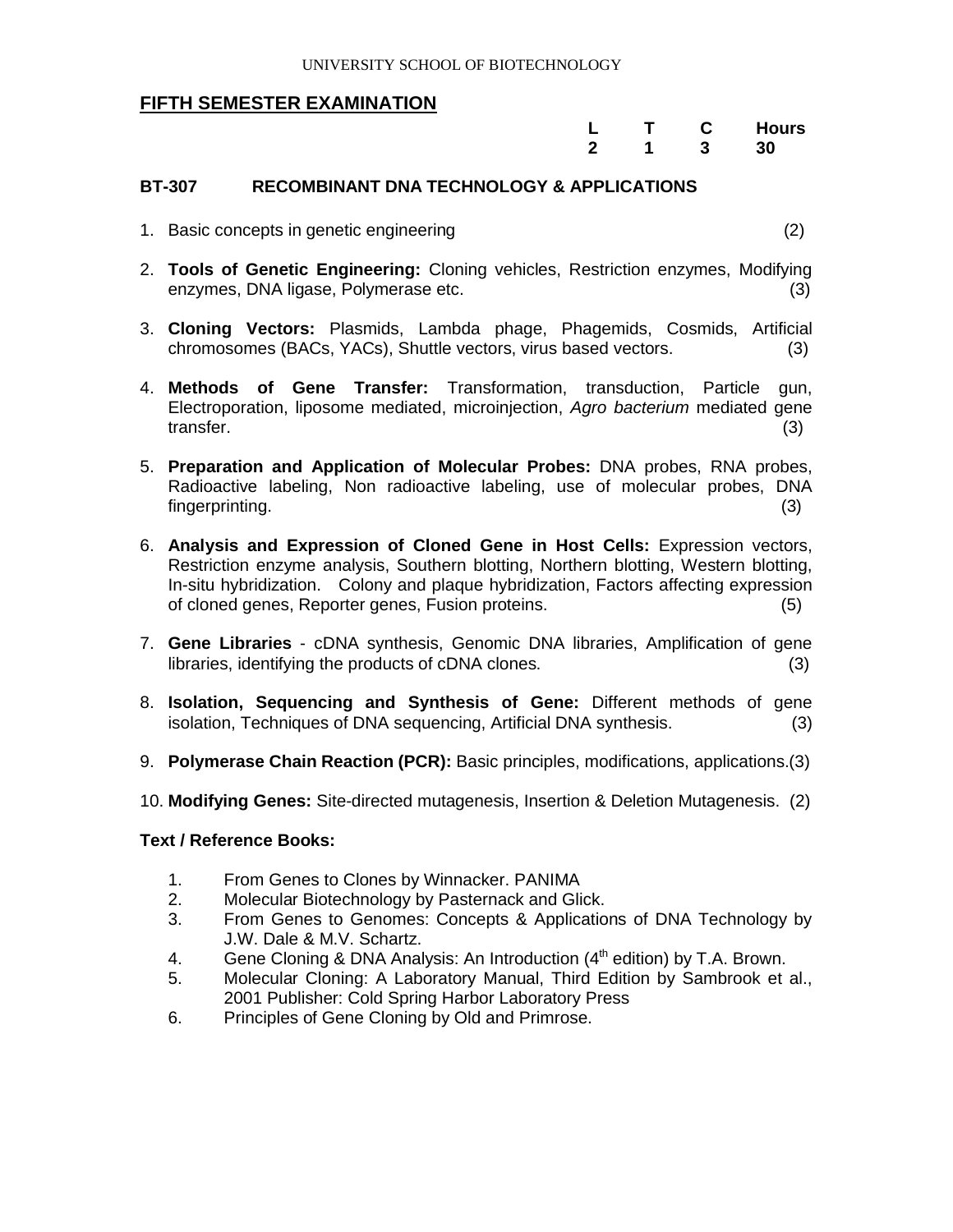#### UNIVERSITY SCHOOL OF BIOTECHNOLOGY **FIFTH SEMESTER EXAMINATION**

|   |  | <b>Hours</b> |
|---|--|--------------|
| 2 |  | 30           |

#### **BT- 309 DEVELOPMENTAL BIOLOGY**

- 1. **History & Basic Concepts:** The origins of developmental biology, Concepts in development – Developmental signals in cell division & differentiation, Role of gene expression in development, Identifying developmental genes, Cell commitment & differentiation, Determination & induction of cell fate, Concept of morphogen & positional information. (4)
- *2.* **An Introduction to Model Systems:** Model vertebrate organisms: *X. laevis*, Chicken, Mouse, Zebra fish, Model invertebrate organisms: *D. melanogaster, C. elegans*, Model plant: *A. thaliana.* (2)
- 3. **Germ Cells & Sex:** Genotypic & phenotypic sex-determination in mammals, *D. melanogaster* and *C. elegans*, Structure & Formation of germ cells, Fertilization. (3)
- 4. **Patterning the Vertebrate Body Plan:** Axes & Germ Layers, Setting up the body axes, The origin & specification of the germ layers, The Mesoderm & Early Nervous System, Somite formation & Patterning, Role of the organizer region & neural induction. (3)
- 5. **Development of Nematodes, Cellular Slime Molds & Drosophila:** Developmental axes determination in C. elegans, Cell-fate specification in C. elegans, Larval development in C. elegans, Vulva development in C. elegans, Patterning of the slug in slime mold, Cell differentiation in slime mold, Aggregation, role of zygotic , Pair rule, Segment polarity, Selector & Homeotic genes. (6)
- 6. **Morphogenesis:** Kinds of cleavage & blastulation, types of tissue movement in gastrulation, Gastrulation in amphibians & mammals, Neural tube formation & neural crest migration. (3) (3)
- 7. **Cell Differentiation & Organogenesis:** Models of cell differentiation, Insect Imaginal disc & wing development. (3)
- 8. **Molting & Metamorphosis:** Amphibian metamorphosis, Insect metamorphosis. (3)
- 9. **Plant Development:** Pattern development in early embryogenesis of angiosperms, floral development. (3)

#### **References:**

- 1. Developmental Biology, by Scott F. Gilbert (1997), Sinauer Associates, Inc.
- 2. Instant notes on Developmental Biology by Twyman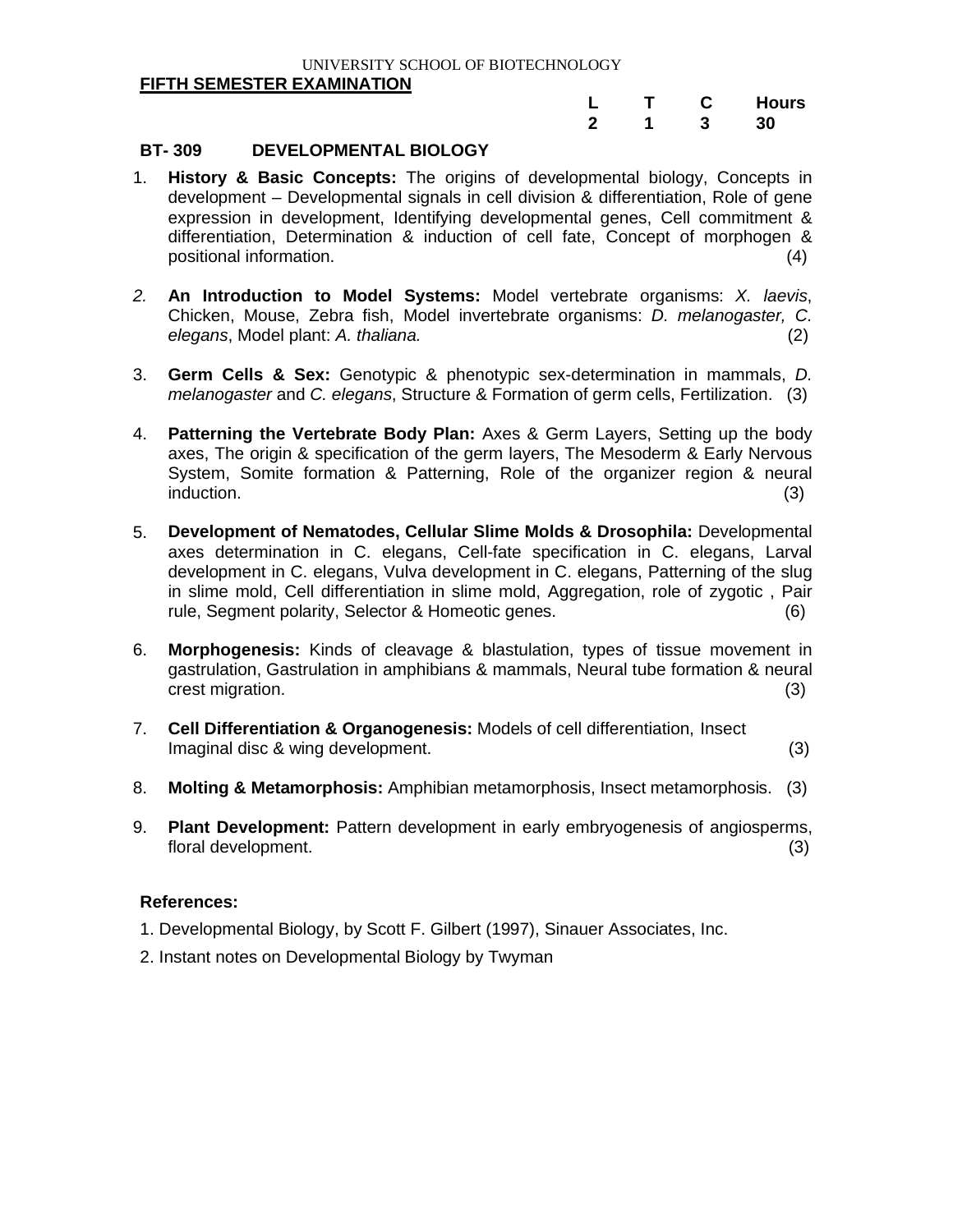|  |  | L T C Hours |
|--|--|-------------|
|  |  | 3 1 4 40    |

#### **BT-302 BIOINFORMATICS**

- 1. **The Internet and Biologist:** Internet basics, FTP, Gopher, World Wide Web. (2)
- 2. **The Gen Bank Sequence Database & Structure Databases:** Introduction, Primary & Secondary database, Format vs content: computer vs humans, GenBank Flat File dissection, GCG, ACDEB, Introduction to structures, PDB, MMDB, Structure file formats, Visualizing structural information, Database structure viewers. (6)
- 3. **Information Retrieval from Biological Databases:** Retrieving database entries, Integrated information retrieval: The entrez system, sequence databases beyond NCBI, Medical Databases (3)
- 4. **The NCBI Database**: Introduction, SeqIDs, Bioseq: Sequences, Bioseqsets: Collections of sequences, Seq. Annot: Annotating the sequence, Seq discr: Describing the sequence (4) (3) and  $(4)$
- 5. **Sequence Alignment and Database Searching**: Introduction, Evolutionary basis of sequence alignment, Optimal alignment methods, Substitution scores & gap penalties, Statistical significance of alignments, Database similarity searching, FASTA, BLAST, Low complexity regions, Repetitive elements (4)
- 6. **Multiple Sequence Alignment**: Progressive alignment methods, Motifs and patterns, Hocks, MOST, Probe, Presentation methods, Abscript (4)
- 7. **Phylogenetic Analysis:** Elements of phylogenetic models, data analysis: Alignment, substitution model building, tree building and tree evaluation, building methods, searching for trees, hooting trees, Evaluating trees and data, phylogenetic software Some simple practical consideration (4)
- 8. **Predictive Methods Using Nucleotide Sequence & Predictive methods Using Protein Sequences:** Framework, marking repetitive DNA, Database search, Codon bias detection, Detecting function sites in the DM, Integrated gene passing, Finding tRNA genes,Protein identity based on composition, Propsearch, Physical properties based on sequences, secondary structure and folding classes*,* SSPREAD SOPMA*,* Specialized s tructures of features, Tertiary structure. (6)
- 9. **Genome Mapping:** Different types of maps: physical, genetical, etc. Synteny, Human genome project, Application of genome mapping, Chromosome maps.(4)
- 10 **Submitting DNA Sequences to the Databases**: Introduction, Where to submit, What to submit, How to submit on the world wide web, How to submit with  $sequin.$  (3)

- 1. Bioinformatics: A practical guide to the analysis of genes and proteins A.D. Baxevanis and B.F.F. Ouellette (Eds). 2002 John Wiley and Sons.
- 2. Bioinformatics: Sequence and Genome Analysis by D.W. Mount, 2001, Cold Spring Harbor Laboratory Press.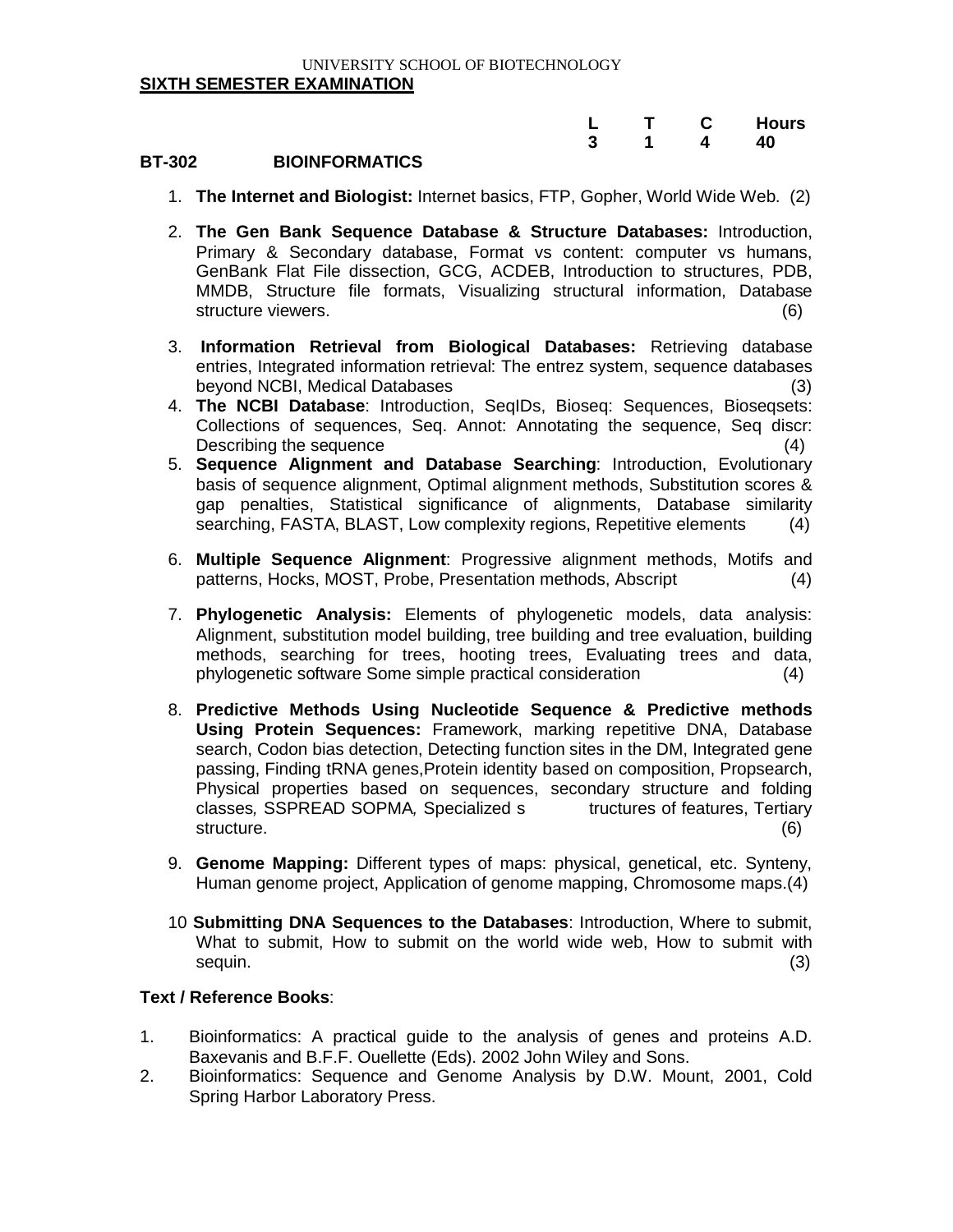|   | т |   | <b>Hours</b> |
|---|---|---|--------------|
| 2 |   | 3 | 30           |

#### **BT-304 FOOD BIOTECHNOLOGY**

- 1. **Historical Background**: History of Microorganisms in food, Historical Developments. (1)
- 2. **Taxonomy:** Role and significance of microorganisms in foods. Intrinsic and Extrinsic Parameters of Foods that affect microbial growth. (3)
- 3. **Microorganisms** in fresh meats and poultry, processed meats, seafood's, fermentation and fermented dairy products and miscellaneous food products. (3)
- 4. **Starter Cultures**, cheese, beer, wine and distilled spirits, SCP, medical foods, probiotics and health benefits of fermented milk and foods products. (3)
- 5. **Brewing**, malting, mashing, hops, primary & secondary fermentation: Biotechnological improvements: catabolic repression, High gravity brewing, B-glucan problem, getting rid of diacetyl. Beer, wine and distilled spirits. (3)
- 6. **Nutritional Boosts and Flavor Enhancers:** Emerging processing and preservation technologies for milk and dairy products. (3)
- 7. Microbiological Examination of surfaces, Air Sampling, Metabolically Injured Organisms, Enumeration and Detection of Food-borne Organisms. Bioassay and related Methods (3)
- 8. **Food Preservation:** Food Preservation Using Irradiation, Characteristics of Radiations of Interest in Food Preservation. Principles Underlying the Destruction of Microorganisms by Irradiation, Processing of Foods for Irradiation, Application of Radiation, Radappertization, Radicidation, and Radurization of Foods Legal Status of Food Irradiation, Effect of Irradiation of Food constituents. (5)
- 9. **Storage Stability**: Food Preservation with Low Temperatures, Food Preservation with High Temperatures, Preservation of Foods by Drying, Indicator and Food-borne Pathogens, Other Proven and Suspected Food-borne Pathogens. (3)
- 10. **Psychrotrophs:** Thermophiles and Radiation-resistant Microorganisms, Characteristics and Growth of Thermophilic Microorganisms, Nature of Radiation Resistance in Microorganisms. Rheology of Food Production, Consumer perspective and future of food biotechnology. (3)

- 1. Modern Food Micro-Biology by James M. Jay, (2000),  $6<sup>th</sup>$  edition, An Aspen Publication, Maryland, USA.
- 2. Food Microbiology: Fundamentals and frontiers by M.P. Doyle, L.R. Beuchat and Thoma J. Montville, (2001), 2<sup>nd</sup> edition, ASM press, USA.
- 3. Food Science and Food Biotechnology by G.F.G. Lopez & G.V.B. Canovas (2003), CRC Press, Florida, USA.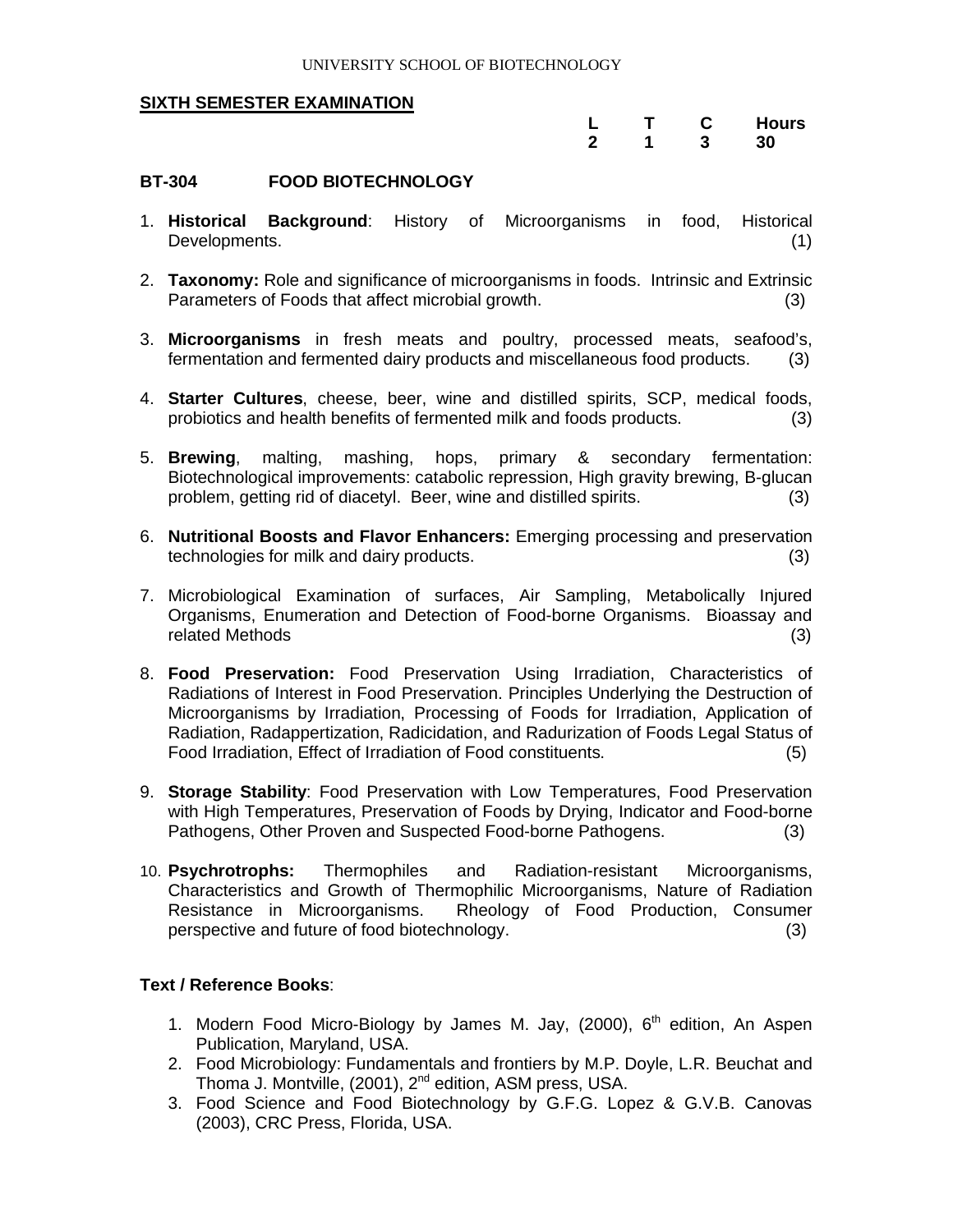|   |   | <b>Hours</b> |
|---|---|--------------|
| 2 | 3 | 30           |

#### **BT-306 PLANT BIOTECHNOLOGY**

- 1. **Introduction:** Definition, Classical vs modern approach. (2)
- 2. **Micropropagation and production of disease free plants:** Basic technique, Automation in the area scope as an commercial venture, variety of explants: shoot tip culture, shoot tip grafting, viricidel compounds (3)
- 3. **Tissue Culture as some of Genetic Variability:** Somaclonal and gametoclonal variation, Selection, Sources and causes of variation, Application in crop improvement. (3)
- 4. **Protoplast Related Techniques:** Protoplast, Isolation, Culture and fusion, Selection of hybrid cells, regeneration of hybrid plants, somatic hybridization and cybridization, Applications in crop improvement. (3)
- 5. **Plant as Biofactories:** Concept, Production of Chemicals, Pigments, Perfume, Flavors, Insecticides, anticancer agents and other important compounds. (3)
- 6. **Transformation Techniques:** Physical methods, *Agrobacterium*, Mediated transformation (3) (3)
- 7. **Transgenics:** Basic concept and essential steps of the process, Some examples of transgenic plants, Use of suitable promoters, Gene silencing and measures to overcome it, Commercial aspects of the technology. (4)
- 8. **Nitrogen Fixation:** Basic concepts, nif genes and their regulation, potential scope in crop improvement (3) (3)
- 9. **Transformation of Organelles:** Methods and success, advantages of organeller transformation. (3)
- 10. **Molecular Markers** Concept, SNPs, RAPD, RFLP, ISSR, STMS, role in crop improvement and genome mapping. (3)

- 1. Bhojwani*,* SS*.* (2003)*.* Agrobiotechnology and Plant Tissue Culture. Oxford University Press.
- 2. Slater, S, Scott, NW & Fowler, MR. (2008). Plant Biotechnology: the genetic manipulation of plants, second edition, Oxford.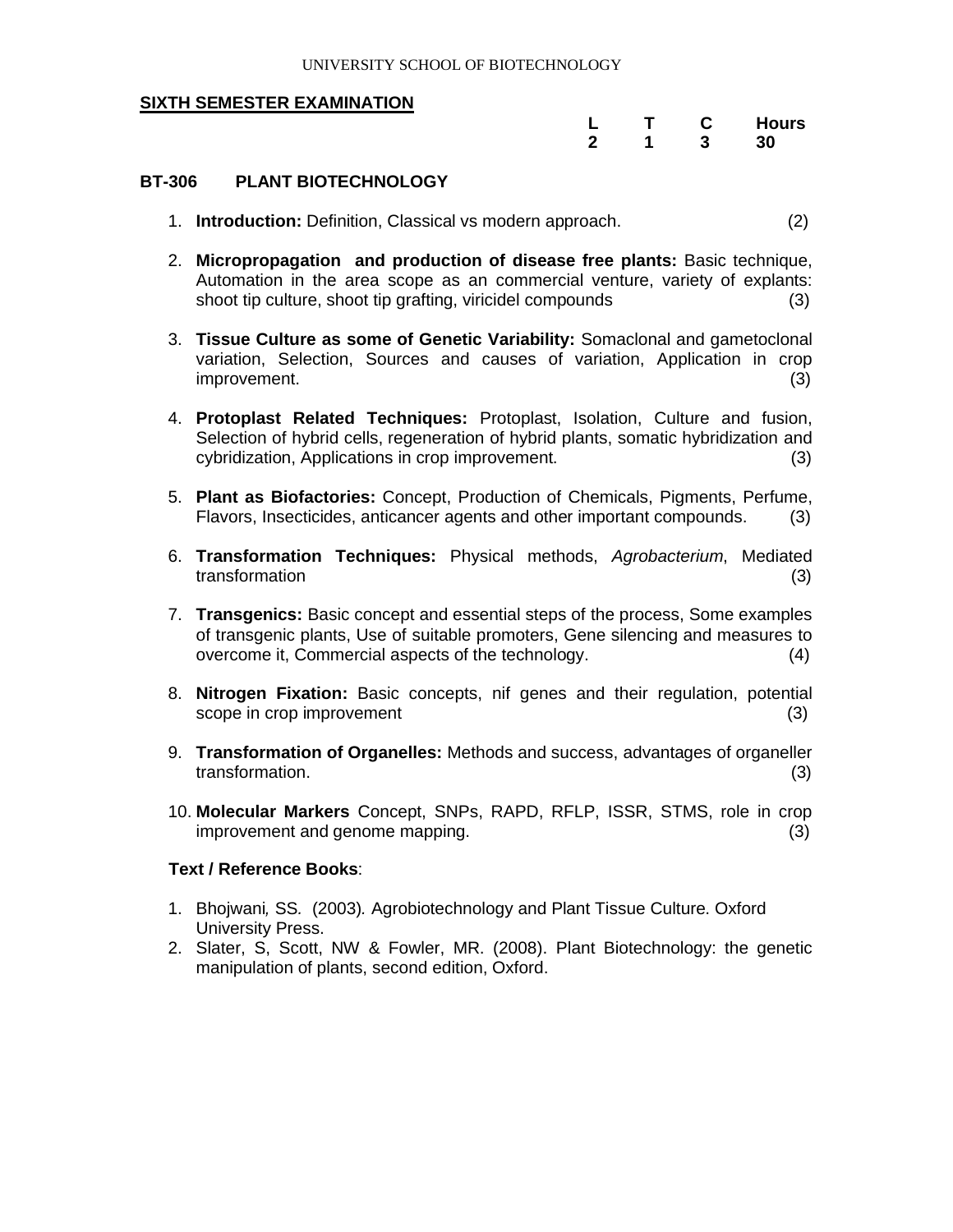|   |  | <b>Hours</b> |
|---|--|--------------|
| 3 |  | 40           |

#### **BT-308 DOWN STREAM PROCESSING**

- 1. **Biomolecules of Commercial Importance:** Ethanol, citric acid, lysine, steroids, penicillin, dextran, trehalose, subtilisin, chymosin, vitamin B12, hepatitis B vaccine, insulin, erythropoietin, monoclonal antibodies. (6)
- 2. **Techniques and Instrumentation:** Filtration, centrifugation, aqueous two phase system, ion exchange chromatography, gel permeation chromatography, affinity chromatography, spectrometry, automation, bioassay, automated sequencers, mass spectrometry, ORD, CD. (5)
- 3. **Proteins from Microbes:** Recombinant versus non-recombinant proteins, Microorganisms as source of proteins, Protein production in genetically engineered microorganism such as E. coli, yeast and fungi. (5)
- 4. **Proteins from Plants:** Proteins from plants, Production of heterologous proteins in plants. (4)
- 5. **Proteins from Animal:** Animal tissues as protein source, production in transgenic animals, animal cell culture, insect cell culture. (4)
- 6. **Large Scale Protein Purification:** Production of factor VIII, t-PA, hepatitis B, Asparaginase, insulin, interferon alfa, glucose oxidase, horse radish peroxidase, Alfa amylase, subtilisin, lipase, casein, whey protein concentrate. (5)
- 7. **A General Study of Various Classes of Commercial Proteins:** Blood products, vaccines, therapeutic antibodies and enzyme hormones and growth factors, interferon, interleukins, industrial enzymes, non-catalytic industrial proteins. (5)
- 8. **A General Study of Commercial Products other than Proteins:** Bulk organics (ethanol), Biomass (Bakers Yeast), Organic acids (Citric Acid), Amino Acids (L-Lysine), Microbial Transformations (Steroids), Antibiotics (Penicillin), Extra Cellular Polysaccharides (Xanthan Gum), Nucleotides (5-GMP), Vitamins  $(B_{12})$ , Pigments (Shikonin). (6)

- 1. Protein: Biochemistry and Biotechnology by Gary Walsh (2002 John Wiley & Sons Ltd.)
- 2. Process Biotechnology Fundamentals by S.N. Mukhopadhyay (2001). Viva Books Private Limited.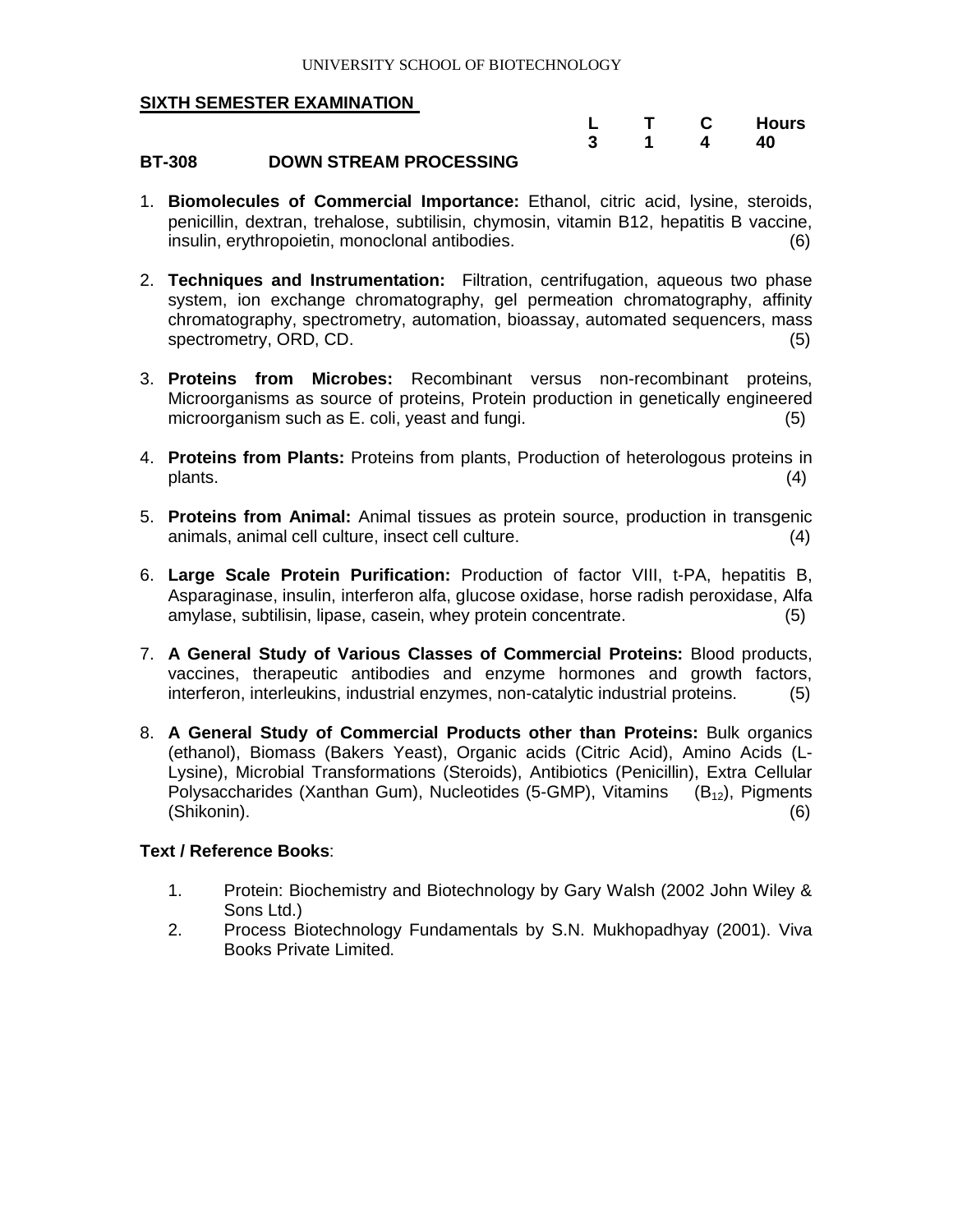#### UNIVERSITY SCHOOL OF BIOTECHNOLOGY

#### **SIXTH SEMESTER EXAMINATION**

| <b>BT-310</b> | <b>BIOSENSOR</b>                                                                                  | $\mathbf{p}$ | Τ<br>1 | C | <b>Hours</b><br>30 |
|---------------|---------------------------------------------------------------------------------------------------|--------------|--------|---|--------------------|
| 1.            | Introduction to Biosensors: Concepts and applications.                                            |              |        |   | (2)                |
| 2.            | Biosensors for personal diabetes management.                                                      |              |        |   | (3)                |
| 3.            | Micro-fabricated Sensors and the Commercial Development of the I - stat Point-<br>of-Care system. |              |        |   | (4)                |
| 4.            | Noninvasive Biosensors in Clinical Analysis.                                                      |              |        |   | (3)                |
| 5.            | Surface Plasmon Resonance.                                                                        |              |        |   | (4)                |
| 6.            | Biosensors based on Evanescent Waves.                                                             |              |        |   | (4)                |
| 7.            | Applications of Biosensor-based instruments to the bioprocess industry.                           |              |        |   | (3)                |
| 8.            | Application of Biosensors to environmental samples.                                               |              |        |   | (3)                |
| 9.            | Introduction to Biochips and their application in modern sciences.                                |              |        |   | (4)                |
|               | <b>Text / Reference Books:</b>                                                                    |              |        |   |                    |

1. Commercial Biosensor: Graham Ramsay, John Wiley & Son, INC. (1998)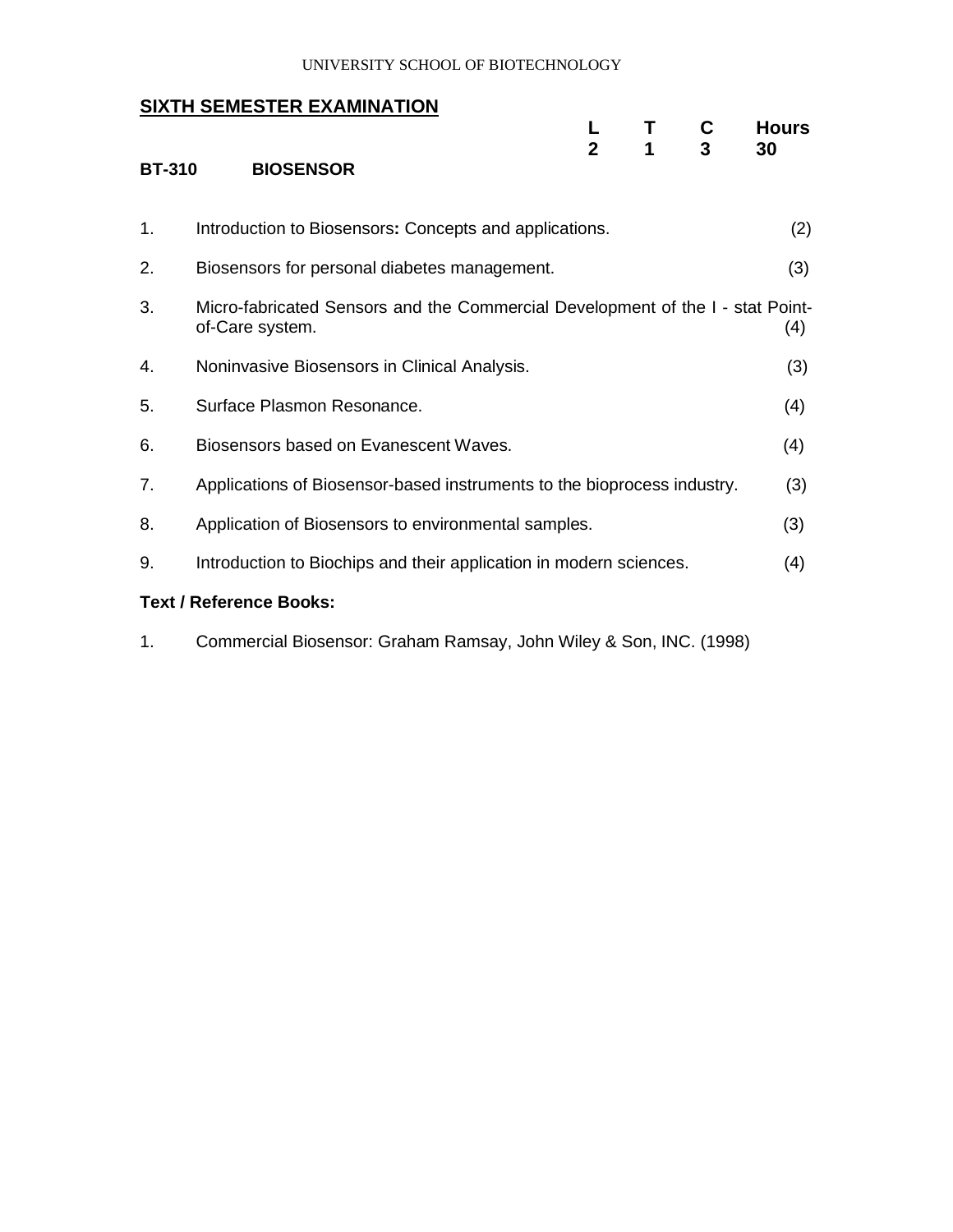|  | С | <b>Hours</b> |
|--|---|--------------|
|  |   | 30           |

#### **BT-312 Biochemical Engineering & Biotechnology (Elective for Chemical Technology Students)**

- 1. **Introduction to Biotechnology:** What is biotechnology, an interdisciplinary pursuit, A three-component central core, Product safety, Public perception of biotechnology, Biotechnology and the developing world. (3)
- 2. **Amino Acids, Peptides and Proteins:** Structure, Function, Methods of Characterization, Separation Techniques based on their structure and properties. (2)
- 3. **Nucleic Acids:** Nucleic Acids and Polynucleotides, Classification, Structure, Function, Separation and Characterization Techniques. (2)
- 4. **Biochemical Energetics:** Energy Yielding and Energy Requiring Reactions, Calculations of Equilibrium Concentrations, Oxidation-Reduction Reactions, Metabolism and ATP Yield. Photosynthetic Phosphorylation, Active Transport, Second Law of Thermodynamics, Enthalpy and Entropy, Activation Energy. (3)
- 5. **Metabolic Strategies:** General Principles of Intermediary Metabolism, Regulation of Pathways, Strategies for Pathway Analysis. (3)
- 6. **Bioprocess/fermentation technology:** Bioreactor, Scale-up, Media design, Technology for microbial, mammalian and plant cell culture, downstream processing. (3)
- 7. **Enzyme Technology:** Nature, Application, Genetic engineering & protein engineering, Immobilised enzymes and Technology of enzyme production. (3)
- 8. **Biopharmaceuticals:** Introduction to genetic engineering, Antibiotics, Therapeutic proteins, Vaccines & monoclonal antibodies, Gene therapy. (3)
- 9. **Food and beverage technology:** Introduction, Fermentation, Food processing, Sweeteners, Food wastes, Rapid diagnostics, Public acceptance & safety. (3)
- 10. **Agricultural and forestry Biotechnology:** Introduction, Plant biotechnology, Forestry, Biological control, Animal biotechnology, Diagnostics in agriculture, Bioremediation. (3)
- 11. IPR, Safety, Social, moral and ethical aspects of Biotechnology. (2)

- 1. Biochemistry by Lubert Stryer. W. H. Freeman & Company, NY
- 2. Biochemistry by Lehninger. McMillan publishers
- 3. Biochemistry by Zubey. Wm. C. Brown publishers
- 4. Biotechnology, John E. Smith
- 5. Bioprocess Engineering Principles, Pauline M. Doran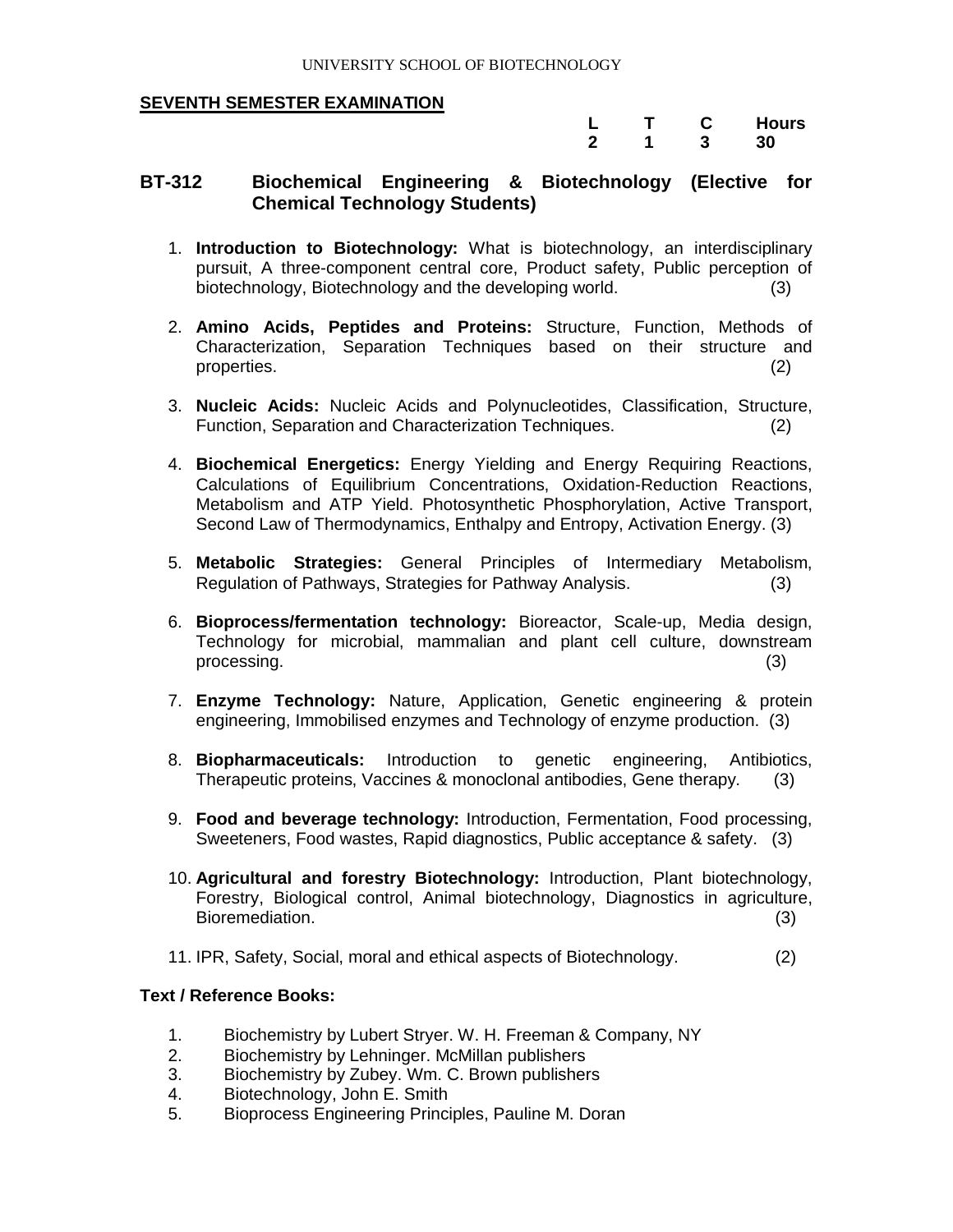#### UNIVERSITY SCHOOL OF BIOTECHNOLOGY

#### **SEVENTH SEMESTER EXAMINATION**

|                           |  | 3 1 4 | <b>T</b> C Hours<br>40 |
|---------------------------|--|-------|------------------------|
| STEM CELLS IN HEALTH CARE |  |       |                        |

#### **BT-401 STEM CELLS IN HEALTH CARE**

|    | 1. Introduction: Stem Cell Biology, Fate Mapping of Stem Cells.<br>(4)                                                                                                                                                                                                            |  |
|----|-----------------------------------------------------------------------------------------------------------------------------------------------------------------------------------------------------------------------------------------------------------------------------------|--|
|    | 2. Stem Cell Pattern: Differentiated Parental DNA Chain Causes Stem Cell Pattern of<br>Cell-type switching in Schizosaccharomyces pombe.<br>(3)                                                                                                                                   |  |
|    | 3. On Equivalence Groups and the Notch/LIN-12 Communication System.<br>(4)                                                                                                                                                                                                        |  |
|    | 4. Cell Cycle Control, Checkpoints, and Stem Cell Biology, Senescence of Dividing<br>Somatic Cells.<br>(4)                                                                                                                                                                        |  |
|    | 5. The Drosophila Ovary: An In Vivo Stem Cell System.<br>(5)                                                                                                                                                                                                                      |  |
| 6. | Male Germ-line Stem Cells.<br>(4)                                                                                                                                                                                                                                                 |  |
|    | 7. Primordial Germ Cells as Stem Cells, Embryonic Stem Cells, Embryonal Carcinoma<br>Cells as Embryonic Stem Cells, Trophoblast Stem Cells.<br>(4)                                                                                                                                |  |
|    | 8. Hematopoietic Stem Cells: Repopulating Patterns of Primitive Hematopoietic Stem<br>Cells, Molecular Diversification and Developmental Interrelationships, Hematopoietic<br>Stem Cells: Lymphopoiesis and the Problem of Commitment versus Plasticity,<br>Hemangioblast.<br>(4) |  |
|    | 9. Mesenchymal Stem Cells of Human Adult Bone Marrow, Stem Cells<br>and<br>Neurogenesis.<br>(4)                                                                                                                                                                                   |  |
|    |                                                                                                                                                                                                                                                                                   |  |

**10. Epidermal Stem Cells:** Liver Stem Cells, Pancreatic Stem Cells, Stem Cells in the Epithelium of the Small Intestine and Colon. (4)

- 1. Developmental Biology, 6<sup>th</sup> Edition, Scott F. Gilbert
- 2. Hematology, William J. Williams, Ernest Beutler, Allan JU. Erslev, Marshall A. **Lichtman**
- 3. Molecular Biology of the Cell, 3<sup>rd</sup> Edition, Bruce Alberts, Dennis Bray, Julian Lewis, Martin Raff, Keith Roberts, James D. Watson
- 4. Stem Cell Biology by Marshak, 2001, Cold Spring Harbar Symposium Pulblication.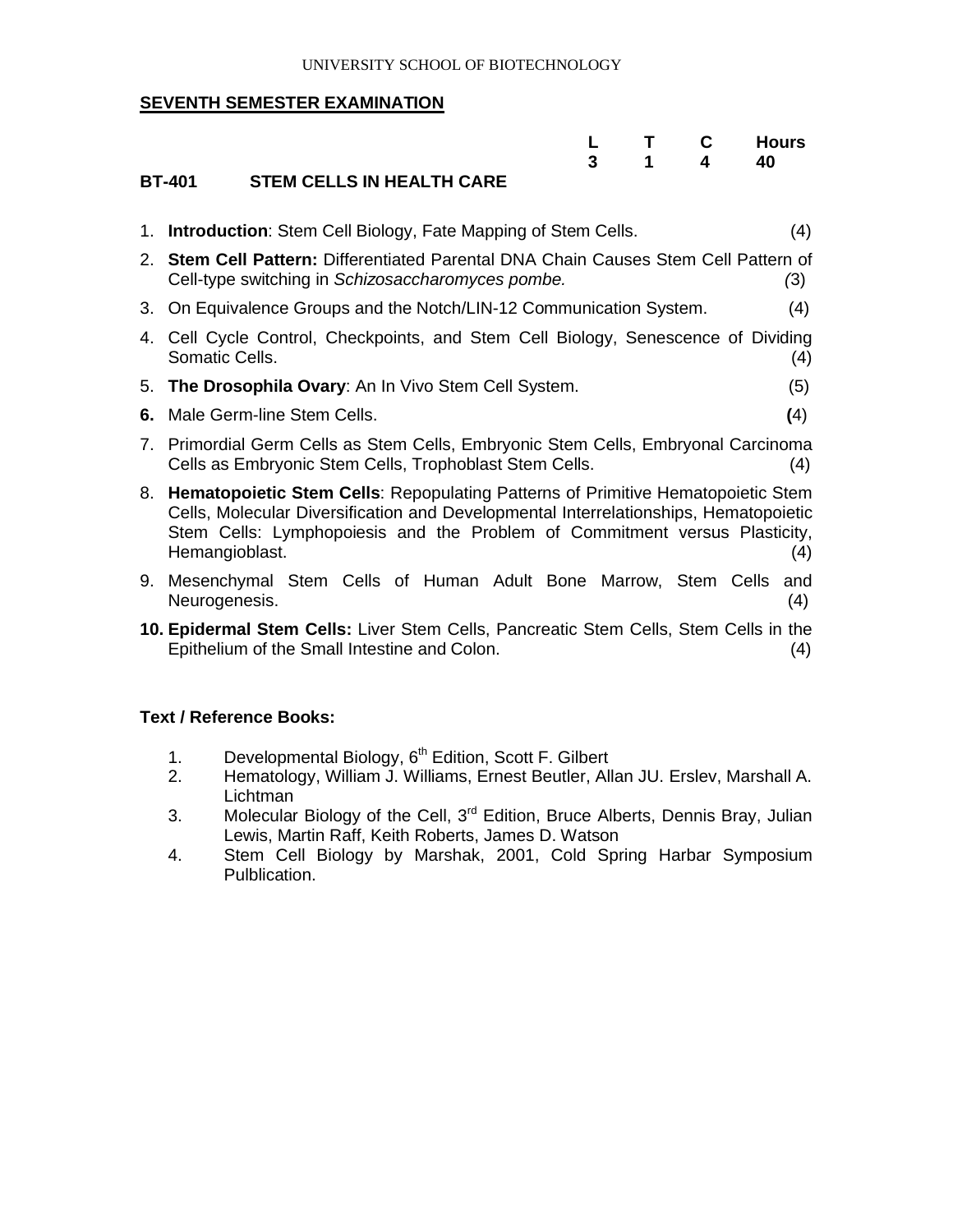|                       | L T C Hours |  |
|-----------------------|-------------|--|
| ----<br>- - - - - - - | 2 1 3 30    |  |

#### **BT-403 ENVIRONMENTAL BIOTECHNOLOGY**

- 1. **Introduction to Environment**: Concept of ecology and ecosystem, environmental pollution (Water, soil and air) noise and thermal pollution, their sources and effects. (3) (3)
- 2. **Sewage and Waste Water Treatments:** Anaerobic and aerobic treatment, conventional and advanced treatment technology, methanogenesis, methanogenic, acetogenic, and fermentative bacteria- technical process and conditions, emerging biotechnological processes in waste - water treatment. (3)
- 3. **Solid Waste Management:** Landfills, composting, earthworm treatment, recycling and processing of organic residues. (2)
- 4. **Biodegradation of Xenobiotic Compounds**: Organisms involved in degradation of chlorinated hydrocarbons, substituted simple aromatic compounds, polyaromatic hydrocarbons, pesticides, surfactants and microbial treatment of oil pollution. (4) (4)
- **5. Bioremediation and Biorestoration:** Reforestation through micropropagation, development of stress tolerant plants, use of mycorrhizae in reforestation, use of microbes for improving soil fertility, reforestation of soils contaminated with heavy metals. (3)
- 6. **Microbial Leaching and Mining:** Extraction of metals from ores; recovery of metals from solutions; microbes in petroleum extraction; microbial desulfurization  $\mathsf{of\,\, coal.}$  (3)
- 7. **Environmental Biotechnology in Agriculture:** Biofertilizers and microbial inoculants, biopesticide, bioinsecticides, bioherbicides (3)
- 8. **Biofuel**: Plant derived fuels, energy crops, biogas, bioethanol, biohydrogen (3)
- 9. **Environmental genetics**: Degradative plasmids, release of genetically engineered microbes in environment. (3)
- 10. Biosafety and bioethics in Biotechnology, environmental laws and policies. (3)

- 1. Environmental Biotechnology by Alan Scragg (1999); Longman.
- 2. An Introduction to Environmental Biotechnology by Milton Wainwright (1999): Kluwer Academic Press.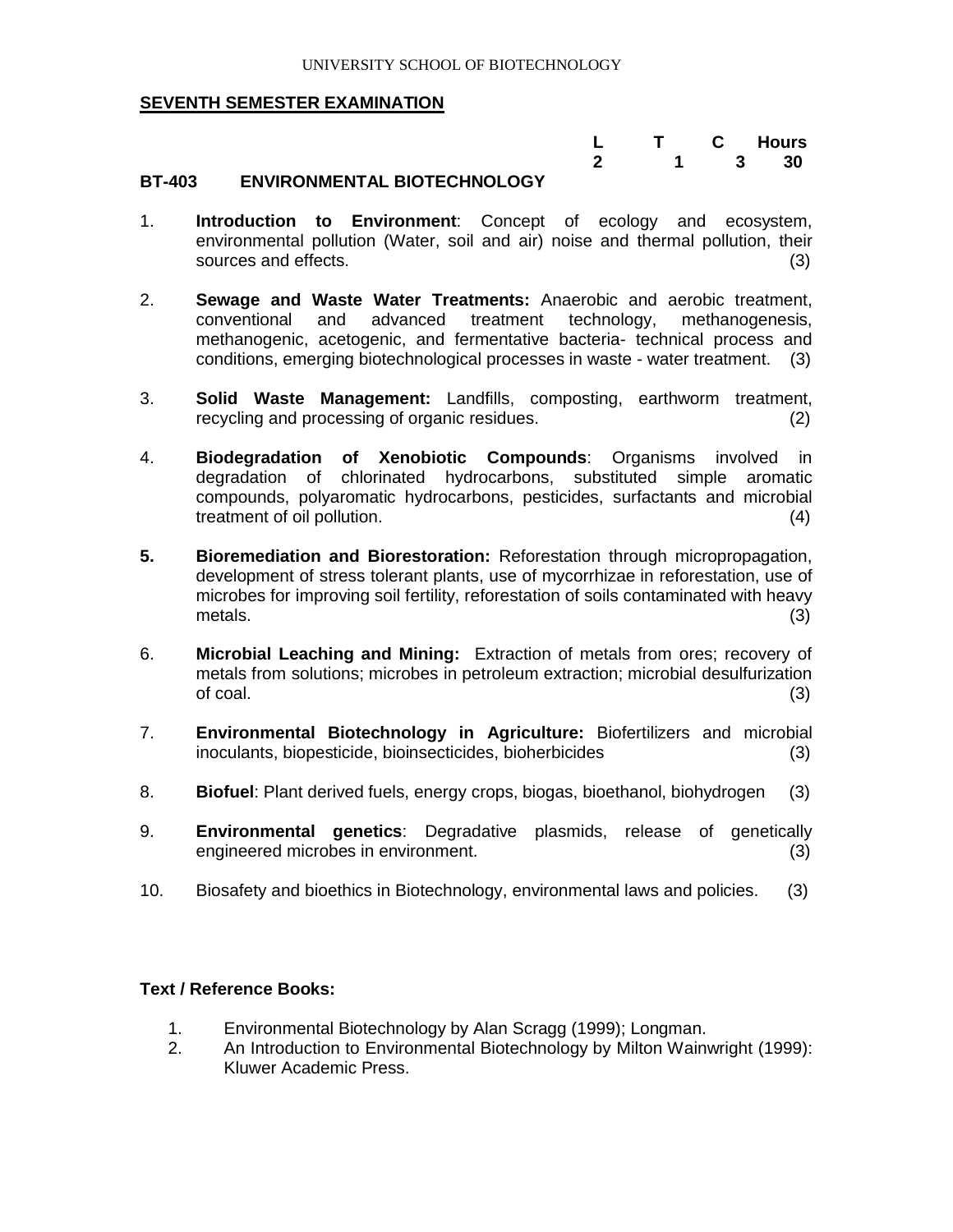|             | $\mathbf{C}$ | <b>Hours</b> |
|-------------|--------------|--------------|
| $\mathbf 2$ | 3            | 30           |

#### **BT-405 PROTEIN BIOTECHNOLOGY**

- 1. **Protein Structure:** Introduction, Overview of protein structure, higher level structure, Protein post-translational modification, Protein stability and folding. (2)
- 1. **Protein Sources:** Introduction, Microorganisms as sources of proteins, Proteins from plants, Animal tissue as a protein source, direct chemical synthesis, Conclusion. (3) (3)
- 2. **Protein Purification and Characterization:** Introduction, Initial recovery of proteins, Removal of whole cells and cell debris, Concentration and primary purification, Column chromatography, Protein inactivation and stabilization, Protein characterization. (4)
- 3. **Large-Scale Protein Purification:** Some general principles, Therapeutic protein production: some special issues, Range and medical significance of impurities potentially present in protein-based therapeutic products, Labelling and packing of finished products. (3)
- 4. **Therapeutic Proteins:** Introduction, Blood products, Haemophilia A and B, Anticoagulants, Thrombolytic agents, Additional blood-related products, Vaccine technology, Vaccines for AIDS (3)
- 5. **Therapeutic Antibodies and Enzymes:** Introduction, Antibodies for in vivo application, Therapeutic enzymes. (3)
- 6. **Hormones and Growth Factors used Therapeutically:** Introduction, Insulin, Glucagon, Gonadotrophins, Growth hormone, Erythropoietin, Other growth factors, Thyrotrophin, Corticotrophin, Prolactin, Peptide Regulatory Factors. (3)
- 7. **Interferons, Interleukins and Additional Regulatory Factors:** Regulatory factors; cytokines versus hormones, Interferons, Interleukins, Tumour necrosis factors, Colony-stimulating factors, Cytokine toxicity. (3)
- 8. **Proteins used for Analytical Purposes:** Introduction, Enzymes as diagnostic/analytical reagents, Biosensors, Antibodies as analytical reagents. (3)
- 9. **Non-catalytic Industrial Proteins:** Introduction, Functional properties of proteins, Milk and milk proteins, Animal and microbial proteins, Sweet and taste modifying proteins. (3)

- 1. Proteins: Biochemistry and Biotechnology by Gary Walsh. (2002): John Wiley & Sons Ltd.
- 2. Fundamentals of Protein Biotechnology: Edited by Stanley Stein (1990): Marcel Dekker, Inc.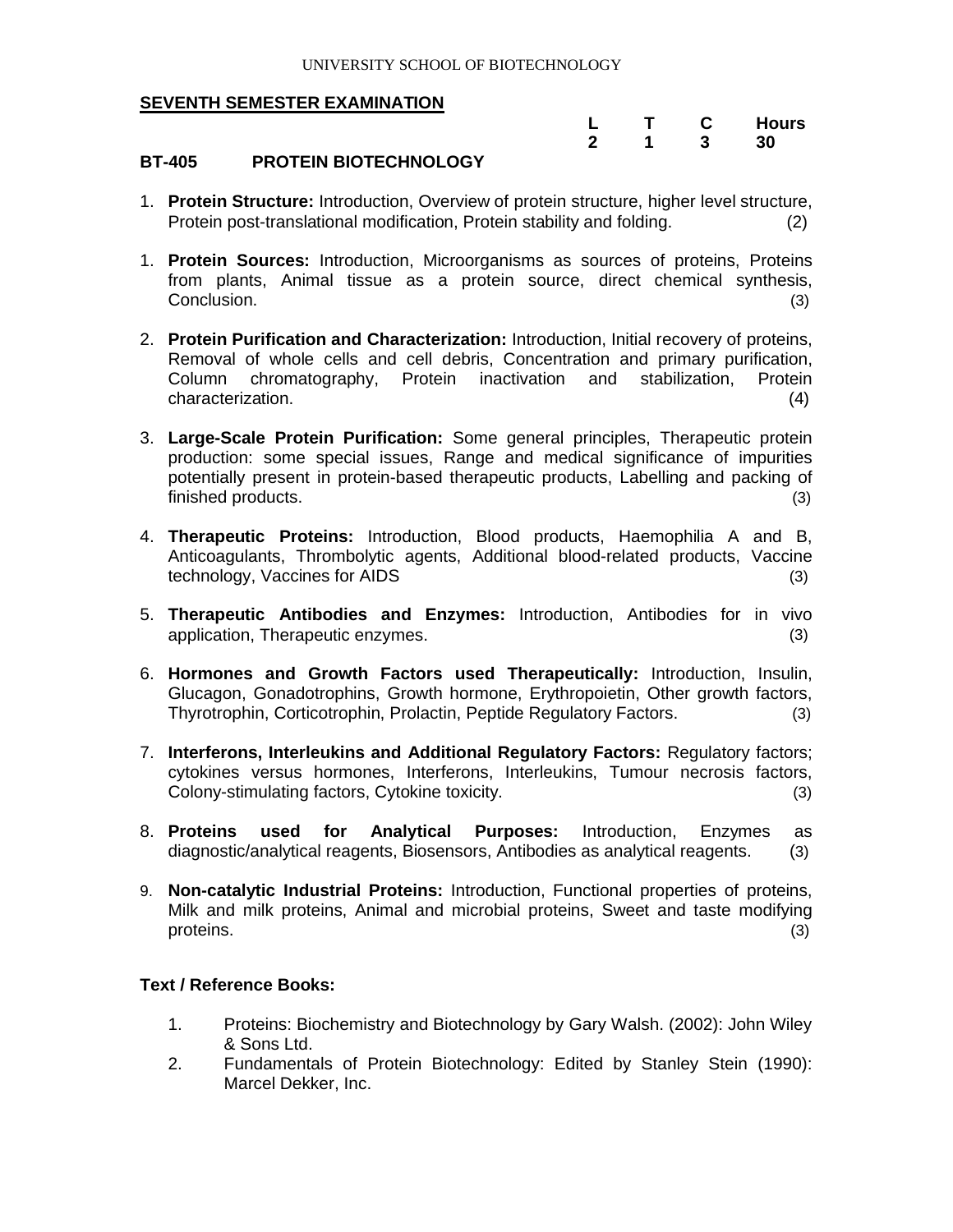|   | C | <b>Hours</b> |
|---|---|--------------|
| 3 | 4 | 40           |

#### **BT-407 COMMERCIALIZATION, MARKETING AND MANAGEMENT OF BIOTECHNOLOGICAL PRODUCTS**

- 1. Why there is a need to commercialize biotechnology. Discovery, market needs development process, success rates and costs etc. (5)
- 2. Creating and marketing the image of the biotechnology Company. Art of negotiation & effective communication. (5)
- 3. Role of venture capitalism, business plan, selection of CEO and personnel, real estate for a biotech start-up. (5)
- 4. How to portray management and role of a biotechnology manager, technology decision-making, and resource decision-making etc., Product marketing decision. (5)
- 5. Role of Research & development University-industry technology transfer arrangements, how and why a biotech company can benefit. (5)
- 6. Positioning, power and importance of positioning of a company name and product, Workable marketing and the strength of distribution. (5)
- 7. Effective advertising and marketing. Opportunities international, marketing and lessons to be learned. (5)
- 8. Indian and foreign prospective of biotechnology, and current challenges for the biotechnology based products. (5)

- 1. Positioning by All Rise and Jack Trout (1986), Warner Books.
- 2. Biotechnology: The science & the business by V. Moser & R.E. Cape (1999) Harwood.
- 3. Latest review articles and papers on the subject.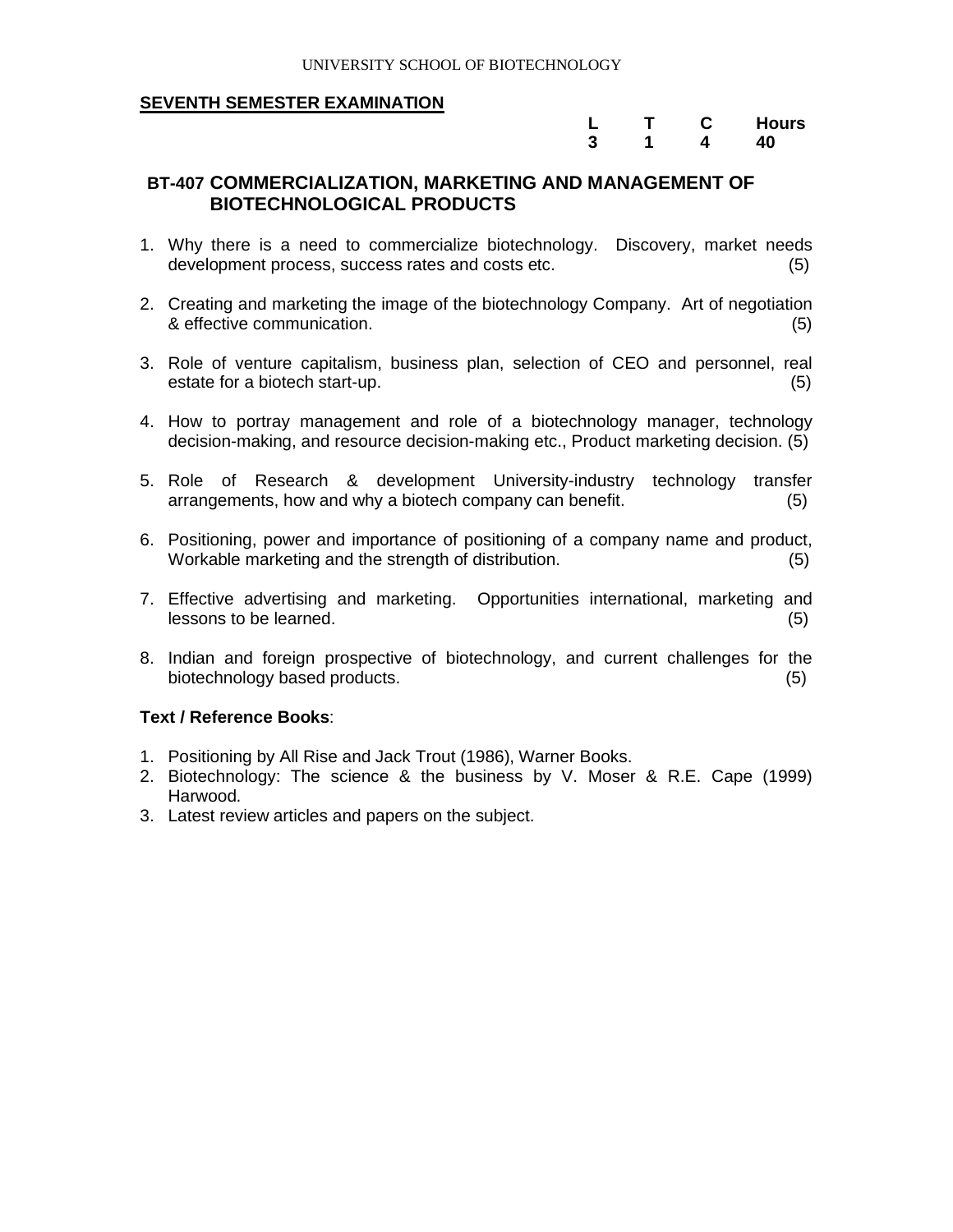|   |   | Hours |
|---|---|-------|
| 3 | 4 | 40    |

#### **HS-409 WRITING SKILLS FOR TECHNICAL PURPOSES**

- 1. **Making Technical Text Readable:** Logic and Organizational Patterns; Language and Visual display.
- 2. **Gathering Date:** Interviewing; Using the Library/Internet; Listing Reference Material.
- 3. **Paper and Report Writing:** Organizing a Paper; Writing the Discussion or Body of an Article; Writing the exit; Writing the Lead.
- 4. **Writing Specific Documents:** Letters and Memos; Job Applications, Cover letters and Resume.
- 5. **Designing and Writing for Electronic Media:** Using Internet as a Writing Tool; Designing and Writing for Multi-media; Writing and Designing for World Wide Web.
- **6. Oral Presentations:** Listening and Speaking Skills

- 1. How to Write & Present Technical Information, 3<sup>rd</sup> Edition, Charles H. Sides, Cambridge University Press. 1999.
- 2. Garffey, Mary Ellen Business Communication, Cincinnati: South-Western College Publishing, 2000
- 3. Parley E Stevens and Daniel G Riardaw. Technical Report Writing Today N Delhi AITBS, 1998.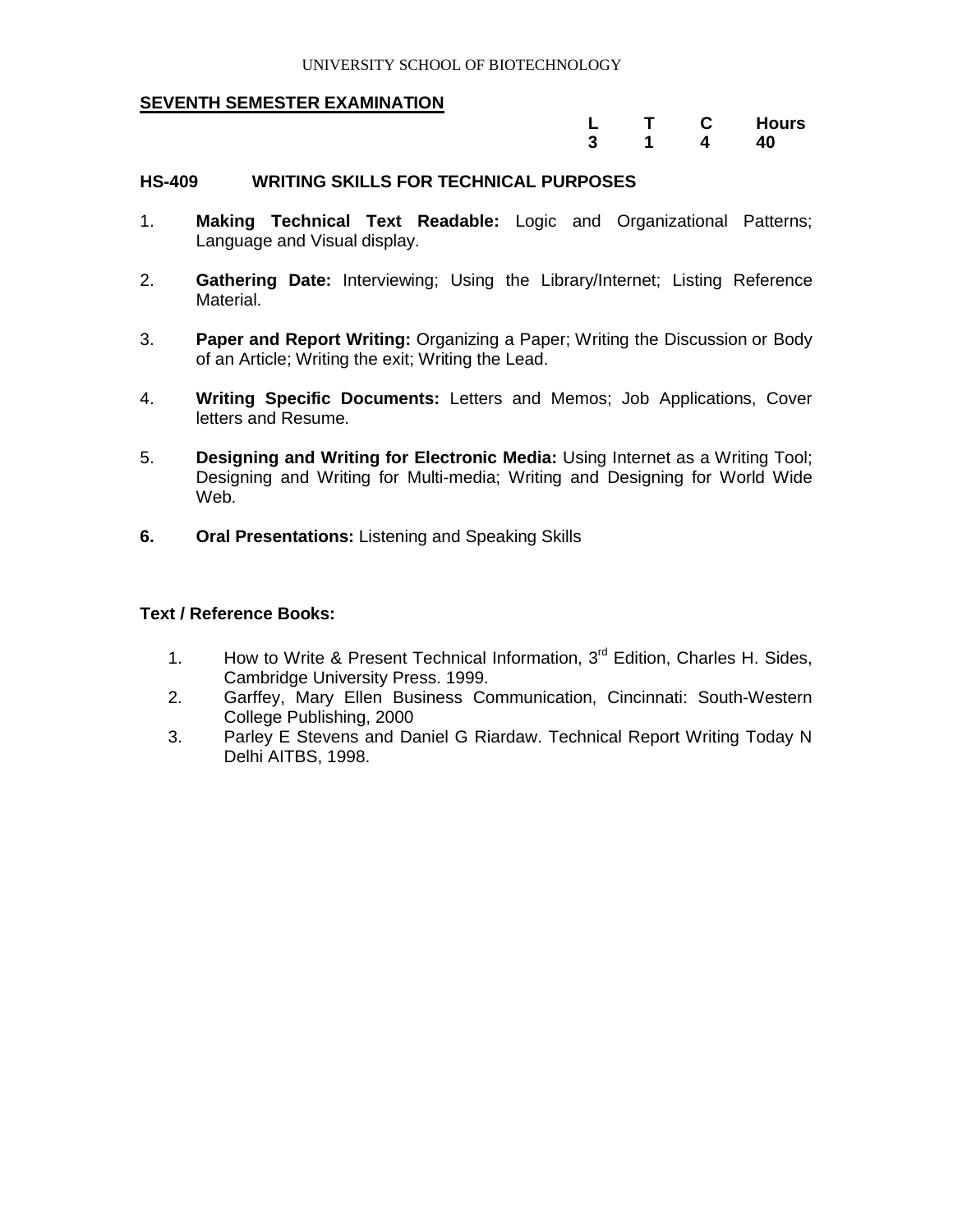|  |  | L T C Hours |
|--|--|-------------|
|  |  | 3 1 4 40    |

#### **BT-402 INDUSTRIAL BIOTECHNOLOGY**

- 1. Introduction, Objectives and Scope; Characteristic and comparison of bioprocessing with chemical processing. (5)
- 2. Substrates for bioconversion processes and design of media (5)
- 3. Isolation, preservation and improvement of industrial microorganisms, Cell culture techniques and aseptic transfers (5)
- 4. Metabolic basis for product formation. Production of secondary metabolitespenicillin, tetracycline etc (5)
- 5. Process technology for the production of cell biomass and some primary metabolites, e. g. ethanol, acetone-butanol, citric acid, dextran and amino  $acids.$  (4)
- 6. Microbial production of industrial enzymes-glucose isomerase, cellulase &  $lipases.$  (4)
- 7. Applications of bioconversion, transformation of steroids and sterols. Transformation of non-steroidal compounds, antibiotics and pesticides. (4)
- 8 Bioenergy-fuel from biomass, production and economics of biofuels. (4)
- 9. Metal recovery and microbial desulfurization of coal. (4)

- 1. Comprehensive Biotechnology Vol. 1-4: M.Y. Young (Eds.), Pergamon Press.<br>2. Biotechnology: A Text Book of Industrial Microbiology: T.D. Brock. Smaeu
- 2. Biotechnology: A Text Book of Industrial Microbiology: T.D. Brock, Smaeur Associates, 1990.
- 3. Industrial Microbiology: L.E. Casida, Willey Eastern Ltd., 1989.
- 4. Industrial Microbiology: Prescott & Dunn, CBS Publishers, 1987.
- 5. Bioprocess Technology- fundamentals and applications, S O Enfors & L Hagstrom, (1992), RIT, Stockholm.
- 6. Biotechnology, Economic & Social Aspects: E.J. Dasilva, C Rutledge & A Sasson, Cambridge Univ. Press, Cambridge.
- 7. Biotechnology a handbook of industrial microbiology: W. Crueger and A. Crueger.
- 8. Microbial Biotechnology: Channarayaappa, University press, Hyderabd, 2003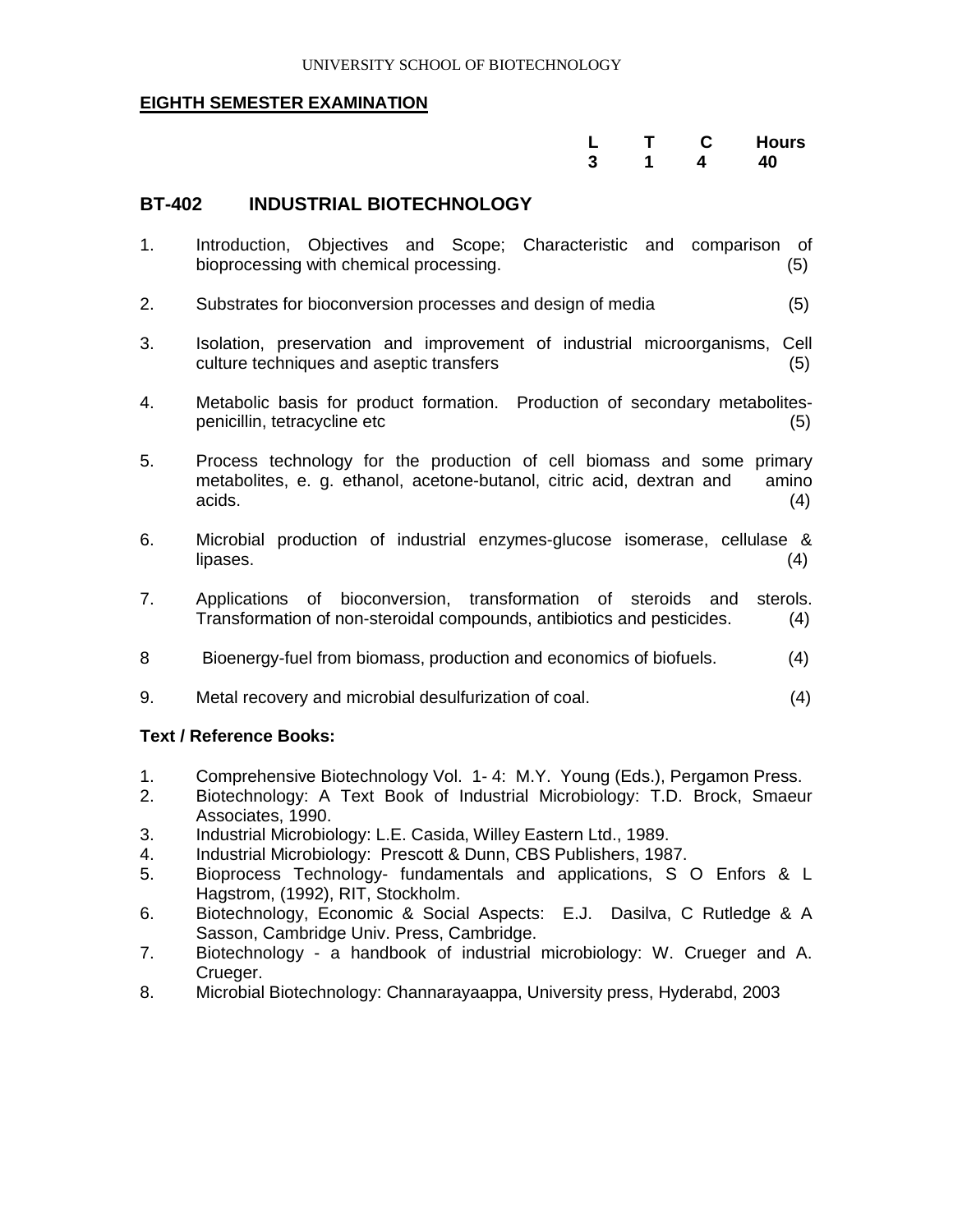|             |   | <b>Hours</b> |
|-------------|---|--------------|
| $\mathbf 2$ | 3 | 30           |

#### **BT-404 INTELLECTUAL PROPERTY RIGHTS IN BIOTECHNOLOGY**

- 1. **Introduction to IPR:** As an international agency controlling trade among nations. WTO with reference to biotechnological affairs, TRIPs. (3)
- 2. **Introduction to Patents:** Patent claims, the legal decision making process, ownership of tangible and intellectual property. (4)
- 3. **Basic Requirements of Patentability:** Patentable subject matter, novelty and the public domain, non obviousness. (4)
- 4. **Special issues in Biotechnology Patents:** Disclosure requirements, Collaborative research, Competitive research, plan (4) (4)
- 5. **Plant biotechnology:** Plant patents and Utility patents, Plant variety protection act, the strategy of protecting plants. (3)
- 6. **Patent Litigation:** Subtractive aspect of patent litigation, Procedural aspects of patent litigation, different Doctrines (3) (3)
- 7. Recent Developments in Patent System and Patentability of biotechnological inventions. (3)
- 8. **IPR issues in Indian Context** Role of patent in pharmaceutical industry, computer related innovations (3)
- 9. **Case studies:** Rice, Haldi, Neem, etc. and challenges ahead (3)

- 1. The law and strategy of Biotechnological patents by Sibley. Butterworth publications.
- 2. Intellecutla property rights Ganguli Tat McGrawhill
- 3. Intellectual property right Wattal Oxford Publishing House.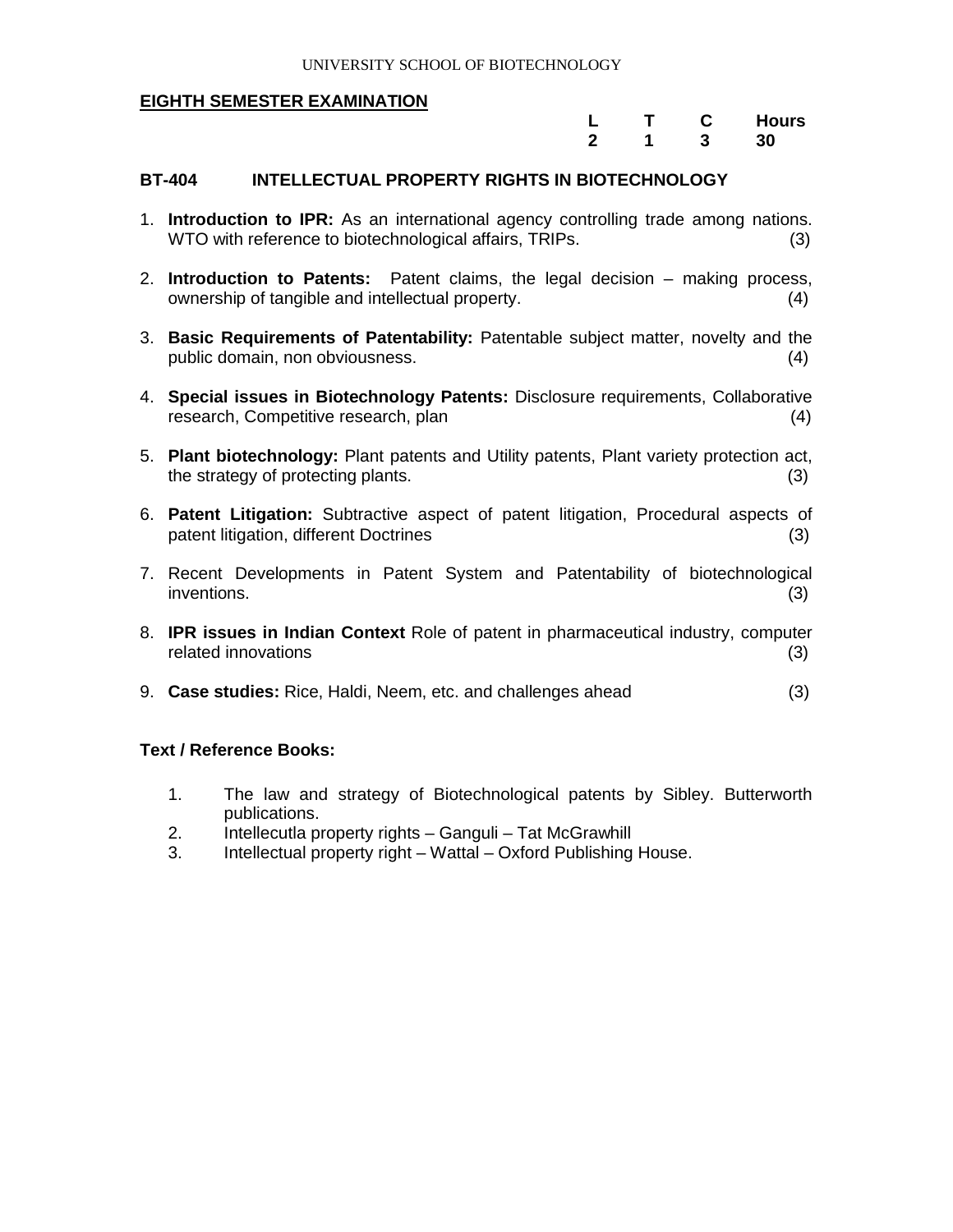|   |   | <b>Hours</b> |
|---|---|--------------|
| 2 | 3 | 30           |

#### **BT-406 MOLECULAR AND CELLULAR DIAGNOSTICS**

- 1. **General Clinical Laboratory Techniques & Procedure:** Chemical & Related substrates, Balancing & Weighing, Concept of solute & solvent, Units of measurement (3) (3)
- **2. Specimen Collection & Processing:** Specimen collection (Blood, urine, spinal fluid, saliva synovial fluid, Amniotic fluid), Preservation, transportation (3)
- 3. **Selection & Interpretation of Lab. Procedure:** Classification of BIAS, Sensitivity and specificity, Receiver Operator Characteristics, Interpretation of test (3)
- 4. **Quality Management:** Fundamentals of total quality management, Element of QAP, External quality assessment. (3)
- 5. **Clinical Enzymology:** Principle of diagnostic enzymology, Liver, cardiac and skeletal enzyme, Digestive enzyme, Miscellaneous enzyme (3)
- 6. **General Function Tests:** Liver function test, Cardiac Function Test, Renal Function Test, Thyroid Function test, endocrine function test, Glucose tolerance test (3)
- **7. Immunodiagnostics:** Introduction, Antigen-Antibody Reactions, Conjugation Techniques, Antibody Production, Enzymes and Signal Amplification Systems, Separation and Solid-Phase Systems, Case studies related to bacterial, viral and parasitic infections. (3)
- 8. **Product Development:** Immunoassay Classification and Commercial Technologies, Assay Development, Evaluation, and Validation, Reagent Formulations and Shelf Life Evaluation. (3)
- **9. DNA based diagnostics:** PCR, RFLP, SSCP, Micro-arrays, FISH, In-situ hybridization, Case studies related to bacterial, viral and parasitic infections. (3)
- **10. Cell based diagnostics:** Antibody markers, CD Markers, FACS, HLA typing, Bioassays. Biosensors and nanotechnology. (3)

- 1. Tietz Textbook of Clinical Chemistry, Carl A. Burtis, Edward R. Ashwood, Harcourt Brace & Company Aisa Pvt. Ltd.
- 2. Commercial Biosensors: Graham Ramsay, John Wiley & Son, INC. (1998).
- 3. Essentials of Diagnostic Microbiology, Lisa Anne Shimeld.
- 4. Diagnostic Microbiology, Balley & Scott's.
- 5. Tietz Text book of Clinical Biochemistry, Burtis & Ashwood.
- 6. The Science of Laboratory Diagnosis, Crocker Burnett.